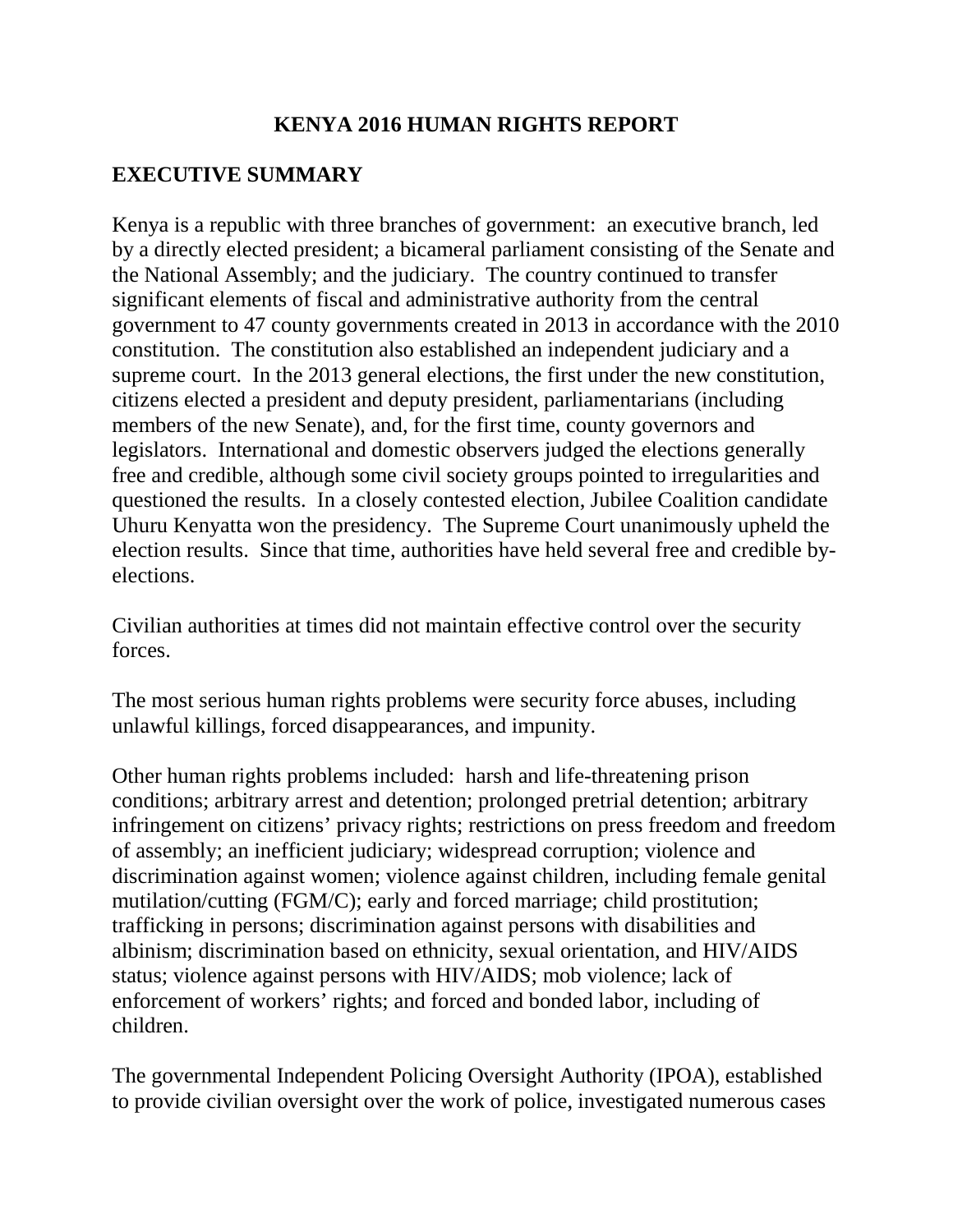of misconduct. Impunity at all levels of government continued to be a serious problem, despite public statements by the president and deputy president and police and judicial reforms. The government took only limited and uneven steps to address cases of alleged unlawful killings by security force members, although IPOA continued to increase its capacity and referred cases of police misconduct to the Office of the Director of Public Prosecution (ODPP) for prosecution. Impunity in cases of alleged corruption was also common, although President Kenyatta continued his anticorruption campaign launched in March 2015, and the inspector general of police continued his strong public stance against corruption among police officers. In November 2015 the president reshuffled his cabinet in response to corruption allegations against several cabinet secretaries.

Al-Shabaab terrorists conducted deadly attacks and guerilla-style raids on isolated communities along the border with Somalia, targeting both security forces and civilians. Human rights groups alleged that security forces committed abuses while conducting counterterror operations.

#### **Section 1. Respect for the Integrity of the Person, Including Freedom from:**

## **a. Arbitrary Deprivation of Life and other Unlawful or Politically Motivated Killings**

There were numerous allegations the government or its agents committed arbitrary and unlawful killings, particularly of known or suspected criminals, including terrorists. On September 7, the nongovernmental organization (NGO) Independent Medico Legal Unit reported 114 cases of individuals killed by police between January and August, including 101 individuals who were allegedly executed extrajudicially and 13 individuals who were killed in unclear circumstances. Some groups alleged authorities significantly underestimated the number of extrajudicial killings due to underreporting of security force killings in informal settlements, including those in dense urban areas. From January to September 22, IPOA received 62 complaints regarding deaths resulting from police actions, including 28 fatal shootings involving police and 34 deaths due to other actions by police. Of these, IPOA referred one to the ODPP, based on conclusive investigations. From the 7,169 complaints IPOA received against police since its inception, authorities were trying 30 cases as of October 25.

In July the NGO Human Rights Watch (HRW) released a report documenting 34 cases of individuals who disappeared and 11 cases of individuals found dead after allegedly being taken into custody by security forces during counterterrorism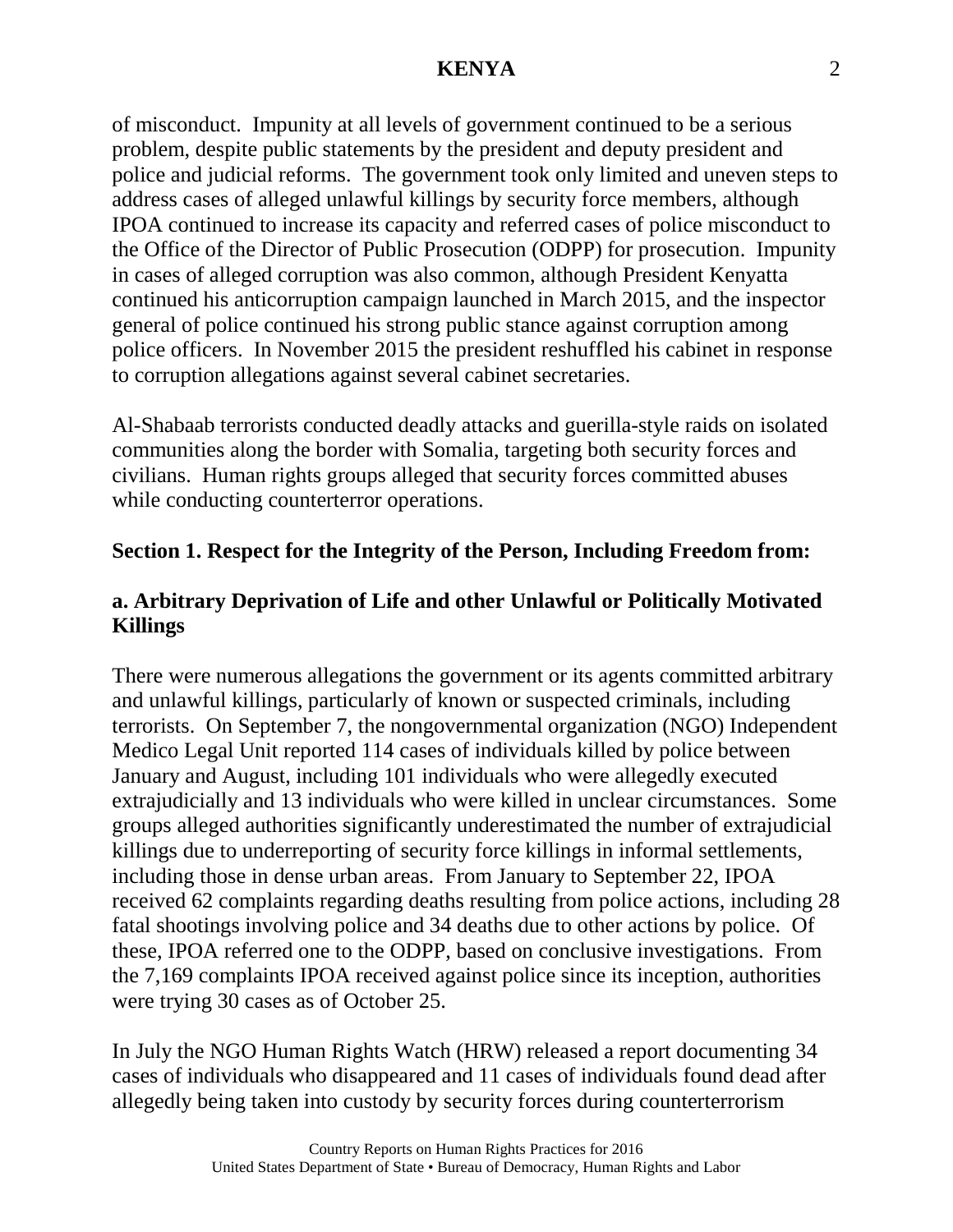operations in Nairobi and the country's northeast region between December 2013 and December 2015. According to the report, law enforcement authorities did not meaningfully investigate these deaths and disappearances. The report attributed many of the human rights abuses to the Kenya Defense Forces in the northeast counties of Mandera, Garissa, and Wajir bordering Somalia.

In July, four police officers were charged with the homicides of International Justice Mission (IJM) investigator and lawyer Willie Kimani, IJM client Josphat Mwenda, and their driver Joseph Muiruri; the three went missing after Kimani filed a case against a police officer on behalf of Mwenda. Their severely tortured bodies were recovered from a river a week later. The case prompted demonstrations by lawyers and members of civil society across the country calling for an end to extrajudicial killings by police. In September a fifth police officer was charged. The trial continued at year's end.

Impunity remained a serious problem (see section 1.d.).

Al-Shabaab terrorists conducted deadly attacks and guerilla-style raids on isolated communities along the border with Somalia. There were numerous cases of terrorist abuses, including the killing of at least six persons in Mandera County on July 1 by suspected al-Shabaab terrorists who attacked two commercial buses and the killing of 12 persons in Mandera County by al-Shabaab terrorists in an attack on a hostel.

## **b. Disappearance**

Observers and NGOs suspected members of the security forces were culpable of forced disappearances. On the August 30 commemoration of the International Day of the Victims of Enforced Disappearances, 15 international and local human rights organizations released a joint press statement calling on the government to acknowledge the practice of abductions by security agencies. The statement also reported that human rights organizations documented more than 300 cases of individuals who had gone missing while in the hands of security agencies since 2009. *The Star*, a daily newspaper, reported on August 31 that more than 100 citizens had disappeared during the year, and it cited NGO Haki Africa claims of 78 killings and enforced disappearances in the prior two months in Mombasa County. In July, HRW reported 34 suspected cases of enforced disappearances (see section 1.a.).

Several members of parliament representing northeastern and coastal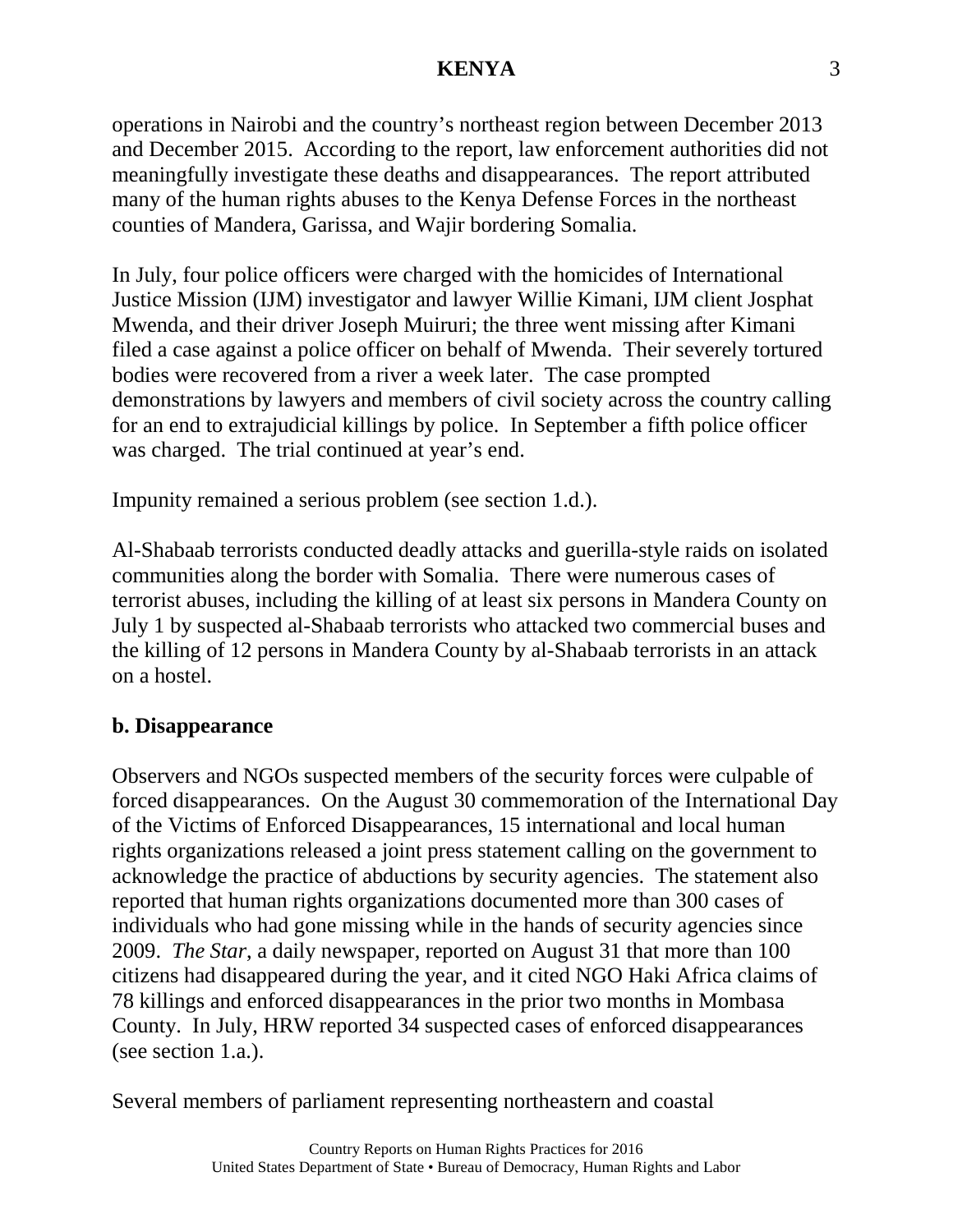constituencies noted their constituents reported cases of disappearances.

There were also separate media reports of families on the coast and in northeastern counties searching for relatives who disappeared following arrest and of authorities holding individuals incommunicado for interrogation for several weeks or longer (see section 1.d.).

## **c. Torture and Other Cruel, Inhuman, or Degrading Treatment or Punishment**

While the constitution and law prohibit torture, the legal code does not define torture and provides no sentencing guidelines for violating the constitutional and legal prohibitions. These gaps functionally prevent prosecution for torture. Police reportedly used torture and violence during interrogations as well as to punish both pretrial detainees and convicted prisoners. According to human rights NGOs, physical battery, being tied up in painful positions, and electric shocks were the most common methods of torture used by police. A range of human rights organizations and media reported cases of torture and indiscriminate police beatings committed with impunity. For example, local media widely reported in July on leaked autopsy results from murdered IJM investigator and lawyer Willie Kimani, IJM client Josphat Mwenda, and their driver Joseph Muiruri that revealed the three were tortured to death by police officers, including by physical beating and strangulation (see section 1.a). HRW's July report documented six cases of serious abuse of detainees that appeared to amount to torture that allegedly took place in military camps and bases in Garissa, Wajir, and Mandera Counties. The *Standard* daily newspaper reported on September 15 that a High Court awarded five million shillings (\$50,000) in compensation to four civilians who suffered permanent disabilities through physical beating and gunshot wounds inflicted by Kenya Defense Forces soldiers in Garissa in 2012.

On April 2, according to an IPOA report, police officers from the General Service Unit deployed to the University of Nairobi entered academic and dormitory buildings, evicted, and assaulted an estimated 30 students with batons. Many students sustained serious injuries from police batons, including bone fractures (see section 1.f.).

In late May and early June, police used violent and at times deadly force against demonstrators denouncing the Independent Electoral and Boundaries Commission (see section 3).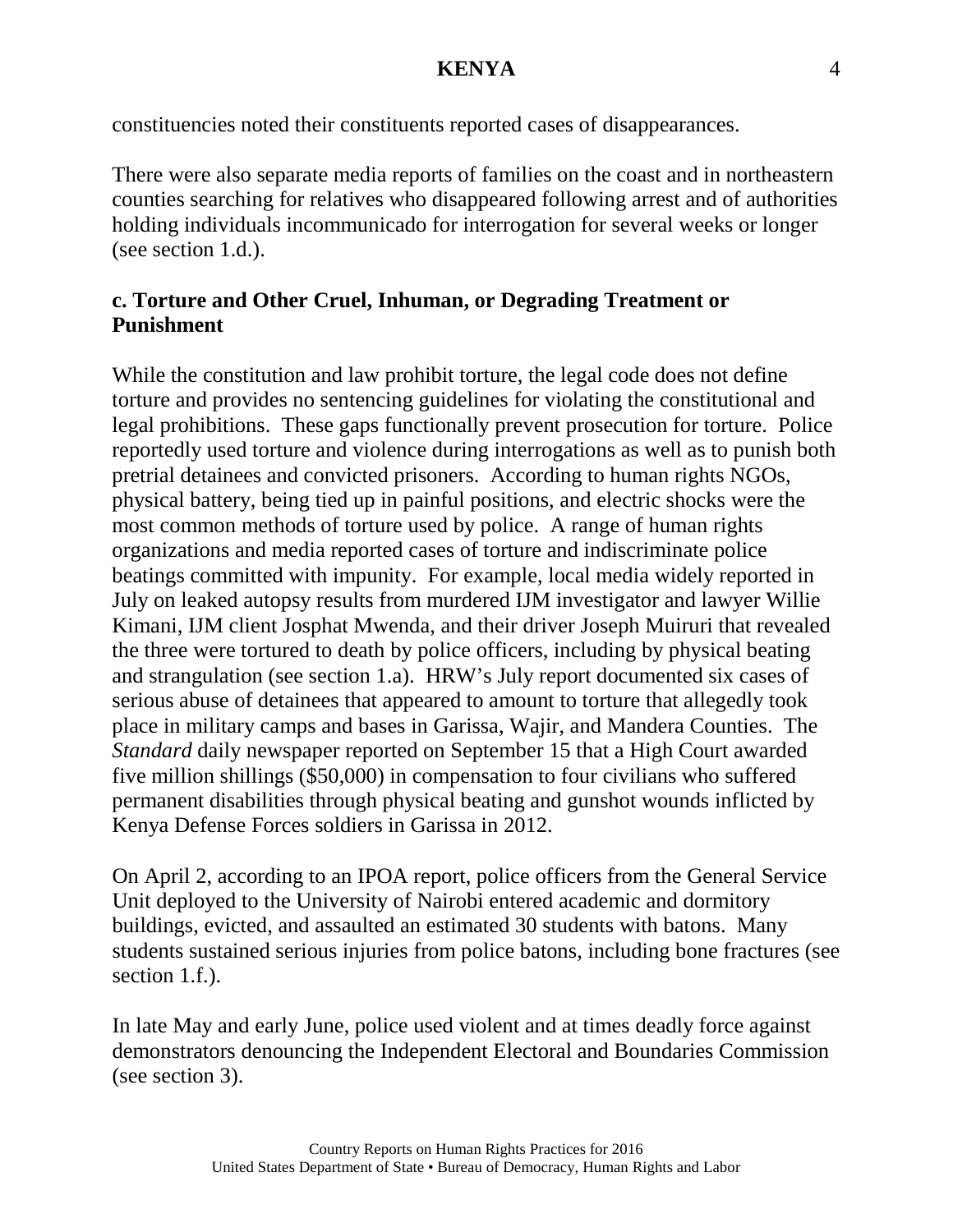There were reports security forces deployed to quell ethnic violence committed abuses (see section 6).

#### **Prison and Detention Center Conditions**

Human rights organizations reported in 2015 that prison, detention center, and police station conditions were harsh due to overcrowding, food and water shortages, and inadequate sanitary conditions and medical care. Overall, health care improved during the year due to the Kenya Prisons Service's enhanced capacity to respond to the health-care needs of inmates.

Physical Conditions: The Kenya Prisons Service reported a prison population of 53,841 as of August, more than 90 percent of which were men. The country's 108 prisons had a designed capacity of 26,687 inmates. While the Prisons Service noted that 10 more facilities were built to improve capacity, with more than five others under construction, serious overcrowding was the norm. Authorities continued a "decongestion" program that entailed releasing petty offenders and encouraging the judiciary to increase utilization of the Community Service Orders program in their sentencing.

The Kenya Prisons Service reported 50 deaths as of August 5, mostly from natural causes, representing a dramatic reduction from previous years, which the service attributed to improvements in prison health services.

Between January and June, IPOA observed that authorities separated women from men in detention facilities 81 percent of the time in the 46 detention facilities its representatives visited. In smaller jails female prisoners were not always separated from men. There were no separate facilities during pretrial detention, and sexual abuse of female prisoners was a problem. Conditions for female inmates in small, particularly rural, facilities were worse than for men. Human rights groups reported that police routinely solicited sex from female prisoners and that many female inmates resorted to prostitution to obtain necessities, such as sanitary items and underwear, which the Prisons Service did not provide.

Authorities generally separated minors from adults except during the initial detention period at police stations, when authorities often held adults and minors of both sexes in a single cell. Between January and June, IPOA observed that only 16 percent of the detention facilities visited included separate housing for juveniles. In the same period, IPOA observed that only 4 percent of detention facilities inspected had child protection units. Minors often mixed with the general prison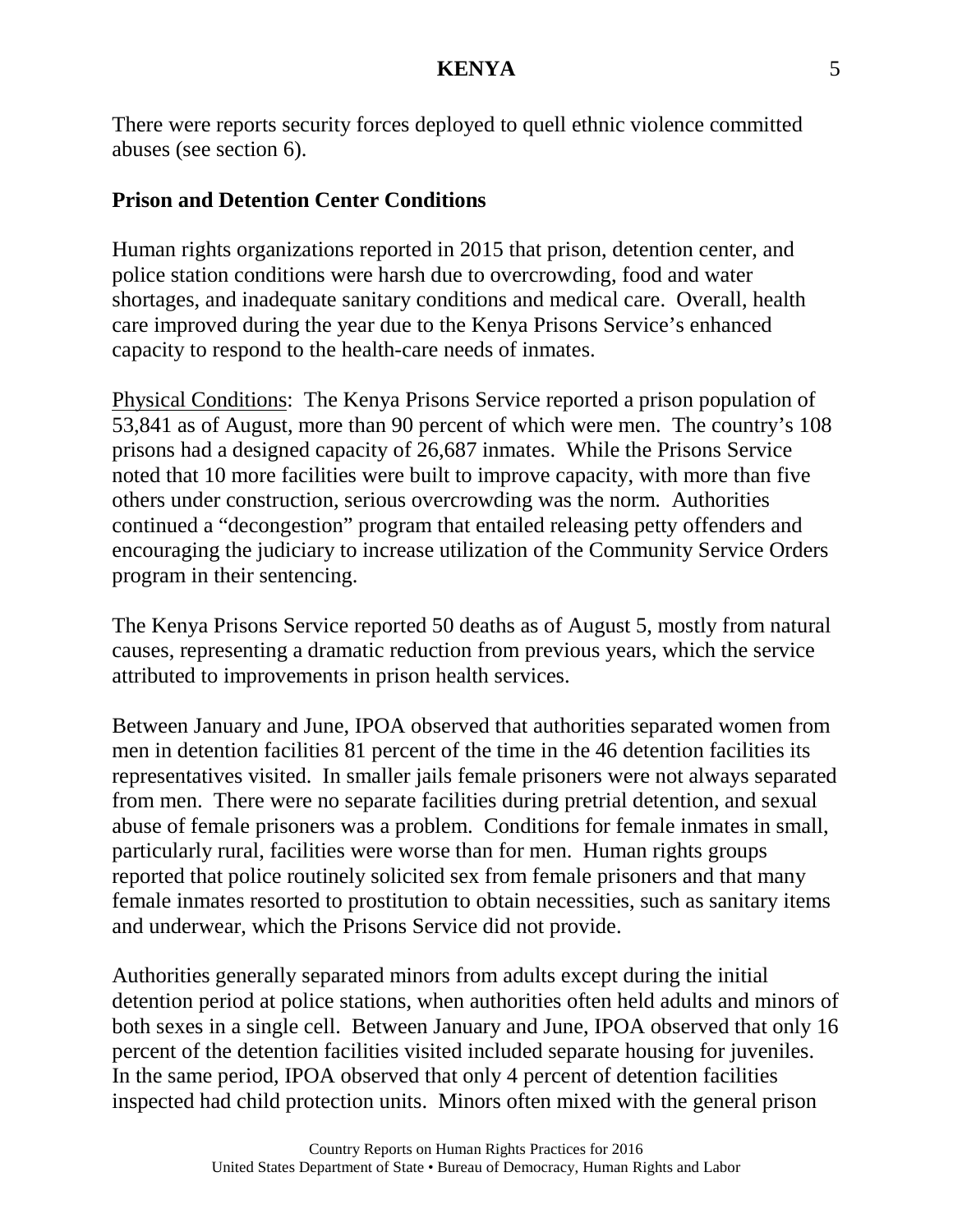population during lunch and exercise periods, according to the Coalition for Constitutional Interpretation, a domestic NGO. Prison officials reported that because there were few detention facilities for minors, authorities often had to transport them very long distances to serve their sentences, spending nights at police stations under varying conditions along the way.

The law allows children to stay with their inmate mothers in certain circumstances until age four or until arrangements for their care outside the facilities are concluded, whichever is earlier.

Prisoners generally received three meals a day, but portions were inadequate. The Prisons Service stated in August that it no longer served a penal diet for punishment. Water shortages, a problem both inside and outside of prison, continued. Sanitary facilities were inadequate. Prisoners generally spent most of their time indoors in inadequately lit and poorly ventilated cellblocks. This was especially true for the more than one-third of inmates awaiting trial, as they were not engaged in any work programs that would allow them to leave their cells regularly.

Administration: Recordkeeping on prisoners remained inadequate despite the enactment and entry into force in 2014 of the Security Laws Amendment Act. The act requires improved recordkeeping at prisons and jails. The Prisons Service took steps to improve recordkeeping, including engaging with prison reform NGOs and IPOA, and to conduct training and improve practices.

Mechanisms for prisoners to report abuse and other concerns improved due to collaboration between the Prisons Service and the Kenya National Commission on Human Rights (KNCHR) to monitor human rights standards in prison and detention facilities. By law the Commission on the Administration of Justice serves as ombudsman on government administration of prisons. It is to receive and treat as confidential correspondence from inmates and recommend remedies to address their concerns, including those pertaining to prison living conditions and administration. Government-established special committees, which included paralegals and prison officials, also served to increase prisoners' access to the judicial system. The Legal Aid Center of Eldoret noted there was no single system providing "primary justice" to prisoners and detainees, who instead relied on a patchwork of services largely provided by NGOs. Many government-designated human rights officers lacked necessary training, and some prisons did not have a human rights officer.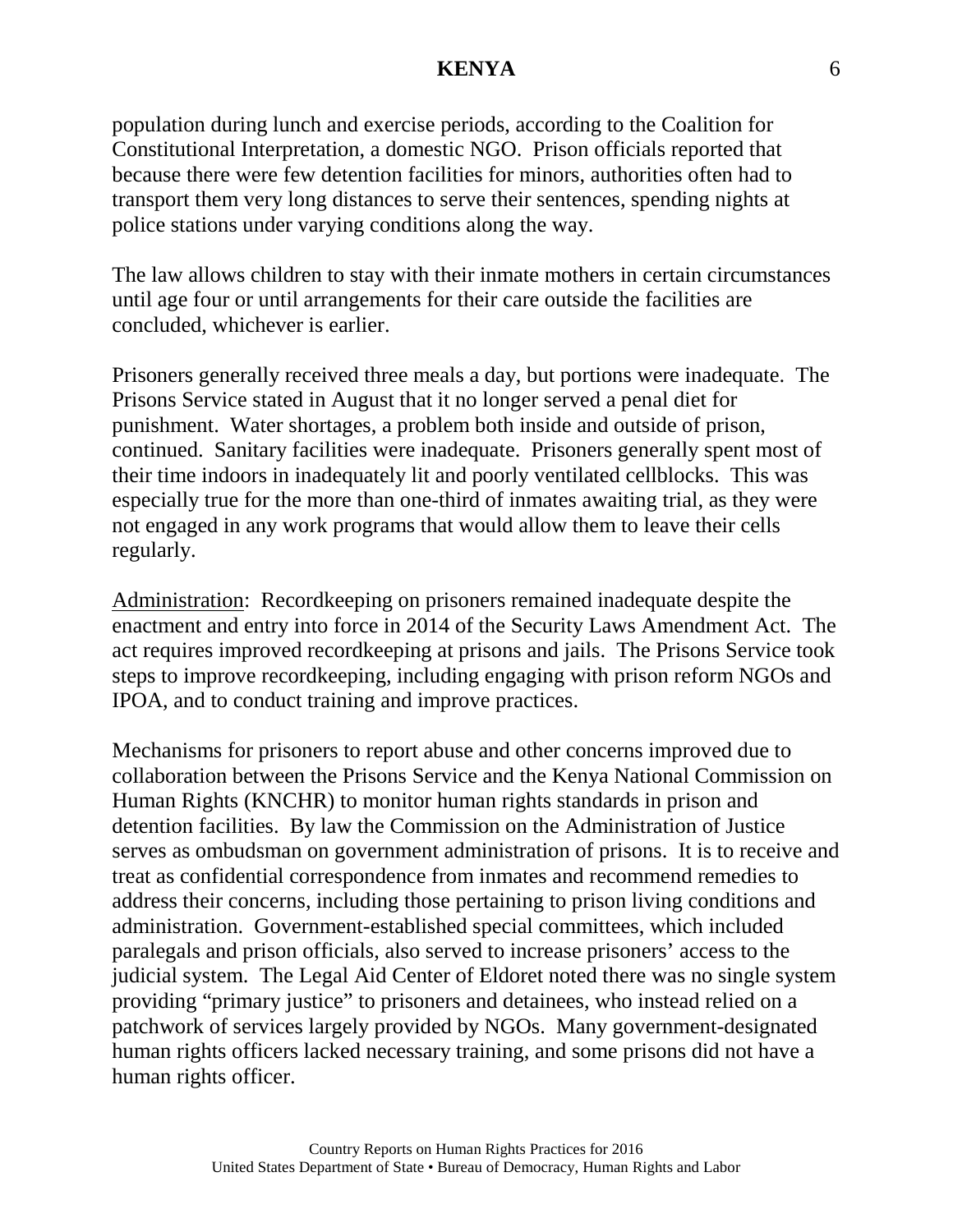Noncustodial community service programs and the release of some petty offenders alleviated somewhat prison overcrowding. The total prison population did not decrease substantially, however, because of unaffordable bail and bond terms for pretrial detainees, high national crime rates, overuse of custodial sentencing, and a high number of death row and life-imprisoned inmates. Legal rights NGOs and prison officials reported overuse of the charge of "robbery with violence," which may carry a life sentence, without sufficient evidence to support it. Some petty offenders consequently received disproportionately heavy sentences.

Prison officials sometimes denied prisoners and detainees the right to contact relatives or lawyers. Family members who wanted to visit prisoners commonly reported bureaucratic obstacles that generally required a bribe to resolve. According to the Legal Resources Foundation, prisoners had reasonable access to legal counsel and other official visitors, although there was insufficient space in many prisons and jails to meet with visitors in private and conduct confidential conversations.

Independent Monitoring: The government permitted prison visits by independent nongovernmental observers.

Improvements: Overall health care in prisons improved due to strengthened capacity to respond to health-care needs. A Directorate of Health Services was established in the Prisons Department to oversee health and hygiene issues, and prison and detention facilities added more health professionals. A program was launched to provide care for inmates with HIV/AIDS and improve tuberculosis diagnoses, important factors in decreasing morbidity and mortality. The Prisons Service opened its first facility exclusively for juvenile female offenders--the Kamae Girls Borstal Institution at Kamiti Maximum Security Prison in Kiambu County, which can accommodate up to 200 girls ages 15 to 17.

#### **d. Arbitrary Arrest or Detention**

The law prohibits arrest or detention without a court order unless there are reasonable grounds for believing a suspect has committed or is about to commit a criminal offense. Police, however, arrested and detained citizens arbitrarily, accused them of more severe crimes than they had committed, or accused them of a crime to mask underlying police abuses.

#### **Role of the Police and Security Apparatus**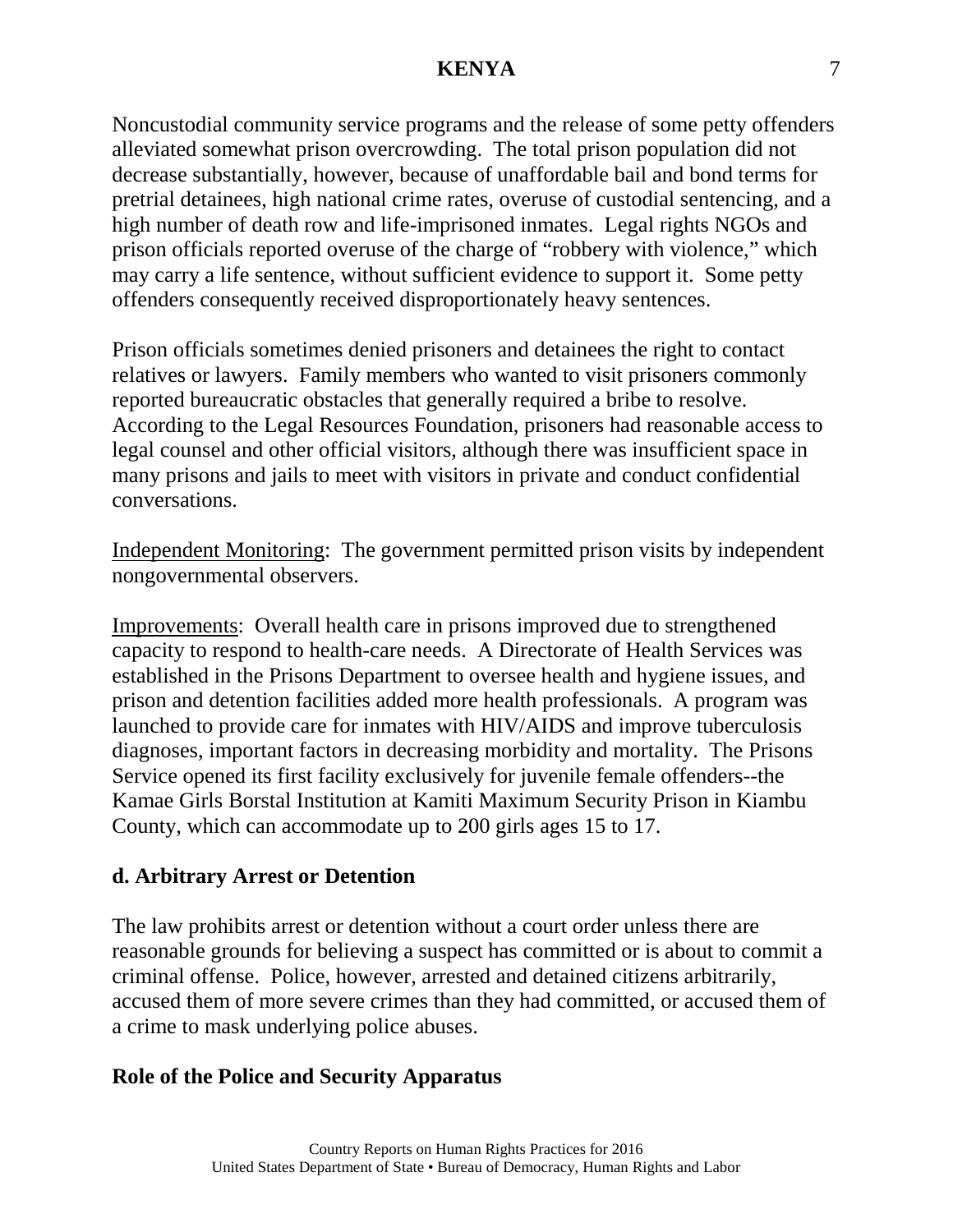The National Police Service (NPS) maintains internal security and is subordinate to the Ministry of Interior and Coordination of National Government (Interior).

The NPS includes the Kenya Police Service and the Administration Police Service. The Kenya Police Service is responsible for general policing and maintains specialized subunits, such as the paramilitary General Services Unit, which is responsible for responding to significant and large-scale incidents of insecurity and guarding high-security facilities. The Administration Police Service's mandate is border security, but it also assumed some traditional policing duties. The Directorate of Criminal Investigation is an autonomous department responsible for all criminal investigations and includes specialized investigative units, such as the Antinarcotics Unit, the Antiterrorism Police Unit, and the Forensics Unit.

The National Intelligence Service collects intelligence internally as well as externally and is under the direct authority of the president.

The Kenya Defense Forces are responsible for external security but have some domestic security responsibilities, including border security and supporting civilian organizations in the maintenance of order, as allowed by the constitution. The defense forces are subordinate to the Ministry of Defense. In September 2015 the defense forces and police launched a coordinated operation to drive al-Shabaab terrorists out of the Boni Forest in northern Lamu and southern Garissa Counties; the operation continued as of October.

The National Police Service Commission (NPSC) and IPOA, both government bodies, report to the National Assembly. The NPSC consists of six civilian commissioners, including two retired police officers, as well as the NPS inspector general's two deputies. Two commissioner positions remained vacant despite requests from the NPSC and public pressure to fill those positions. The NPSC is responsible for recruiting, transferring, vetting, promoting, and removing police officers in the National Police Service. IPOA investigates serious police misconduct, especially cases of death and grave injury at the hands of police.

Impunity was a major problem. Authorities sometimes attributed the failure to investigate a case of police corruption or unlawful killing to the failure of victims to file official complaints. Victims could file complaints at regional police stations, police headquarters through the Internal Affairs Unit (IAU), and through the IPOA website and hotline. Sometimes police turned away victims who sought to file complaints at police stations where alleged police misconduct originated, and instead directed them to other area stations. This created a deterrent effect on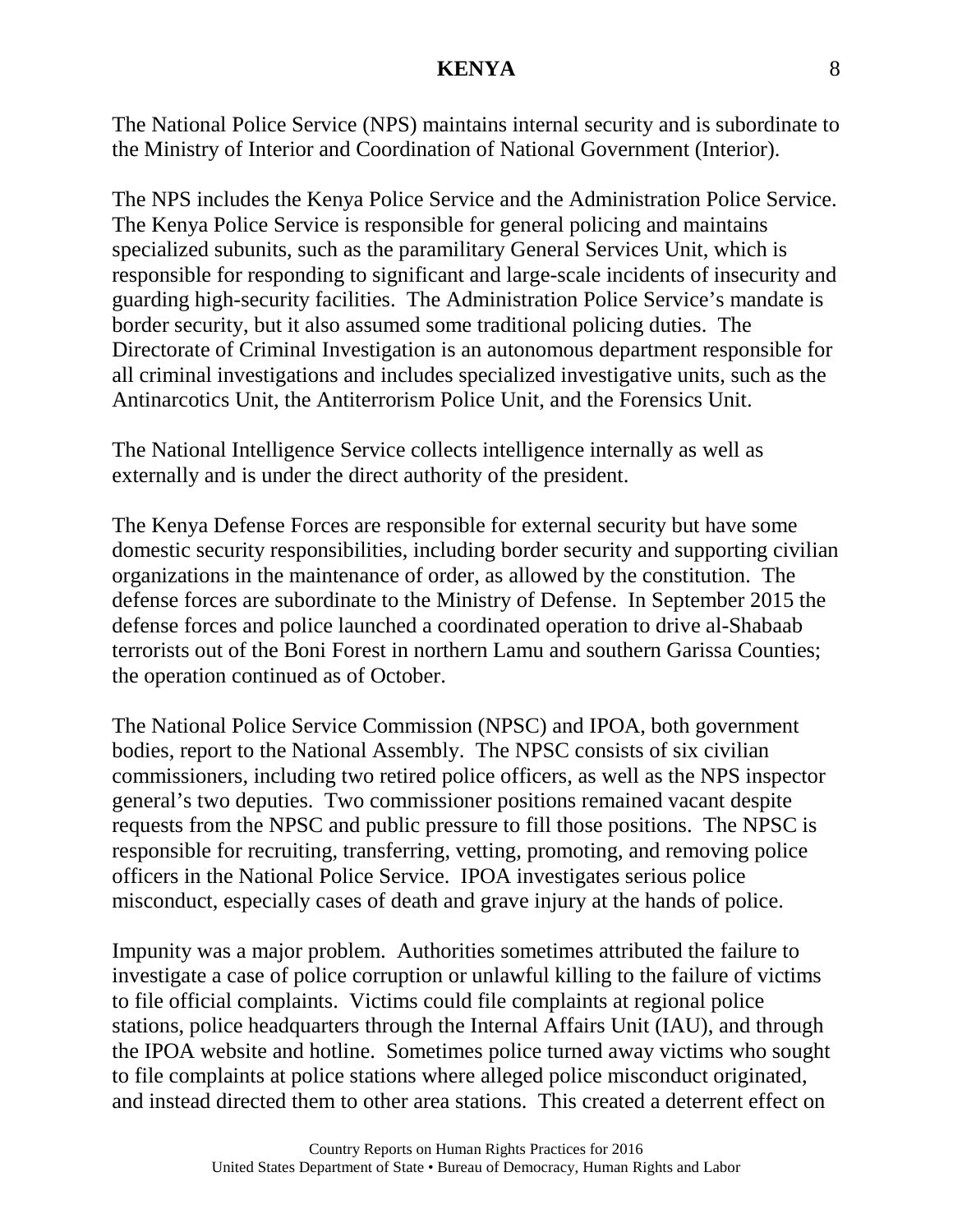reporting complaints against police. NGOs documented threats against police officers who attempted to investigate criminal allegations against other police officers.

Police corruption remained a significant problem. Human rights NGOs reported that police often stopped and arrested citizens to extort bribes; they jailed, on trumped-up charges, those who could not pay and sometimes beat them. During police vetting conducted by the NPSC, multiple police officers were exposed as having the equivalent of hundreds of thousands of dollars in their bank accounts, far exceeding what would be possible to save from their salaries. Mobile money records showed that some officers also transferred money to superior officers. Media and civil society groups reported that police used illegal confinement, extortion, physical abuse, and fabricated charges to accomplish law enforcement objectives as well as to facilitate illegal activities.

Police failed to prevent vigilante violence in numerous instances but in other cases played a protective role (see section 6, Other Societal Violence or Discrimination).

Poor casework, incompetence, and corruption undermined successful prosecutions; the overall conviction rate for criminal prosecutions was between 13 and 16 percent. Police also frequently failed to enter detainees into custody records, making it difficult to locate them. Dispute resolution at police stations resolved a significant number of crimes, but authorities did not report or record them, according to human rights organizations.

Witness harassment and fear of retaliation severely inhibited the investigation and prosecution of major crimes. The Witness Protection Agency was underfunded, doubts about its independence were common (see section 4), and the Supreme Court cited its weaknesses as a serious judicial shortcoming. It cooperated closely with IPOA and other investigative bodies.

Human rights activists reported that at times police officers in charge of taking complaints at the local level were the same ones who committed abuses. Police officials resisted investigations and jailed some human rights activists for going to a police station to make a complaint. In August, Kayole police chief Ali Nuno allegedly assaulted and detained an IPOA officer sent to deliver to him a summons for an investigation into allegations of Nuno's abuse of office.

Research by a leading legal advocacy and human rights NGO found police used disciplinary transfers of officers to hide their identities and frustrate investigations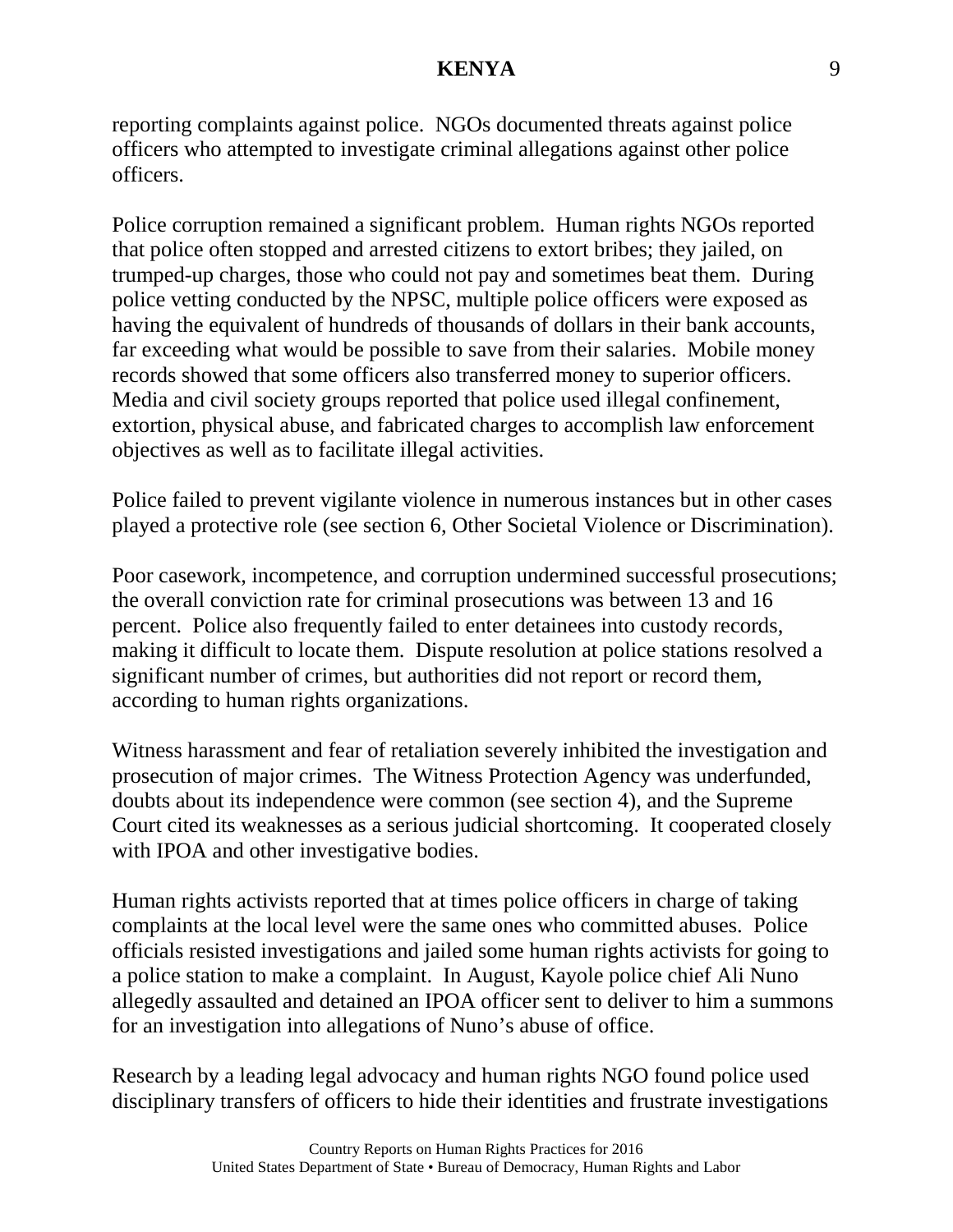into their alleged crimes. Many media and civil society investigations into police abuse ended after authorities transferred officers, and police failed to provide any information about their identities or new whereabouts.

During the year police accountability mechanisms, including those of IPOA and the IAU, increased their capacity to investigate cases of police abuse. The IAU acting director reported directly to the inspector general of police. Close to 70 officers served in the unit, mostly investigators with a background in the Kenya Police Service and the Administration Police Service. The IAU handles allegations of bribery, harassment, and indiscipline.

Between January and June, IPOA received six reports of deaths and one report of serious injury caused by NPS officers, which is legally required to report all deaths to IPOA. IPOA repeatedly expressed its concern about the lack of compliance with this legal requirement. Since its inception in 2012, IPOA had received 219 reports of deaths in addition to 89 reports of serious injuries.

The ODPP is empowered to direct the inspector general to investigate any information or allegation of criminal conduct and to institute criminal proceedings in police abuse or corruption cases.

Between January and June, IPOA received 1,326 complaints, bringing the total since its inception to 7,835. In the same six-month period, IPOA completed 94 complaints, 13 of which were death cases. In the previous four years, IPOA completed 321 cases and referred 66 to the ODPP for prosecution. Of those 66 cases, 35 cases were before the courts. In April IPOA secured its first manslaughter conviction, against two police officers who killed a 14-year-old girl in Kwale in 2014.

The NPSC continued transitional vetting of all serving police officers. Vetting required an assessment of each officer's fitness to serve based on a review of documentation, including financial records, certificates of good conduct, and a questionnaire, as well as consideration of public input regarding allegations of abuse or misconduct. By September the NPSC had vetted nearly 3,000 officers, of whom 919 were vetted during the year. All of the officers vetted during the year were from the traffic department, which has a reputation for extensive corruption. Nearly 50 officers were removed from the service based on 2015 vetting. Removals based on the year's vetting had not been announced as of October 25. Some legal challenges brought by officers vetted out of the service continued in court.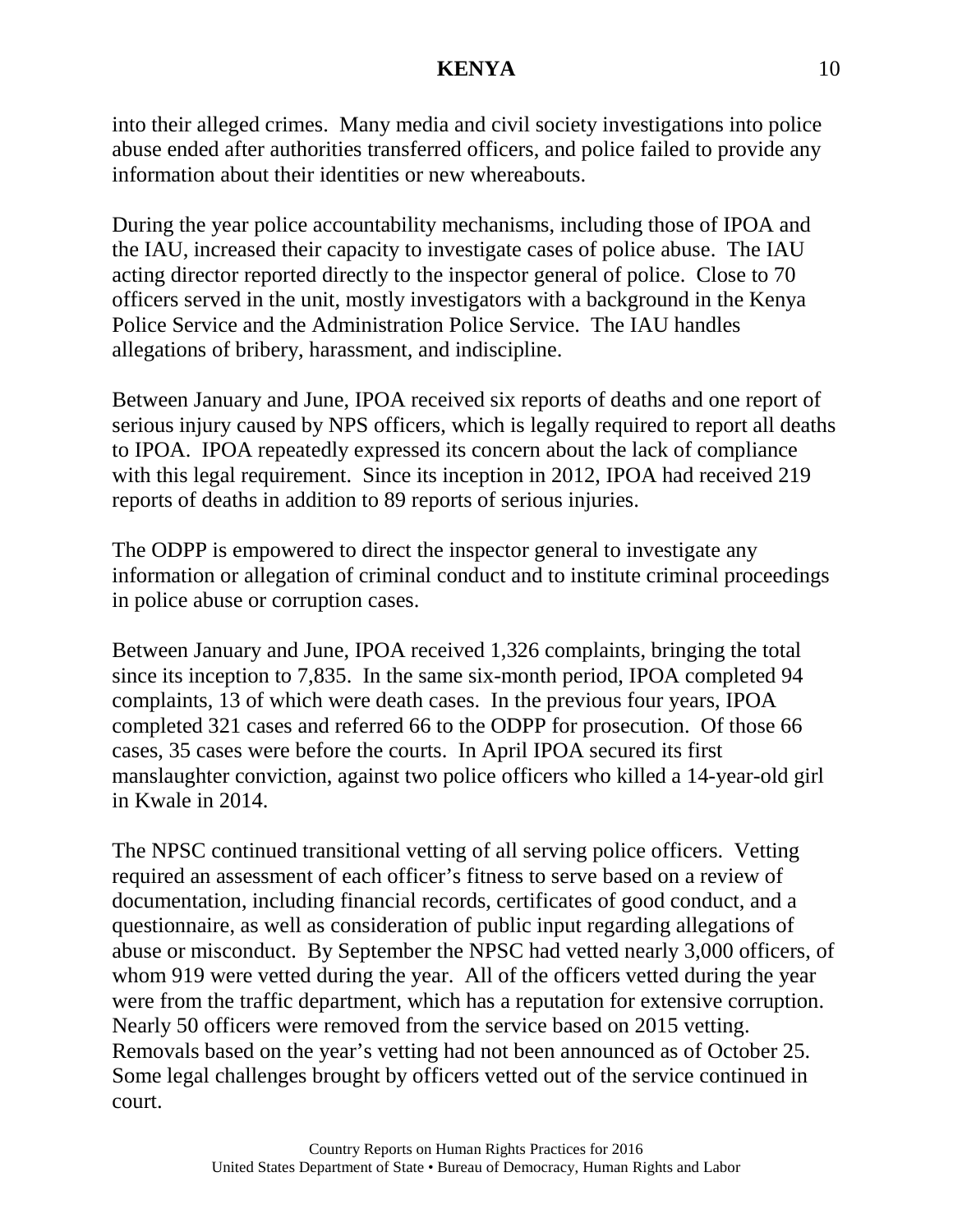## **Arrest Procedures and Treatment of Detainees**

The law provides police with broad powers of arrest. Police officers may make arrests without a warrant if they suspect a crime occurred, is happening, or is imminent. Victims' rights NGOs reported that in some cases authorities required victims to pay bribes and to provide transportation for police to a suspect's location to execute a legal arrest warrant.

The constitution's bill of rights provides significant legal protections, including provisions for persons to be charged, tried, or released within a certain time and for issuing a writ of habeas corpus to allow a court to determine the lawfulness of detention. In many cases, however, authorities did not follow the prescribed time limits. According to the attorney general in a response to a questionnaire from the Office of the UN High Commissioner for Human Rights in 2013, "an unexplained violation of a constitutional right will normally result in an acquittal." While authorities in many cases released the accused if held longer than the prescribed period, some cases did not result in an acquittal, and authorities provided no compensation.

Police used excessive force in some cases when making arrests. Some officers were charged and convicted for use of excessive force during the year. For example, in a case reported by every major domestic newspaper in 2014, police officers in Kwale shot and killed a 14-year-old girl while searching for a suspect in her residence. Police claimed she confronted them with a machete. According to press reports, an eyewitness, who subsequently went into hiding, claimed police shot her without provocation. Two police officers stood trial for the homicide, and in March a high-court judge found them both guilty of manslaughter; they were each sentenced to prison for seven years.

The constitution establishes the right of suspects to bail unless there are compelling reasons against release. There is a functioning bail system, and all suspects, including those accused of capital offenses, are eligible for bail. Many suspects remained in jail for months pending trial because of their inability to post bail. Due to overcrowding in prisons, courts rarely denied bail to individuals who could pay it, even when the circumstances warranted denial. For example, NGOs that worked with victims of sexual assault complained that authorities granted bail to suspects even in cases in which there was evidence that they posed a continuing threat to victims.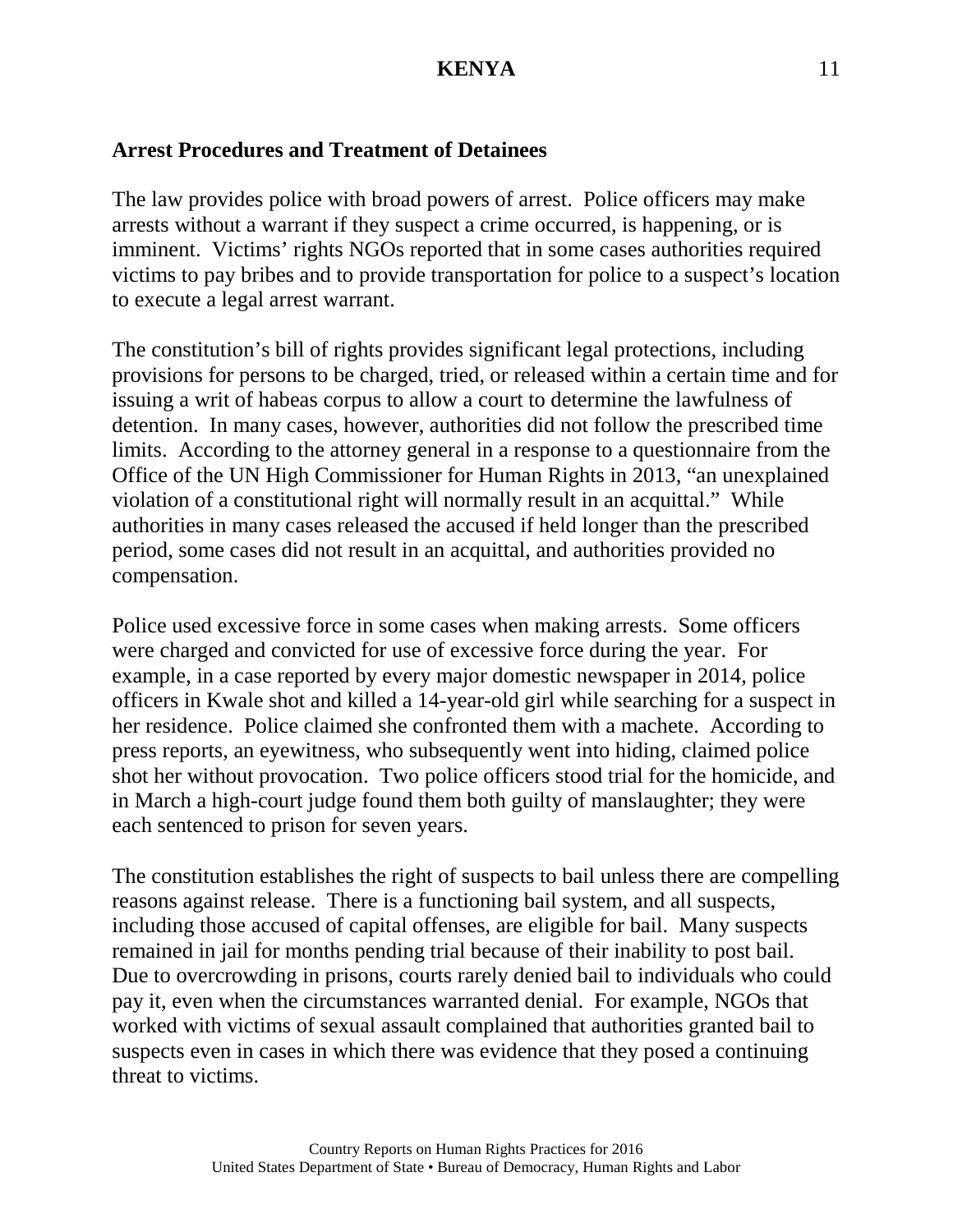Although the law provides pretrial detainees with the right to access family members and attorneys, family members of detainees frequently complained that authorities permitted access only upon payment of bribes. When detainees could afford counsel, police generally permitted access to attorneys.

Arbitrary Arrest: Police arrested and detained persons arbitrarily. Victims of arbitrary arrest were generally poor young men. Human rights organizations complained that security forces engaged in widespread arbitrary arrests and detentions during counterterrorism operations and targeted ethnic Somalis and Kenyan Muslims. On the August 30 International Day of Victims of Enforced Disappearances, human rights activists in Mombasa asked the National Assembly to address the issue of arbitrary arrests and murder (see section 1.a.).

Pretrial Detention: Lengthy pretrial detention was a serious problem and contributed to prison overcrowding. Some defendants were held in pretrial detention longer than the statutory maximum term of imprisonment for the crime with which they were charged. The government claimed the average time spent in pretrial detention was 14 days, but there were reports many detainees spent two to three years in prison before their trials were completed. Police from the arresting locale are responsible for bringing detainees from prison to court when hearings are scheduled but often failed to do so, forcing detainees to wait for the next hearing of their cases (see section 1.e.).

Detainee's Ability to Challenge Lawfulness of Detention before a Court: The law entitles persons arrested or detained to challenge in court the legal basis or arbitrary nature of their detention; that right was not always protected in practice.

## **e. Denial of Fair Public Trial**

The constitution provides for an independent judiciary. Reform of the judiciary continued during the year. The judiciary demonstrated independence and impartiality, but there were media and other allegations of significant judicial corruption. Authorities generally respected court orders, and the outcomes of trials did not appear to be predetermined.

The Judicial Services Commission--a constitutionally mandated oversight body intended to insulate the judiciary from political pressure--provides the president with a list of nominees for judicial appointment. The president selects one of the nominees for parliamentary approval. The president appoints the chief justice and appellate and High Court judges through this process. The commission publicly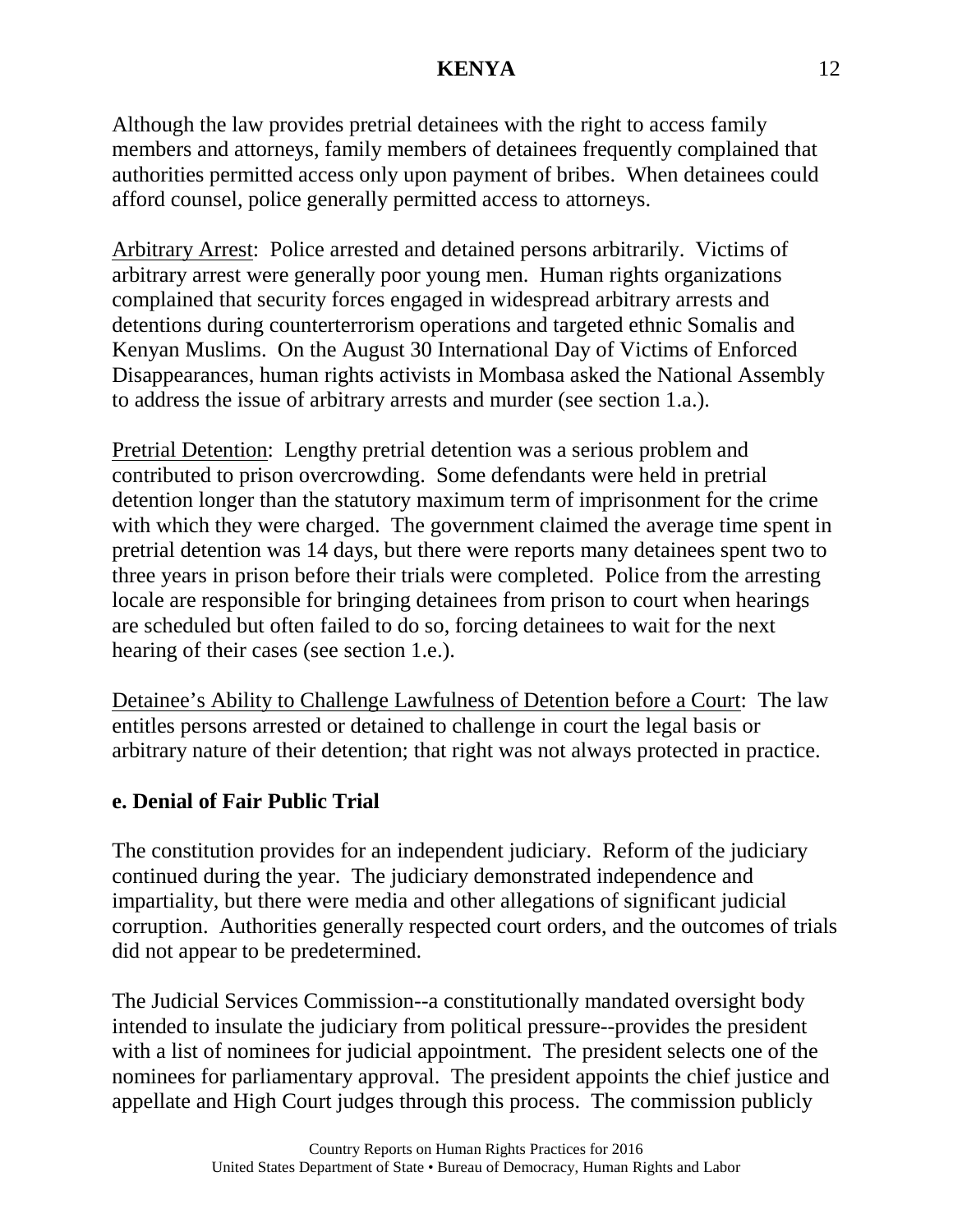reviews judicial appointees.

The Judges and Magistrates Vetting Board, established in 2011 to determine the suitability of judges and magistrates to hold office, completed its vetting and submitted its final report to the president on September 6. The board proposed to the president the formation of an independent disciplinary tribunal to receive complaints against judicial officers and make recommendations for appropriate action. In the final report, 44 percent of Court of Appeal judges, 15.9 percent of High Court judges, and 4.7 percent of magistrates were found unsuitable.

There were several allegations of judicial corruption. In January the Judicial Service Commission asked the president to form a tribunal to investigate claims that Supreme Court judge Philip Tunoi received an estimated 200 million shillings (\$2 million) to influence an election petition opposing Nairobi's governor. In February the president suspended the judge and appointed the tribunal, which ended its proceedings in June on the grounds that it lacked a legal mandate to investigate the judge after he retired at age 70, as required by law.

The constitution gives the judiciary authority to review appointments and decisions by other branches of government. Parliament sometimes ignored judicial decisions. For example, on August 27, a High Court deadline expired for parliament to enact legislation to implement the constitutionally mandated twothirds gender principle (see section 3).

The law provides for "qadi" courts, which adjudicate Muslim law on marriage, divorce, and inheritance among Muslims. There were no other traditional courts. The national courts used the traditional law of an ethnic group as a guide in personal matters as long as it did not conflict with statutory law.

# **Trial Procedures**

The law provides for the right to a fair public trial, although individuals may give some testimony in closed session; the independent judiciary generally enforced this right. The law provides for a presumption of innocence, and defendants have the right to attend their trials, confront witnesses, and present witnesses and evidence in their defense. The law also provides defendants the right to receive prompt and detailed information of the charges against them, with free interpretation if necessary; to be tried without undue delay; to have access to government-held evidence; and not to be compelled to testify or confess guilt. Authorities generally respected these rights, although they did not always promptly inform persons of the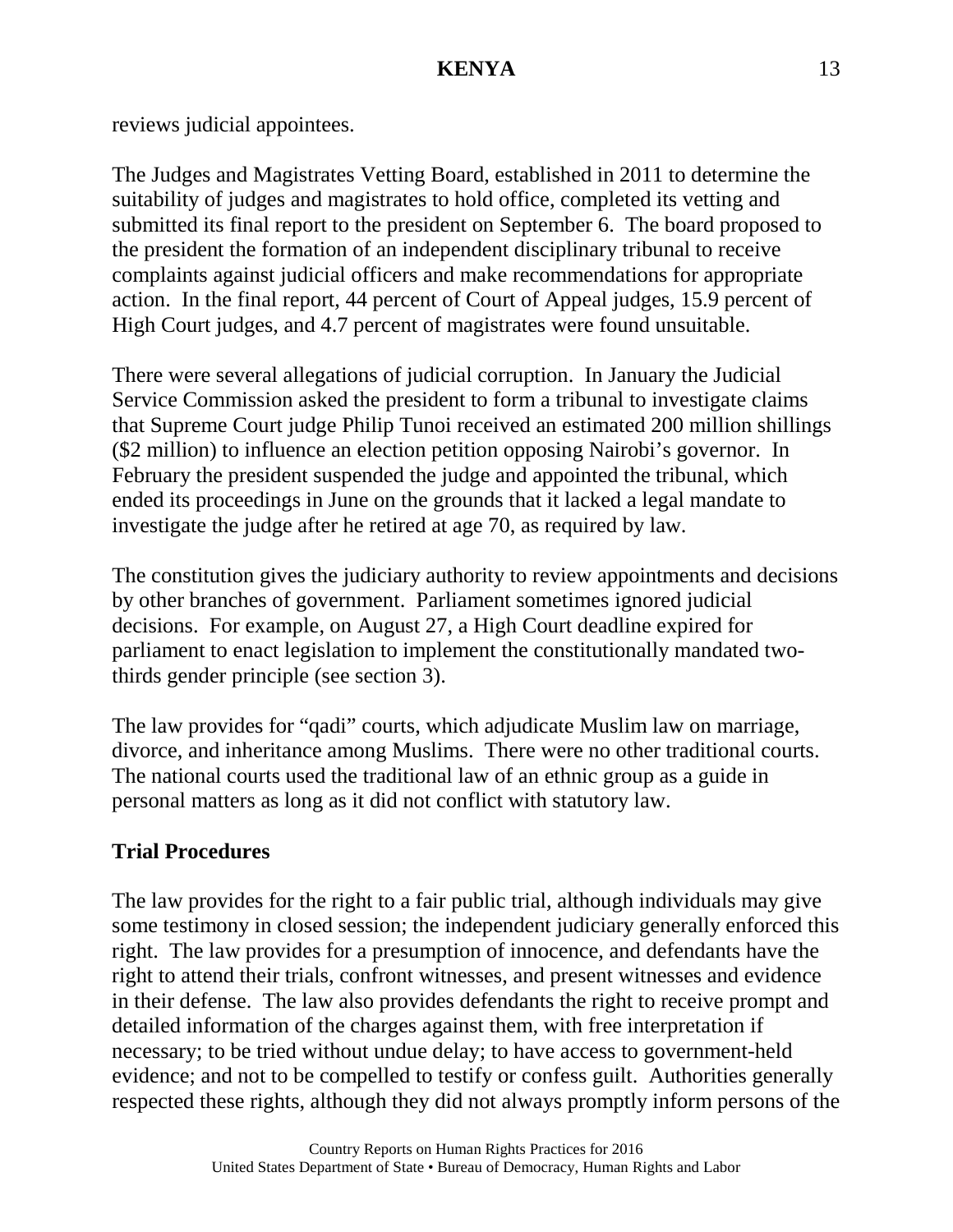charges against them. *Sentencing Policy Guidelines*, a policy document drafted by the Judicial Task Force on Sentencing, was launched by the chief justice on January 25. The *Active Case Management Guidelines*, developed to improve prosecution procedures, were gazetted (announced via official publication) on February 29 and implemented as a pilot project in four courts as of September. A randomized bench selection system was partially implemented within the Court of Appeal to avoid the public perception that parties with vested interests could influence the composition of a bench of judges.

Trial delays sometimes resulted because witnesses failed to present themselves, judges cancelled trial dates without notice, witnesses were not protected, or legal counsel failed to appear. Authorities generally respected a defendant's right to consult with an attorney in a timely manner, although there was no public defenders service. Defendants generally had adequate time to prepare a defense if they were capable of doing so. The government and court generally respected these rights. The Legal Aid Act enacted in June established the National Legal Aid Service to facilitate access to justice and promote pro-bono services for indigent defendants who cannot afford legal representation. The National Council on the Administration of Justice was working to implement the changes as of October. Courts continued to try the vast majority of defendants without representation because they could not afford legal counsel. Legal aid was available only in major cities where some human rights organizations, notably the Federation of Women Lawyers, an international NGO, provided it.

The ODPP significantly increased the number of trained prosecutors. At year's end there were an estimated 900 state prosecutors, compared with 200 in 2013. The ODPP phased out police prosecutors entirely. The expansion of the prosecution service also reduced delays in court proceedings. The judiciary improved its case clearance rate and substantially reduced case backlog by increasing benches of judges sitting daily.

Discovery laws are not clearly defined, handicapping defense lawyers. Implementation of a High Court ruling requiring provision of written statements to the defense before trial remained inconsistent. Defense lawyers often did not have access to government-held evidence before a trial. There were reports the government sometimes invoked the Official Secrets Act as a basis for withholding evidence.

Defendants may appeal a verdict to the High Court and ultimately to the Court of Appeal and, for some matters, to the Supreme Court.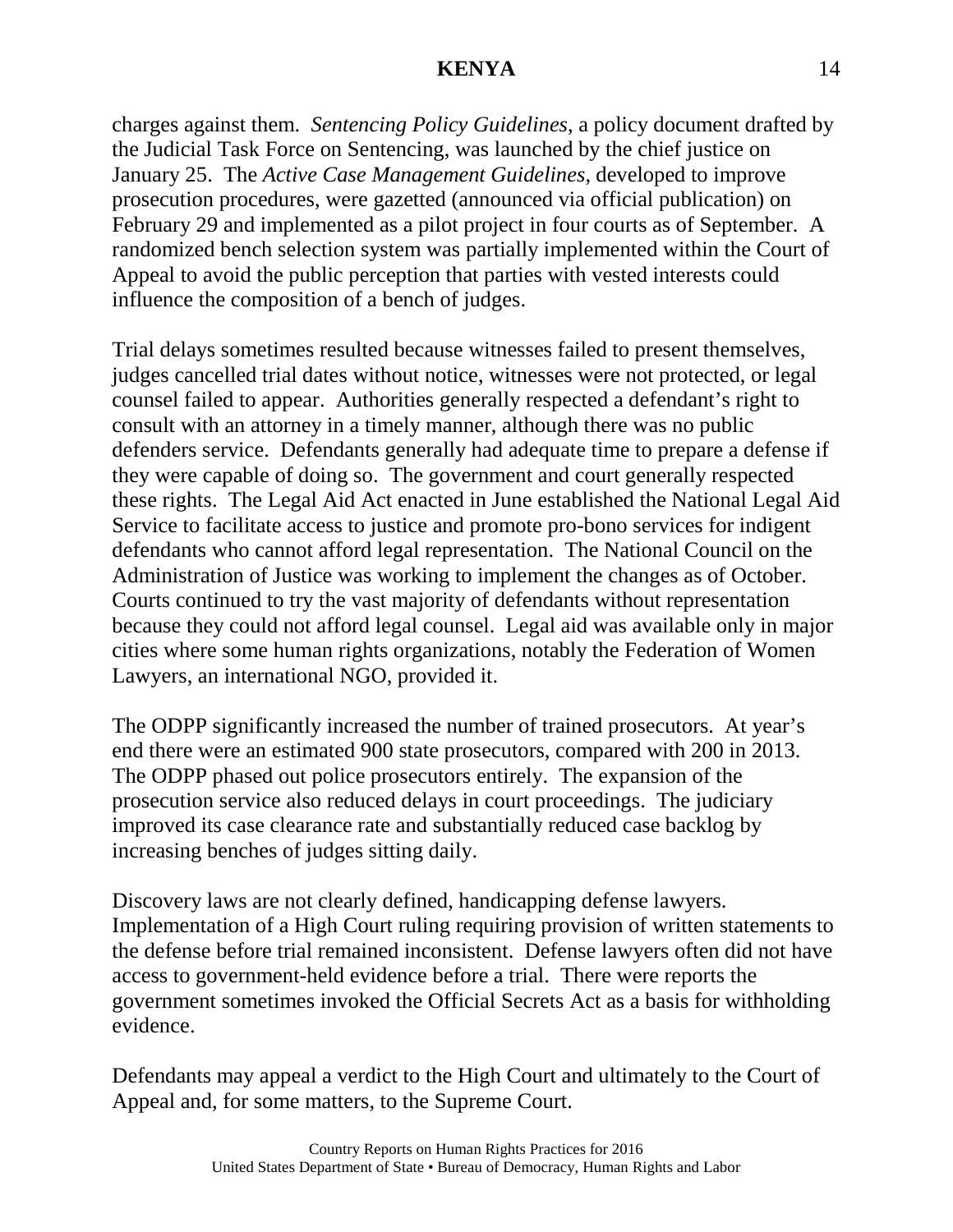# **Political Prisoners and Detainees**

There were no reports of political prisoners or detainees.

# **Civil Judicial Procedures and Remedies**

Individuals may use the civil court system to seek damages for violations of human rights and may appeal its decisions to the Supreme Court as well as to the African Court of Justice and Human Rights. On May 5, the judiciary launched a program of *Enhanced Service Delivery Initiatives* to promote more efficient and affordable justice. For example, the Family and Commercial Divisions of the High Court at Milimani in Nairobi commenced a pilot Court Annexed Mediation Program to give parties an alternative forum for dispute resolution.

According to human rights NGOs, bribes, extortion, and political considerations influenced the outcomes in some civil cases. Court fees for filing and hearing civil cases effectively barred some from access to the courts.

# **Property Restitution**

There is no single established system of land tenure in the country: private titles compete with customary land rights and community land, while public land is vulnerable to squatters or to unscrupulous developers. There is no clear legal framework for issuing title deeds or for adjudicating land disputes because of legal disputes between the National Land Commission, vested with powers of land adjudication through the constitution and 2012 implementing legislation, and the Ministry of Lands. Plots of land were sometimes allocated twice. The Community Land Act signed into law on August 31 allows communities to apply for land registrations as a single entity and put in train the adjudication process in which their applications will be considered alongside any competing claims.

While three-quarters of the population is rural, according to the National Land Commission, only 20 percent of citizens possessed actual titles to land.

There is no established system for restitution or compensation for those declared to be squatters and ordered to vacate land. Both private and communal clashes were common because of land disputes. The government used forced eviction and demolition to restore what it claimed was illegally occupied public land. In some cases authorities arranged ad hoc restitution or relocation of residents under NGO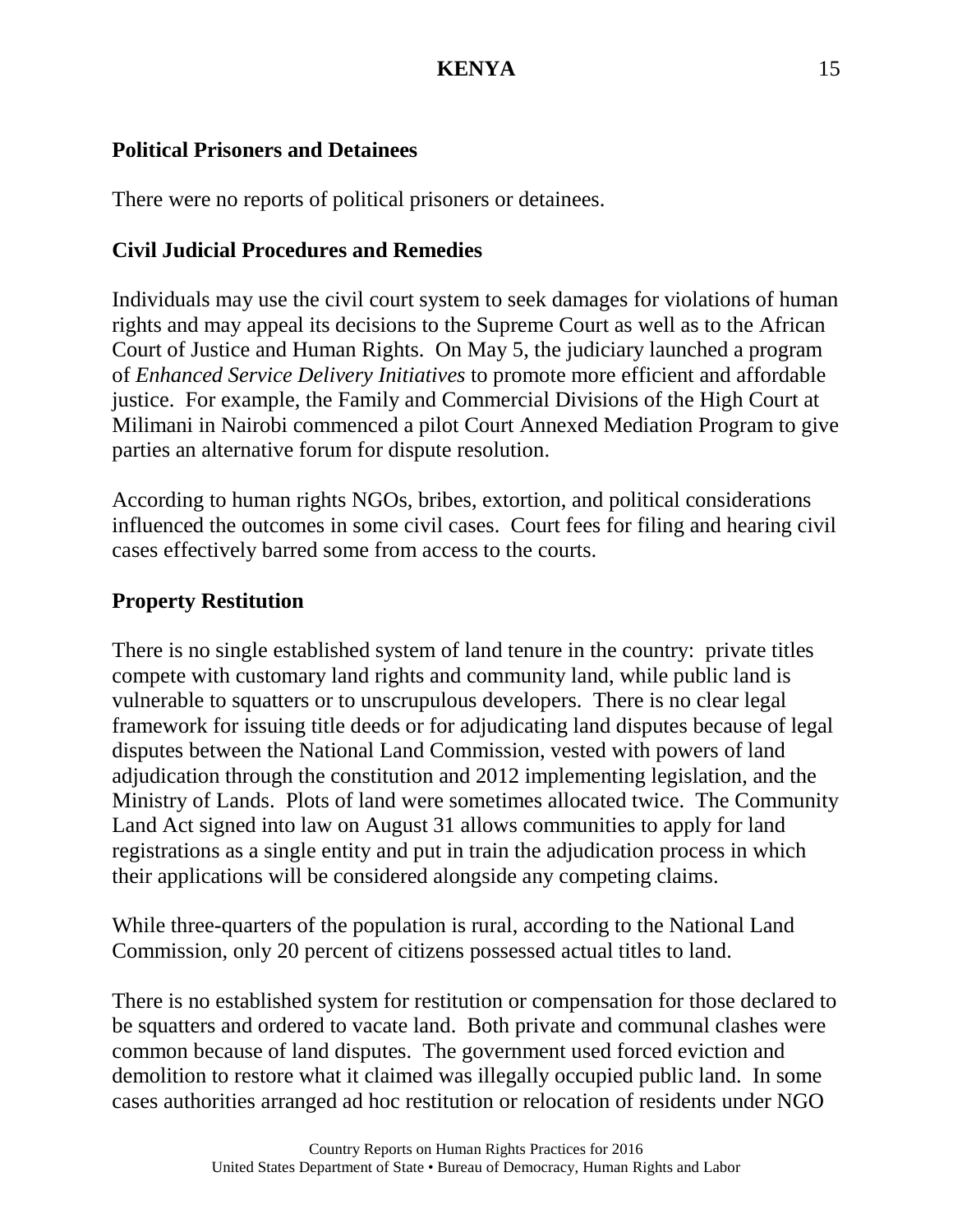pressure. For example, according to the *Guardian* on August 18, more than 200 indigenous Ogiek families on the slopes of Mount Elgon were evicted in June by police and forest rangers; activists claimed the terms for compensation payments were unclear and that the families were not resettled.

# **f. Arbitrary or Unlawful Interference with Privacy, Family, Home, or Correspondence**

The constitution and law prohibit such actions, except "to promote public benefit," but authorities sometimes infringed on citizens' privacy rights. The law permits police to enter a home without a search warrant if the time required to obtain a warrant would prejudice an investigation. Although security officers generally obtained search warrants, they occasionally conducted searches without warrants in the course of large-scale security sweeps to apprehend suspected criminals or to seize property believed stolen.

On April 2, according to the subsequent IPOA report, police officers from the General Service Unit deployed to the University of Nairobi; they entered academic and dormitory buildings, evicted, and then assaulted approximately 30 students with batons. The incident received extensive media coverage after a live video clip was widely shared on social media. Many students sustained serious injuries from police batons, including bone fractures. Both IPOA and the IAU initiated investigations into the events, but the investigations were frustrated by a lack of police cooperation. No charges against police officers had been filed as of October 25.

Human rights organizations reported police officers raided homes in informal settlements in Nairobi and communities in the coast region in search of suspected terrorists and weapons. The organizations documented numerous cases in which plainclothes police officers searched residences without a warrant and household goods were confiscated when residents were unable to provide receipts of purchase on demand.

## **Section 2. Respect for Civil Liberties, Including:**

## **a. Freedom of Speech and Press**

The law provides for freedom of speech and press, but the government sometimes restricted these rights.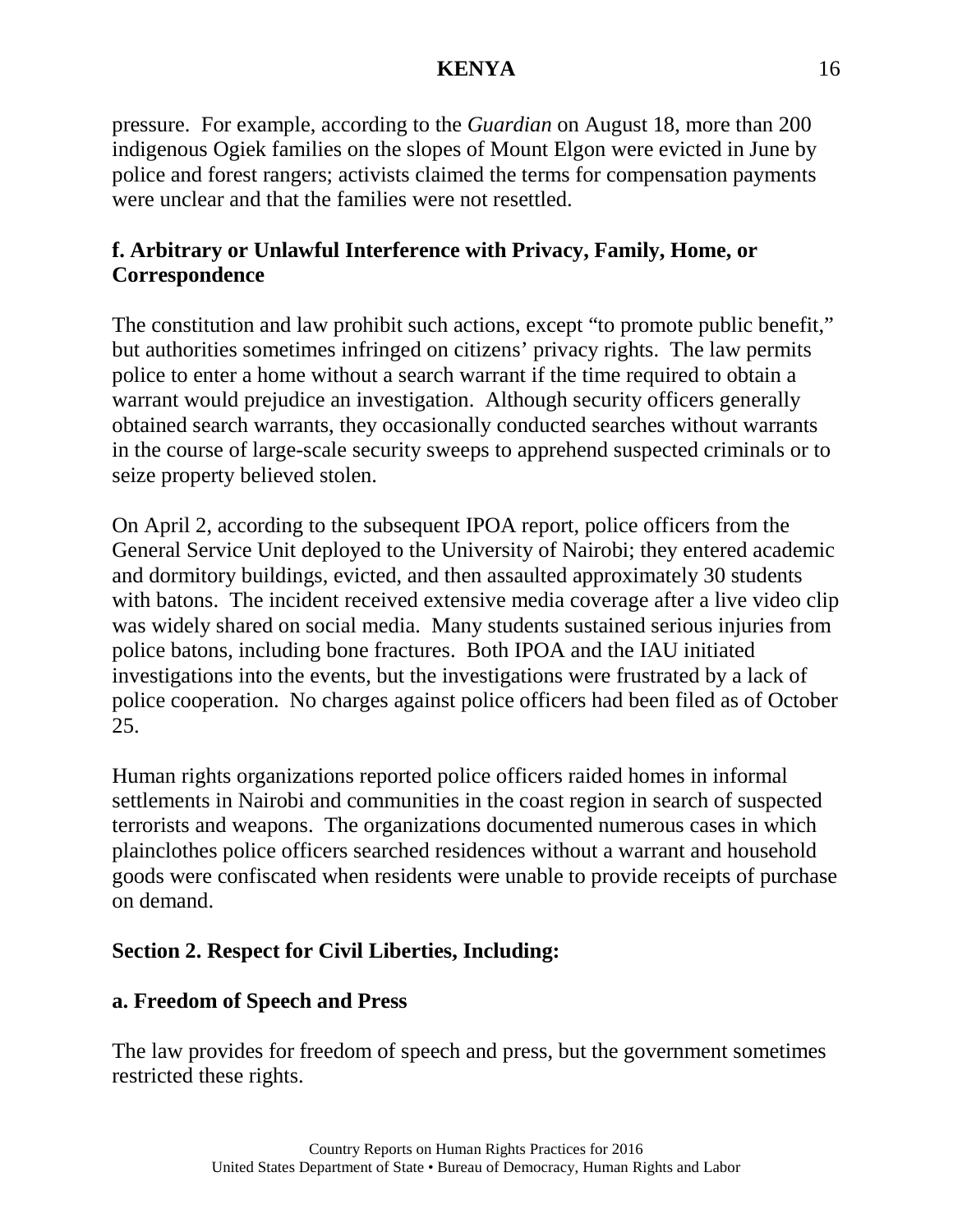Freedom of Speech and Expression: The constitution and National Cohesion and Integration Act prohibit hate speech and incitement to violence. Following inflammatory public comments in June, eight politicians--from both the ruling and opposition parties--were detained for several days. Four were charged with incitement to violence under Section 96 of the penal code: Member of Parliament (MP) Florence Mutua, MP Moses Kuria, MP Ferdinard Waititu, and Senator Johnson Muthama. Kimani Ngunjiri was charged with ethnic contempt under Section 62 of the National Cohesion and Integration Act. Three were charged with hate speech under Section 13 of the National Cohesion and Integration Act: MP Aisha Juma, Junet Nuh, and Timothy Bosire. The detention of senior politicians attracted considerable national attention to the problem of hate speech. The case against Muthama was dismissed on July 28. The cases against the other politicians continued as of October 25.

Press and Media Freedoms: The government occasionally interpreted laws to restrict press freedom, and officials occasionally accused the international media of publishing stories and engaging in activities that could incite violence. Two 2013 laws--the Media Council Act and the Kenya Information and Communications (Amendment) Act--greatly increased government oversight of media by creating a complaints tribunal with expansive authority, including the power to revoke journalists' credentials and levy debilitating fines. Following the January 15 al-Shabaab terrorist attack on the Kenyan-commanded African Union Mission in Somalia (AMISOM) forward operating base in el Adde, Somalia, numerous journalists who published comments about the attack were arrested. Most were charged under Kenya Information and Communications Act (KICA) Section 29, a section of law ruled unconstitutional in April--(see Internet Freedom below).

Of the 16 other laws in place that restrict media operations, the Defamation Act, Official Secrets Act, and Preservation of Public Security Act place the most severe restrictions on freedom of the press. On August 31, the president signed into law the Access to Information bill, which media freedom advocates lauded as progress in government transparency (see section 4).

Violence and Harassment: Journalists alleged security forces or supporters of politicians at the national and county levels sometimes harassed and physically intimidated them. The government at times failed to investigate allegations of harassment, threats, and physical attacks on members of the media.

Kenyan journalists held protests in multiple cities on September 8 against police harassment of journalists. For example, three men reportedly shot and killed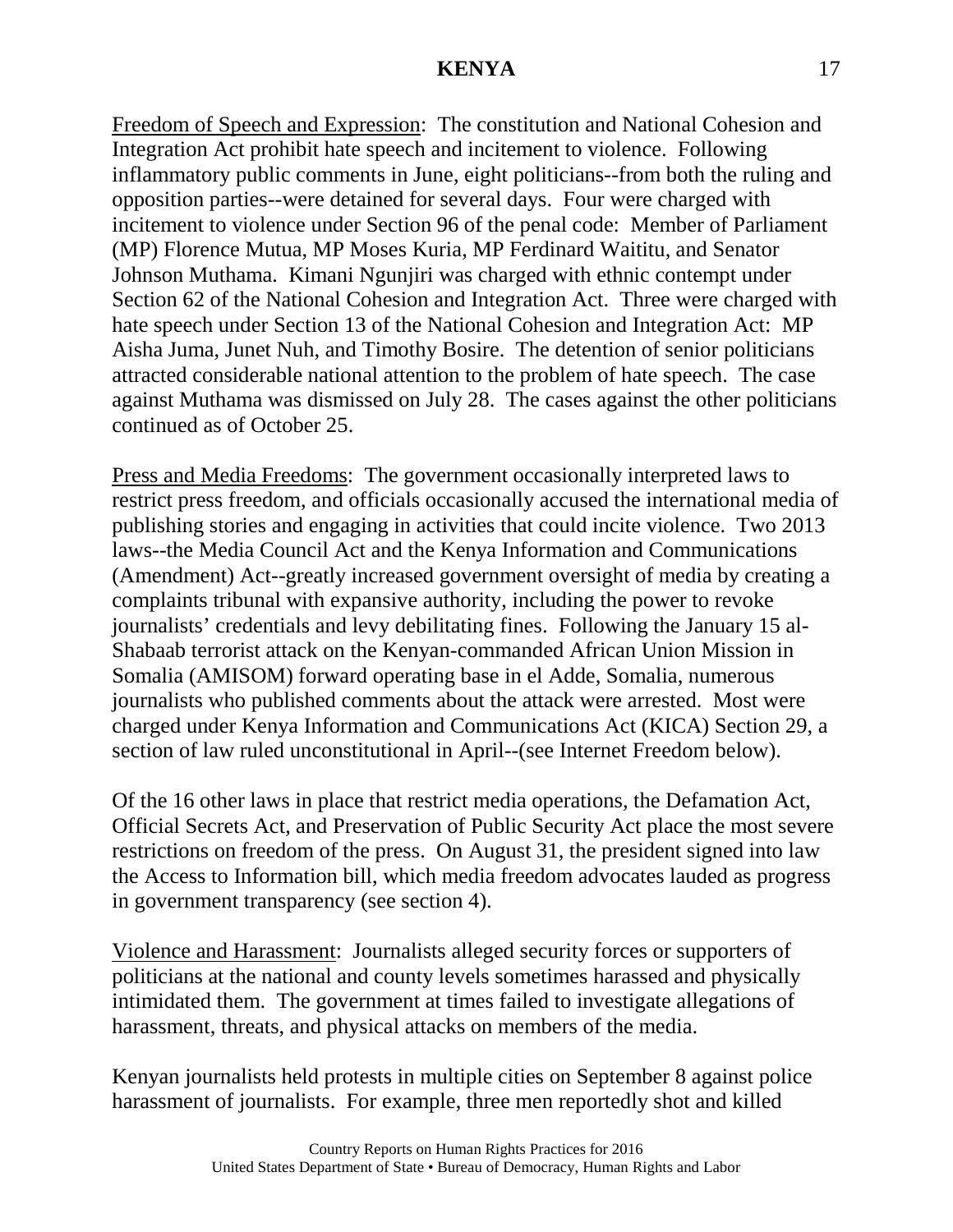freelance journalist Dennis Otieno on September 7 in his home in Kitale and allegedly stole his camera and photographs covering a student demonstration over a land dispute. The protesting journalists petitioned parliament, the Office of the Director of Public Prosecutions, and the inspector general of police to brief them on the status of investigations on attacks against journalists and to assure journalists that the government was taking action. The government's response was pending as of November 7.

Most news media continued to cover a wide variety of political and social issues, and most newspapers published opinion pieces criticizing the government.

Censorship or Content Restrictions: The mainstream media were generally independent, but there were reports by journalists that government officials pressured them to avoid certain topics and stories and intimidated them if officials judged they had already published or broadcast stories too critical of the government. There were also reports journalists avoided covering issues or writing stories they believed their editors would reject due to direct or indirect government pressure. On January 6, Denis Galava, special projects editor at National Media Group, was suspended for a January 2 editorial deemed critical of the government. In March Godfrey Mwampembwa ("Gado"), a revered political cartoonist, had his contract with the *Nation* terminated, allegedly because of pressure from the government over Gado's oftentimes politically sensitive cartoons. He was subsequently hired by the *Standard*, another leading daily newspaper.

Libel/Slander Laws: Government officials and politicians threatened and brought defamation cases against the media. Libel and slander remain criminal offenses, although authorities did not charge any journalists during the year. There were, however, several cases of High Court rulings against media houses on libel charges resulting in large awards for damages. In June the High Court awarded Justice Samuel Mukunya 20 million shillings (\$200,000) in a libel suit against the *Nation*, and in August the High Court awarded Justice Alnasir Visram 26 million shillings (\$260,000) in a libel suit against the *Standard*.

National Security: The government cited national or public security as grounds to suppress views that it considered politically embarrassing.

#### **Internet Freedom**

The government did not restrict or disrupt access to the internet or censor online content, and there were no credible reports that the government monitored private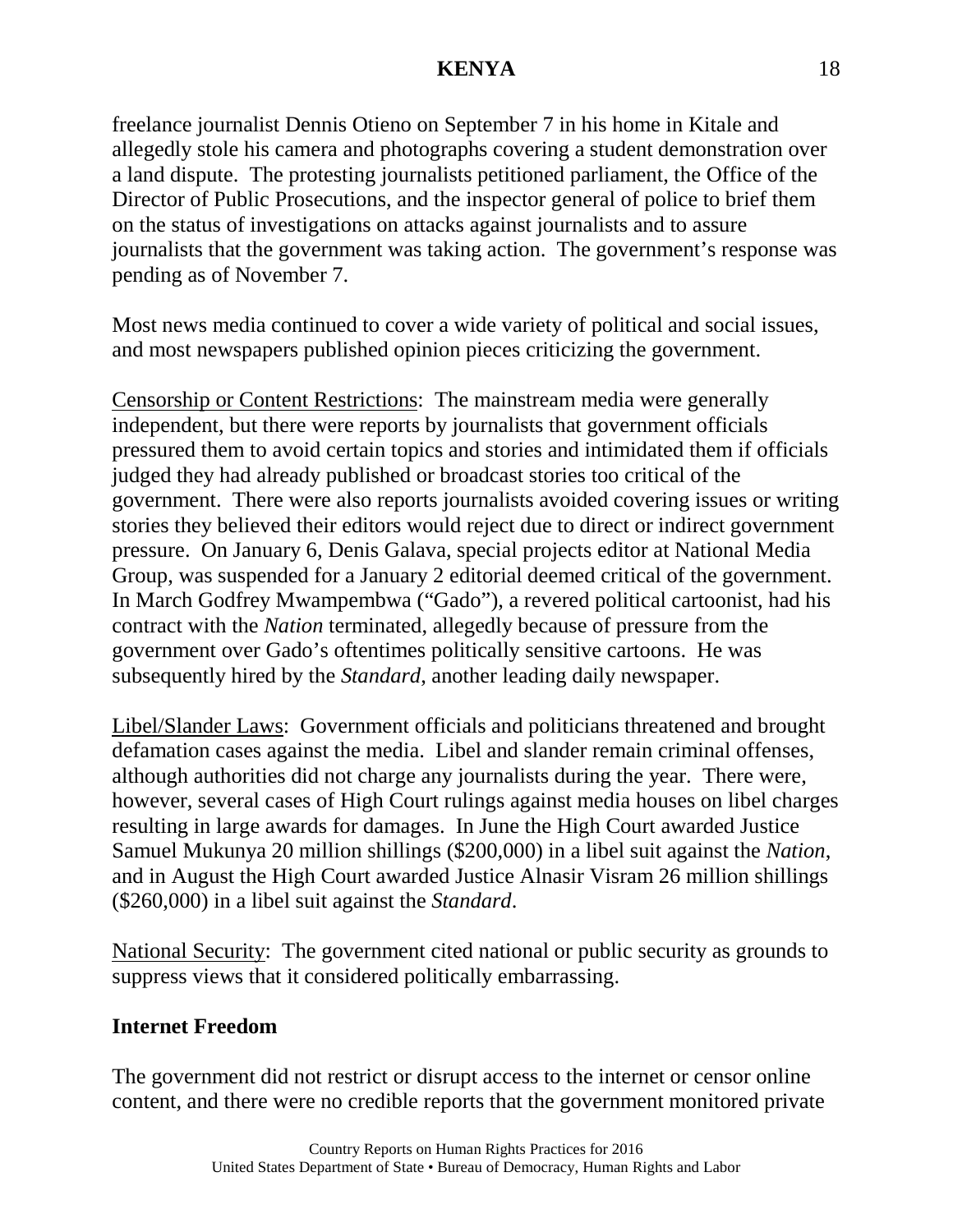online communications without appropriate legal authority. Authorities, however, monitored websites for violations of hate speech laws.

By law mobile telephone service providers may block mass messages they judge would incite violence. The National Cohesion and Integration Commission tracked bloggers and social media users accused of spreading hate speech.

On April 19, the High Court declared unconstitutional Section 29 (b) of the KICA (Section 29). During the year at least 16 online activists--who were highlighting cases of corruption and abuse of public office--were prosecuted under this provision with charges of "misuse of electronic equipment." As a result of the High Court ruling on KICA Section 29, on April 29 a lower court dismissed a case against Samburu blogger John Lenkulate, who had posted online that the Samburu County government was misusing public resources.

Following the January 15 al-Shabaab terrorist attack on the Kenyan-commanded AMISOM forward operating base in el Adde, Somalia, the government arrested at least one blogger and one journalist for posting photographs and commentary about the number of Kenyan soldiers killed. Most were charged under KICA Section 29, which was overturned in April. Charges were subsequently dropped.

According to the Communications Authority of Kenya (CAK), as of September there were 37 million internet users--84 percent of the population--representing a 10 percent increase from the previous year. The total included 24.8 million mobile data subscriptions. The CAK attributed the increase to the expansion of 3G network coverage by the various mobile operators, as well as to a consistent increase in the usage of social networking sites. Mobile data expanded internet access to many less-developed parts of the country.

## **Academic Freedom and Cultural Events**

There were no government restrictions on academic freedom or cultural events. On August 21, the president signed into law the Protection of Traditional Knowledge and Cultural Expressions Bill, which promotes traditional cultural knowledge and expressions.

# **b. Freedom of Peaceful Assembly and Association**

## **Freedom of Assembly**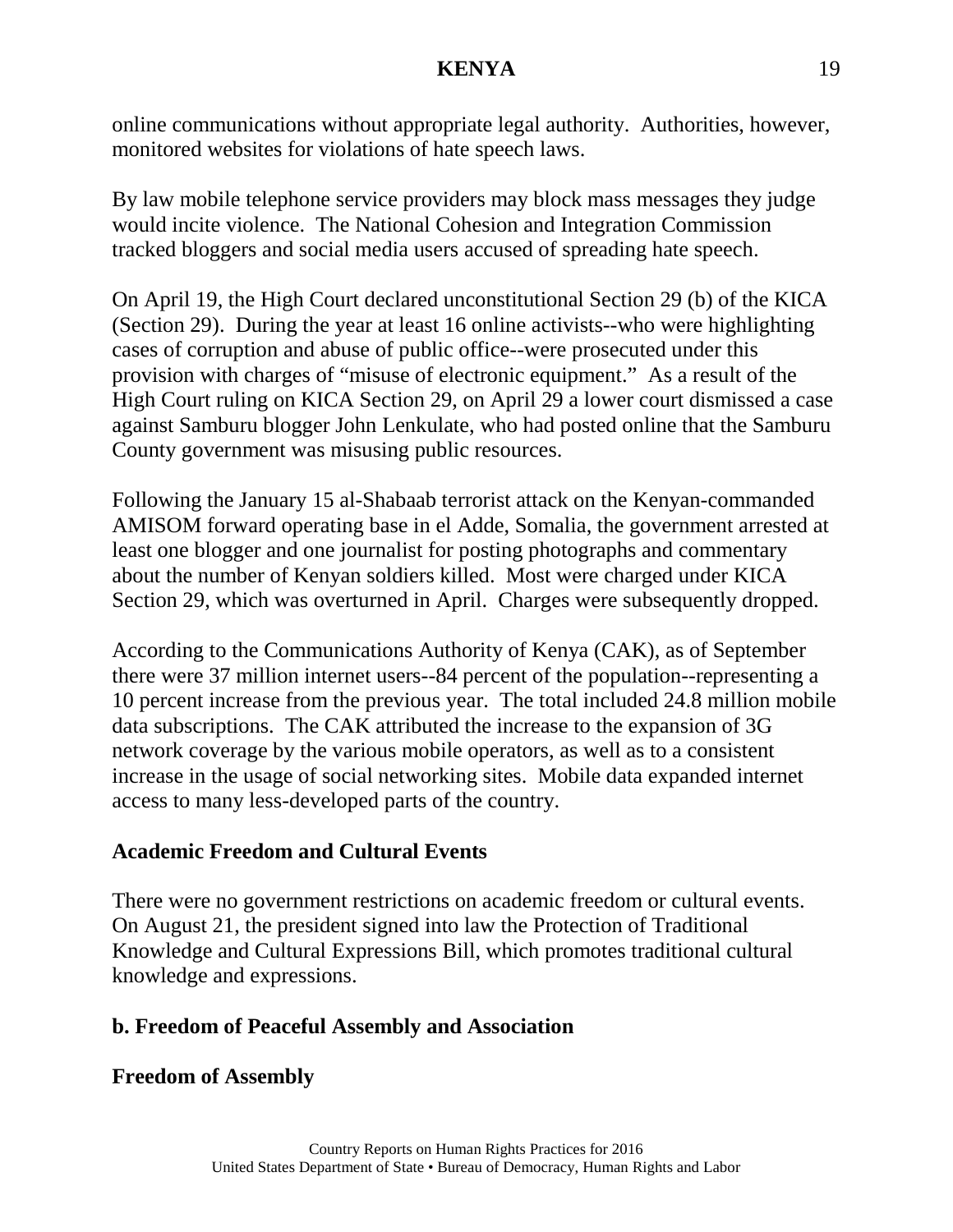Although the constitution and law provide for freedom of assembly, the government sometimes restricted this right. Police routinely denied requests for meetings filed by human rights activists, and authorities dispersed persons attending meetings that had not been prohibited beforehand. Organizers must notify local police in advance of public meetings, which may proceed unless police notify organizers otherwise. By law authorities may prohibit gatherings only if there is another previously scheduled meeting at the same time and venue or if there is a perceived specific security threat.

Police used excessive force at times to disperse demonstrators. In April and May, the Kenya Police Service used excessive force to disperse nationwide demonstrations led by the political opposition coalition against the Independent Electoral and Boundaries Commission (IEBC), resulting in at least 10 deaths and numerous injuries (see section 1.c.). Many human rights and civil society organizations condemned the excessive use of police force against demonstrators. IPOA's investigation of resulting complaints continued as of early October. A lack of police cooperation frustrated IPOA's investigation into some of the alleged abuses.

There were complaints during the year that police were available for hire by private interests to dissuade or disperse demonstrators.

## **Freedom of Association**

The constitution and law provide for freedom of association, and the government generally respected this right, but there were reports that authorities arbitrarily denied this right in some cases. In at least one case, courts affirmed the right to freedom of association. In April 2015 a High Court panel decided that the national NGO Coordination Board's inability to register the National Gay and Lesbian Human Rights Commission because homosexual sexual acts are illegal violated the constitutional right to freedom of association and ordered the board to register it; the government's appeal remained pending as of October 25. On May 20, however, the Court of Appeal ruled the judgment of the High Court stands in the interim.

The Societies Act requires that every public association be either registered or exempted from registration by the Registrar of Societies. The NGO Coordination Act requires that NGOs dedicated to advocacy, public benefit, or the promotion of charity or research register with the NGO Coordination Board. In October 2015 the board announced its intent to deregister and freeze the bank accounts of 959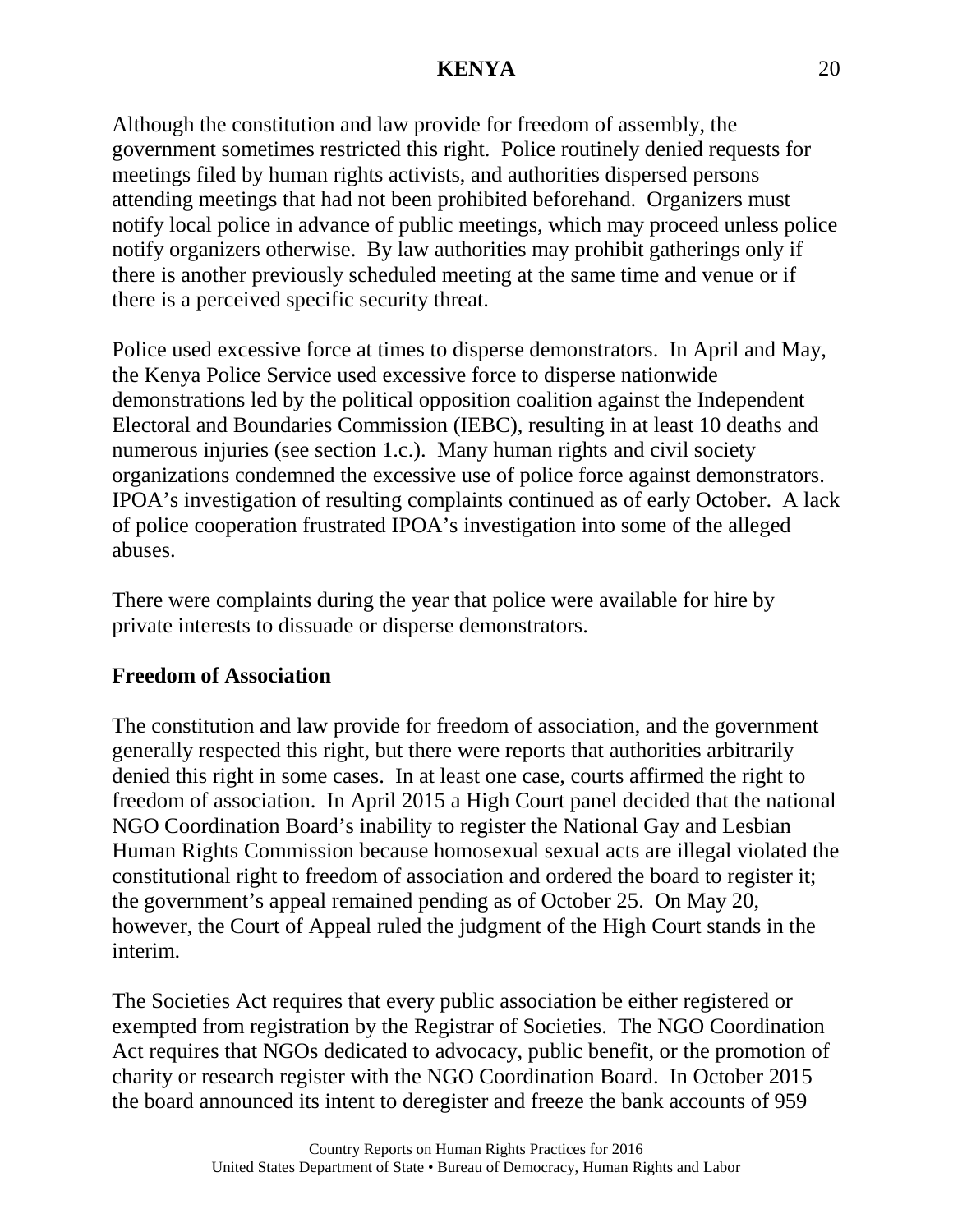civil society organizations, including NGO Kenya Human Rights Commission (KHRC), for reportedly failing to submit proper accounting and donor funding information. The cabinet secretary for the Ministry of Devolution and Planning, which oversaw the NGO Coordination Board, suspended the deregistration notice shortly thereafter. Per the KHRC's legal challenge to the NGO Coordination Board's actions, a High Court ruled on April 29 that the NGO Coordination Board's actions were unconstitutional and "riddled with impropriety and procedural deficiencies." On September 9, the Ministry of Devolution and Planning announced its intention to implement immediately the 2013 Public Benefits Organization (PBO) Act, an important step in providing a transparent legal framework for NGO activities. On October 19, the cabinet secretary of the Ministry of Devolution and Planning dismissed the chief executive officer (CEO) of the NGO Coordination Board and dissolved the three-member board; however, a High Court injunction subsequently reinstated the CEO and restored the board. In late November the government transferred responsibility for the NGO sector to the Ministry of Interior and Coordination of National Government, without prior stakeholder consultation. As of year's end, the PBO Act had not yet been implemented.

## **c. Freedom of Religion**

See the Department of State's *International Religious Freedom Report* at [www.state.gov/religiousfreedomreport/.](http://www.state.gov/religiousfreedomreport/)

## **d. Freedom of Movement, Internally Displaced Persons, Protection of Refugees, and Stateless Persons**

The constitution and law provide for freedom of internal movement, foreign travel, emigration, and repatriation. The government generally respected these rights but increasingly enforced restrictions on refugees' movements. The government generally cooperated with the Office of the UN High Commissioner for Refugees (UNHCR) and other humanitarian organizations in providing protection and assistance to internally displaced persons (IDPs), refugees, asylum seekers, and other persons of concern.

Abuse of Migrants, Refugees, and Stateless Persons: Police abuse of asylum seekers and refugees continued, with most reports coming from Nairobi's predominantly Somali Eastleigh neighborhood.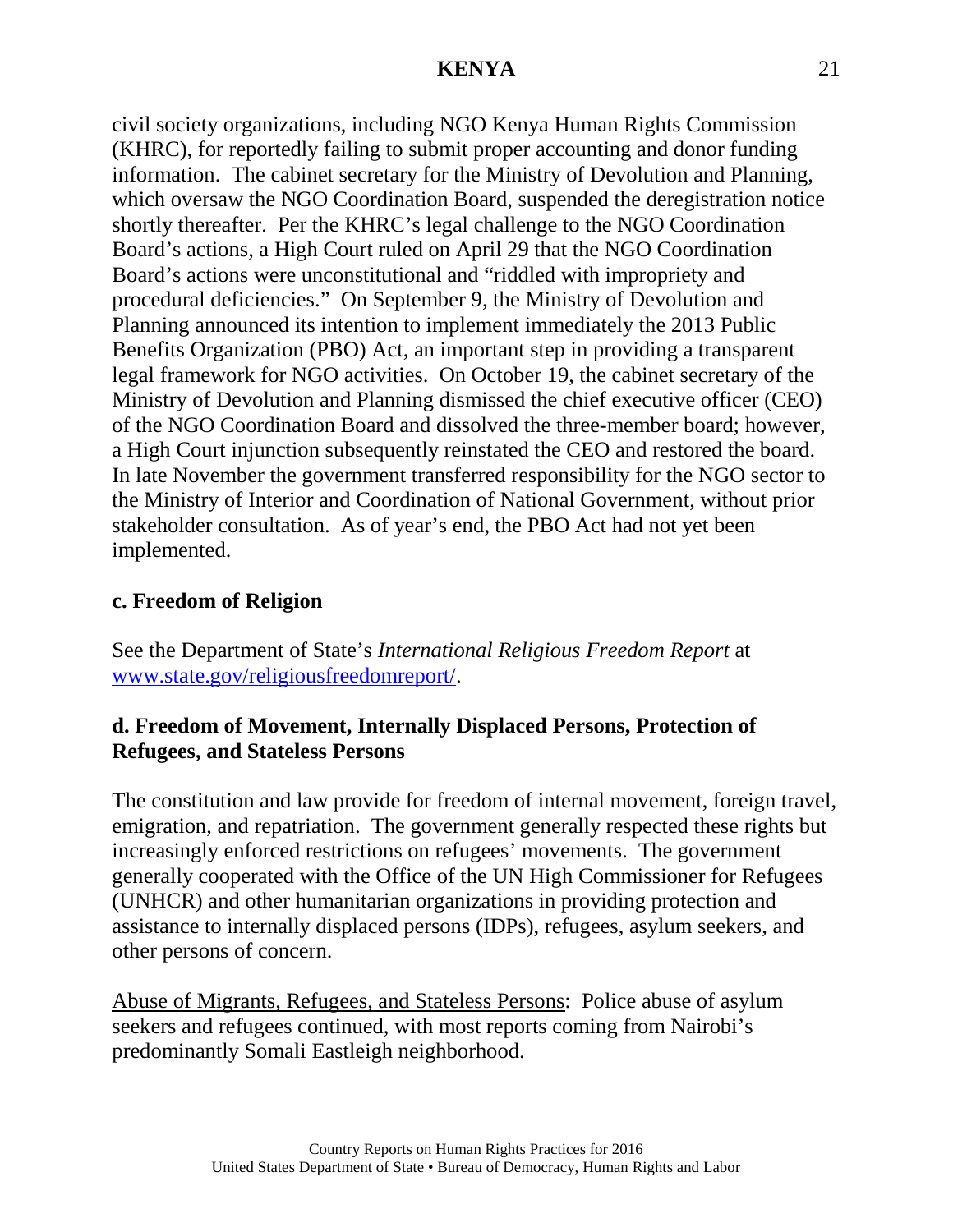Witnesses alleged security forces routinely confiscated or destroyed both expired and valid UN refugee documents and frequently demanded bribes to release persons in detention or in the process of arrest. According to media and NGO reports, police and military personnel mistreated refugees in retaliation for al-Shabaab attacks on security personnel.

The security situation in Dadaab remained precarious, although no new attacks on humanitarian workers occurred. Increased police presence in the camps led to some improvements and cooperation with refugees through community policing and neighborhood watch initiatives. Violence also occasionally flared over Dadaab host community protests about employment and priority contract rights related to the camp.

Gender-based violence remained a problem in both the Dadaab and Kakuma refugee camps and in Nairobi, particularly for vulnerable populations including women, children, and lesbian, gay, bisexual, transgender, and intersex (LGBTI) refugees. Reported incidents included domestic violence, rape, sexual assault, physical assault, psychological abuse, FGM/C, and forced marriage, particularly of young Sudanese, South Sudanese, and Somali girls. Refugee communities sometimes targeted opponents of FGM/C. Health and social workers in Kakuma refugee camp reported that, due to strong rape-awareness programs in the camp, survivors increasingly reported such incidents, resulting in improved access to counseling. In the Dadaab refugee camp, however, the government's limited effectiveness and UNHCR's restricted access and limited ability to provide services or protection resulted in higher numbers of cases of gender-based violence and underreporting of crimes and abuse, particularly against women and girls.

While mobile courts continued to serve the camp populations, most crimes went unreported. Refugees generally dealt with criminality in accordance with customary law and traditional practices rather than through the country's justice system. Other security problems in refugee camps included petty theft, banditry, ethnic violence, and the harassment of Muslim converts to Christianity, according to UNHCR.

In-country Movement: The country hosted a very large refugee population. Prolonged insecurity and conflict in the region forced the country to play a leading role in coping with refugee flows, especially from Somalia, South Sudan, the Democratic Republic of the Congo (DRC), and Ethiopia. The government's appeal of a 2013 High Court ruling that blocked a plan to relocate all urban refugees to camps remained unresolved. The government enforced an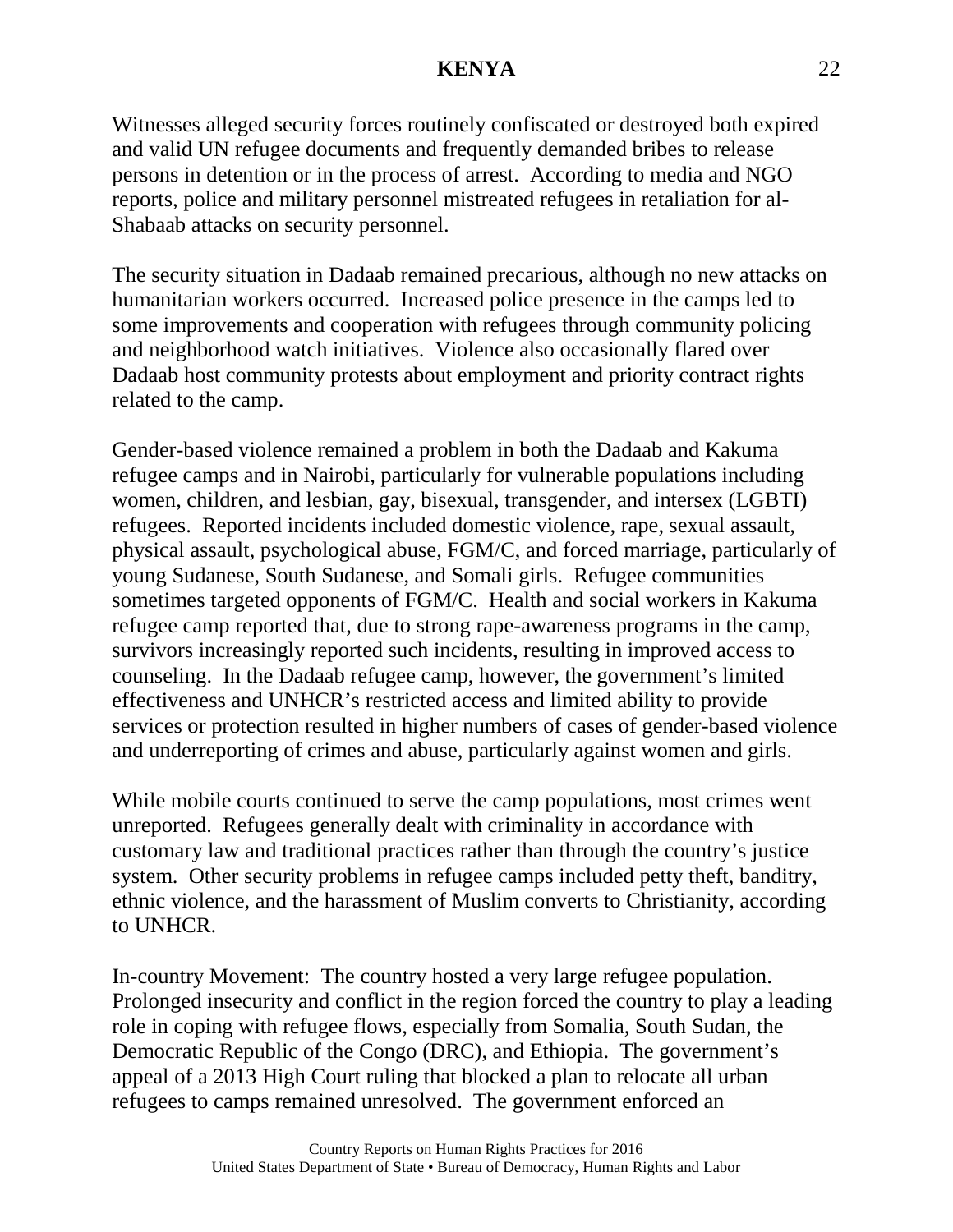encampment policy, with Kakuma and Dadaab refugee camps as the designated areas for refugees (see Protection below).

The government granted limited travel permission to refugees to receive specialized medical care outside the camps, to refugees enrolled in public schools, and to refugees in the resettlement pipeline. It made exceptions to the encampment policy for extremely vulnerable groups in need of protection. The government continued to provide in-country movement and exit permits for refugee interviews and departures for third-country resettlement.

From January through July, the Department of Refugee Affairs issued 2,896 temporary movement passes to refugees and asylum seekers. UNHCR reported that approximately 90 percent of the individuals returned to their camps by the time their passes expired. Authorities charged 240 refugees and asylum seekers with being unlawfully present in the country (under the Citizenship and Immigration Act) and residing without authority outside designated areas (under the Refugees Act). Of the 240 refugees and asylum seekers, authorities discharged 133 and returned them to the camps, convicted 98 and ordered them to pay fines or serve three to six months in prison, and continued the cases of nine as of year's end.

## **Internally Displaced Persons**

The National Consultative Coordination Committee on IDPs (the committee) was created by the Prevention, Protection and Assistance to Internally Displaced Persons and Affected Communities Act of 2012 (IDP Act); however, the committee did not meet and begin to implement the IDP Act until April 2015. According to the Ministry of Devolution and Planning, in 2015 the committee completed the resettlement of more than 10,000 IDPs who remained in camps after the 2007-08 postelection violence.

Violence in Mandera County in 2014 between the communities of Mandera North District and Banisa District, and on the border between Mandera and Wajir Counties, resulted in displacement of an estimated 32,000 households. According to the Ministry of Devolution and Planning, the committee provided Mandera County with financial assistance for 6,890 IDP households that had not been able to return home, and construction of new homes had commenced.

Water scarcity exacerbated communal conflict and left an unknown number of citizens internally displaced. IDPs from all locations generally congregated in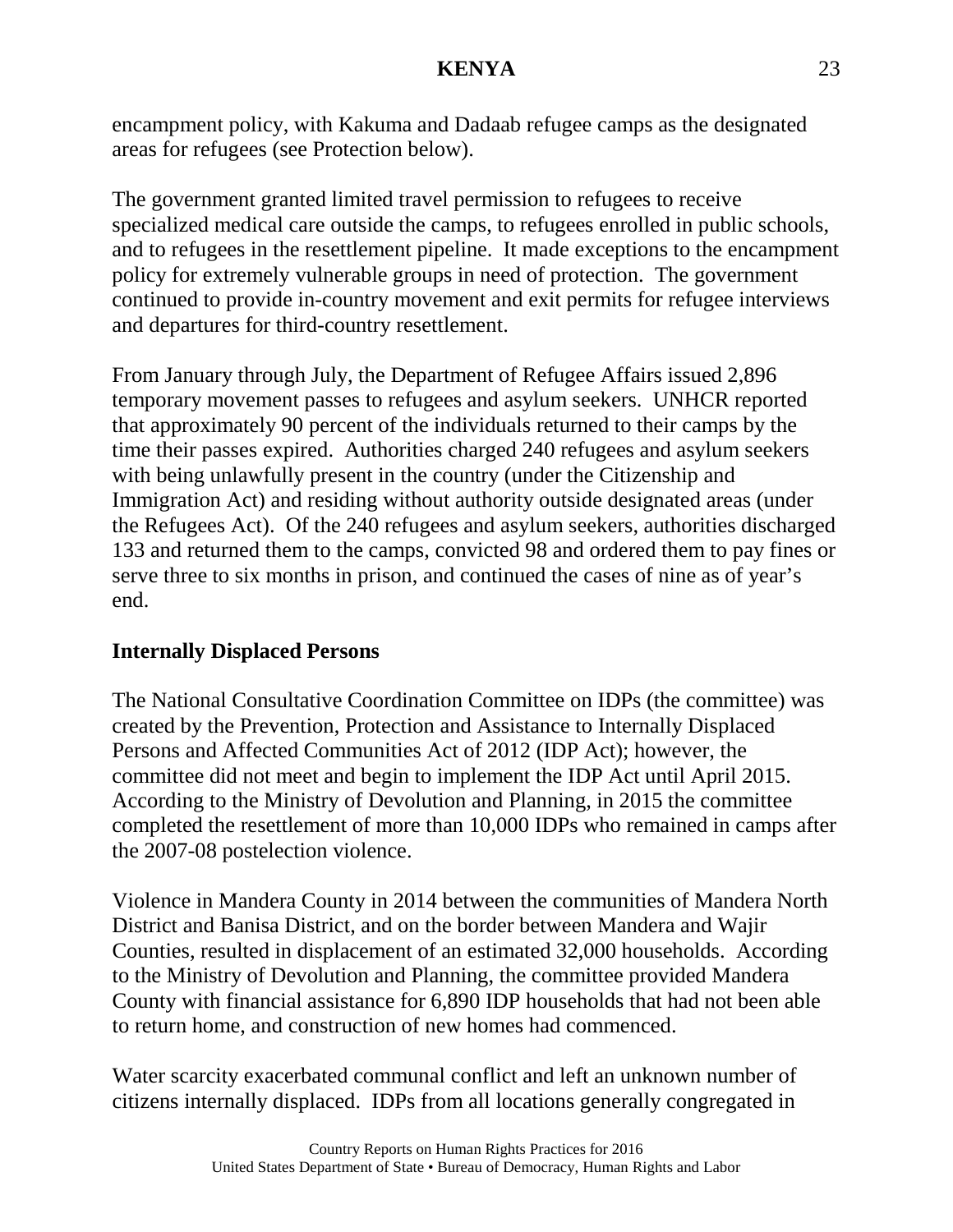informal settlements and camps. Living conditions in such settlements and camps remained poor, with rudimentary housing and little public infrastructure or services. Grievances and violence between IDPs and host communities were generally resource based and occurred when IDPs attempted to graze livestock or gather food and fuel locally. In the north IDP settlements primarily consisted of displaced ethnic Ethiopians and Somalis and were targets of clan and resourcebased violence.

The Ministry of Devolution and Planning reported that citizens who had fled a 2015 security operation to flush al-Shabaab from the Boni Forest in Lamu and southern Garissa Counties returned to their homes.

# **Protection of Refugees**

Access to Asylum: The law provides for the granting of asylum or refugee status, and the government has a system for providing protection to camp-based refugees. While the government generally coordinated with UNHCR to provide assistance and protection to refugees in the Dadaab and Kakuma refugee camps, cooperation was limited in urban areas. Security threats emanating from Somalia strained the government's ability to provide security to those seeking asylum, especially in Dadaab. The government permitted registration of new refugee arrivals only during specific time periods--most recently between July and August 2015. Since that time, no registration of new arrivals took place, and there were an estimated 4,000 unregistered persons of concern, mostly from Somalia, in need of adjudication. In May the government revoked prima facie status--a group determination of refugee status--for newly arrived asylum seekers from Somalia and did not provide individual refugee status determination to new Somali refugee arrivals.

According to UNHCR, as of October the country hosted more than 500,000 registered refugees and asylum seekers: in Dadaab refugee camp an estimated 282,200, in Kakuma camp approximately 158,200, and in the Nairobi area an estimated 63,800. The unofficial estimate of refugees in urban areas was nearly 100,000. The majority of refugees and asylum seekers were from Somalia (334,728), with others coming from South Sudan (90,247), the DRC (27,485), Ethiopia (26,742), Sudan (9,790), and other countries (13,202). Most refugees arriving in Kakuma were from South Sudan, and the refugee population in Dadaab was primarily of Somali origin. New arrivals also included individuals from Burundi, the DRC, Ethiopia, and Uganda. The Somali refugee influx was lower than in previous years. In 2013 the governments of Kenya and Somalia and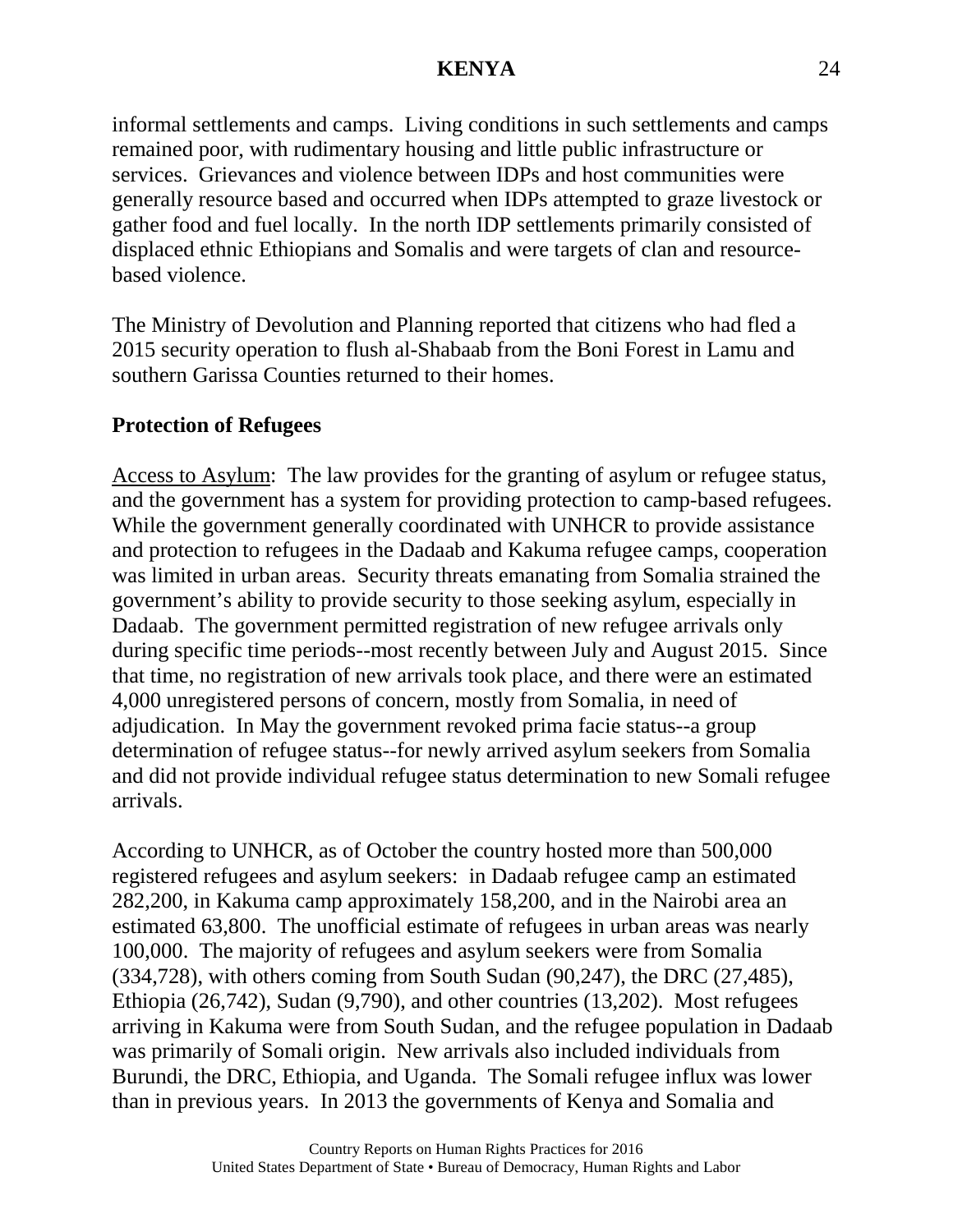UNHCR signed a tripartite agreement, which expired in November; it established a legal framework and process for the voluntary repatriation of Somali refugees when conditions permitted such returns. Under the agreement UNHCR began facilitating voluntary returns to Somalia in December 2014 and had supported the return of more than 30,200 Somali refugees as of October 25.

In May the government again announced that it planned to close the Dadaab camps for reasons of security and economic burdens when the tripartite agreement expired in November; however, in mid-November the government announced it would close the camp within six months. Officially, the country encouraged Somali refugees to return voluntarily to Somalia. UNHCR continued to provide both financial and transportation support to refugees voluntarily returning to Somalia. In September, NGO Human Rights Watch released a report that questioned the voluntariness of Somali refugee returns from Kenya and accused officials of violating international law by intimidating refugees into returning to insecure conditions in Somalia. In November, Amnesty International also issued a report alleging the government was forcing refugees to return to Somalia.

In addition to the May announcement of plans to close Dadaab, the government also in May disbanded the Department of Refugee Affairs and replaced it with a new Refugee Affairs Secretariat to carry out the department's previous work.

Negotiations concerning land for a new camp near Kakuma among UNHCR, the government, and host community in Turkana County concluded in 2015. The county governor signed over land to UNHCR for the new Kalobeyei Integrated Refugee Settlement, planned to host 60,000 refugees and benefit thousands of Kenyan nationals from the host community once completed. The new model was designed, in coordination with Turkana County, to increase the economic integration of refugees with the host community and improve access to incomegenerating activities, education, and health care for both refugees and citizens.

No official national refugee count existed because the government stopped registering refugees in urban areas in 2012 and in Dadaab camp in 2011. In Kakuma there remained a backlog of cases for registration and refugee status determination of new refugees. This backlog was compounded when the government disbanded the Department of Refugee Affairs.

Refoulement: On November 2, the government forcibly sent South Sudanese opposition spokesman James Gatdet Dak to South Sudan, despite the risk of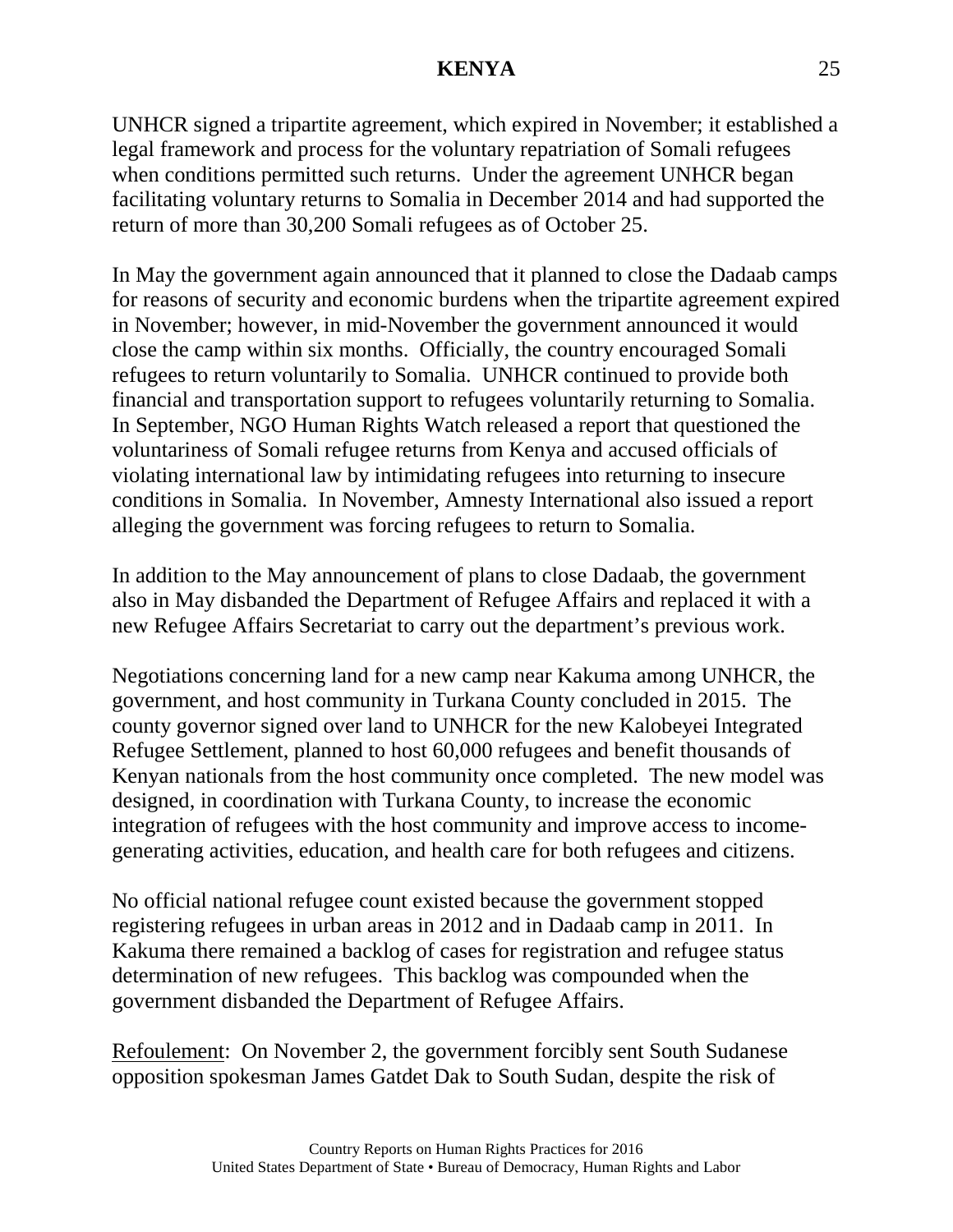torture. In a statement UNHCR expressed its deep concern, noting that Dak had previously been granted refugee status by Kenyan authorities.

There were also multiple reports released by advocacy organizations alleging undue government pressure on refugees in Dadaab camp to repatriate voluntarily to Somalia and that inadequate information was provided to prospective refugees about conditions in areas of return inside Somalia.

## **Stateless Persons**

The constitution and the 2011 Citizen and Immigration Act provide for the protection of stateless persons and for legal avenues for eligible stateless persons to apply for citizenship. In September, UNHCR estimated that 20,000 stateless persons were registered in the country; the actual number, however, was unknown. According to UNHCR stateless persons accounted for 3.5 percent of all registered refugees and asylum seekers in the country. Communities known to UNHCR as stateless included Sudanese Nubians in Nairobi, the Somali Galjeel in the Tana River area, the Mozambican Makonde in Mombasa, and the Pemba in Kwale. There were also a number of stateless persons of mixed Eritrean-Ethiopian heritage. On October 13, President Kenyatta issued a directive that the government should issue national identity cards to all eligible Makonde persons by December and ensure that members of the community are issued title deeds for land they own. The Makonde applicants had not received their cards or title deeds at year's end.

Although legal safeguards and pathways to citizenship for stateless persons exist, the government lacked a strategy to identify and register them, significantly limiting their ability to acquire legal residence or citizenship. Stateless persons had limited legal protection and encountered travel restrictions, social exclusion, and heightened vulnerability to trafficking, sexual and gender-based violence, exploitation, forced displacement, and other abuses. UNHCR reported that stateless persons faced restrictions on internal movement and limited access to basic services, property ownership, and registration of births, marriages, and deaths. Inadequate documentation sometimes resulted in targeted harassment and extortion by law enforcement officials and exploitation in the informal labor sector.

National registration policies require citizens age 18 and older to register and obtain national identification documents from the National Registration Bureau. Failure to do so is a crime. Groups with historical or ethnic ties to other countries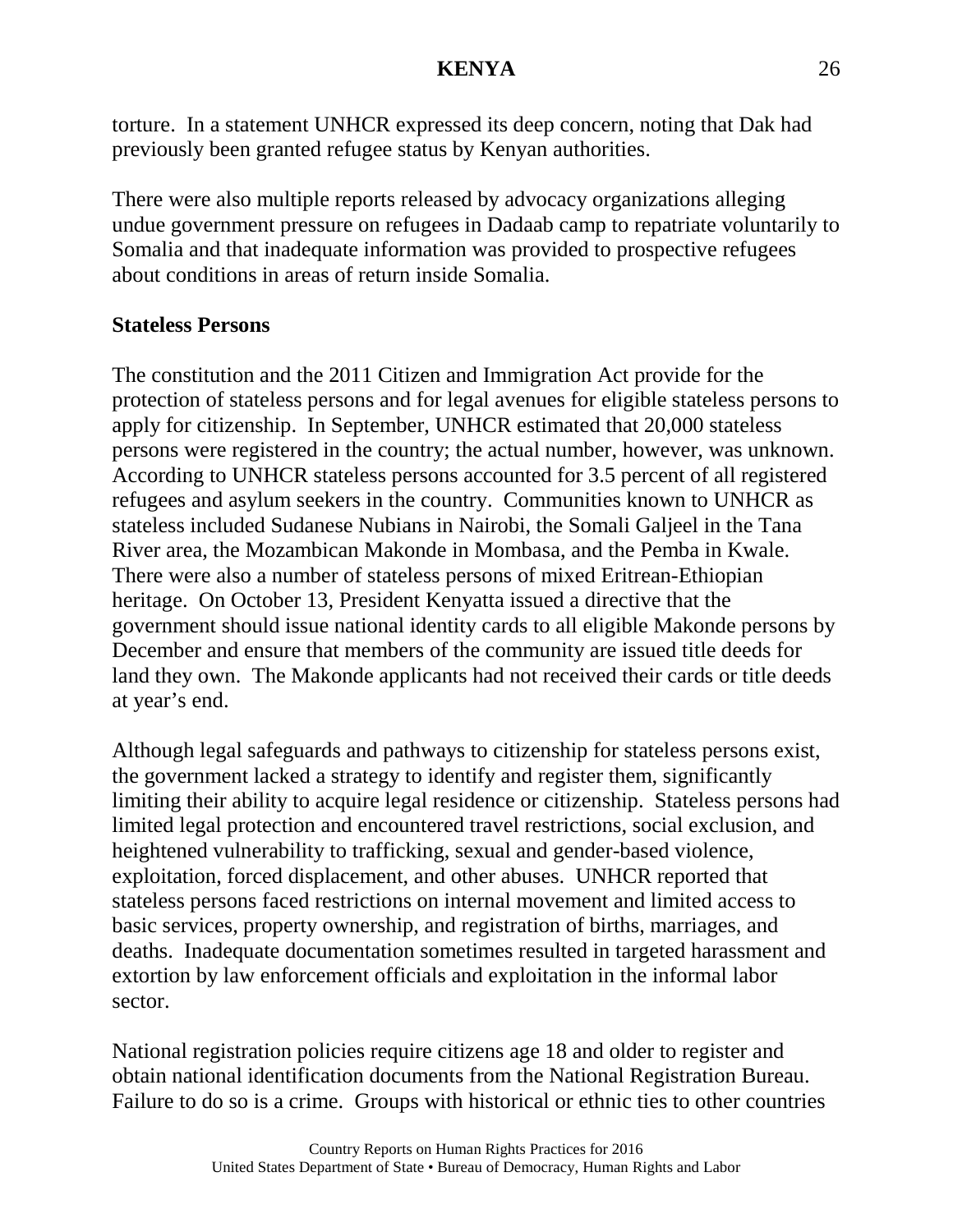faced higher burdens of proof in the registration process. For example, Nubians, along with ethnic Somalis (such as the Galjeel community) and Muslims on the coast, experienced discriminatory registration policies that led to statelessness, according to UNHCR and domestic legal aid organizations (see section 3).

The deadline for stateless persons to apply to be considered for citizenship expired on August 30. Article 15(2) of the Kenya Citizenship and Immigration Act of 2011 provides that the cabinet secretary may extend that deadline for three years. It was unclear as of October if there would be an extension.

Many stateless persons did not qualify for protection under the local refugee determination apparatus. Among these were Somali refugees born in Kenyan refugee camps and Sudanese and South Sudanese refugees.

Pursuant to the 2011 finding by the African Committee of Experts on the Rights and Welfare of the Child that the government should grant citizenship to children of Nubian descent, during the year the government established a vetting committee of Nubian elders to identify children of Nubian descent who are eligible for registration. As of year's end the committee had not completed this process.

In 2013 then cabinet secretary for land charity Ngilu announced the allocation of 300 acres of public land to a private group representing the Nubian Council of Elders for the settlement of stateless persons. The cabinet secretary, however, left office before the titles were transferred, and there was no progress on this matter. The Nubian Council of Elders sought additional assistance from civil society organizations to obtain the land titles. The council asserted an ancestral claim to approximately 700 acres of land, including the large Kibera informal settlement in Nairobi. UNHCR reported that the National Action Plan to eradicate statelessness in Kenya had been completed but not yet approved by the government.

## **Section 3. Freedom to Participate in the Political Process**

The constitution and law provide citizens the ability to choose their government in free and fair periodic elections held by secret ballot and based on universal and equal suffrage.

The constitution provides for parliamentary representation by women, youth, persons with disabilities, ethnic minorities, and marginalized communities. Implementation of constitutional reforms continued during the year but was uneven at times. On August 27, the National Assembly's deadline to extend by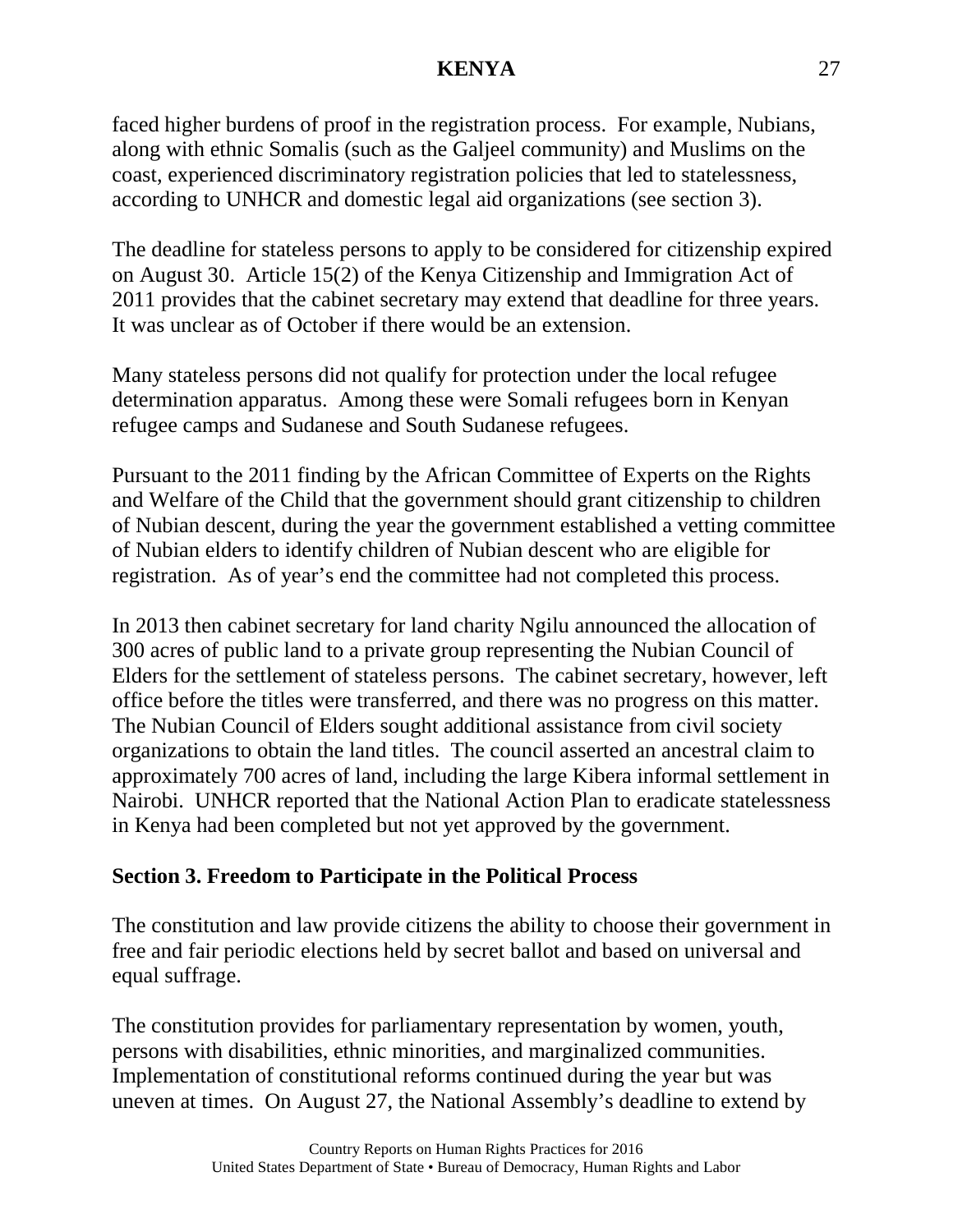one year the five-year deadline to adopt 28 pending constitutionally mandated laws expired, including laws to implement the constitutional principle that no gender should encumber more than two-thirds of elective and appointed offices, as well as land-related and other laws. No judicial action had been taken to address the expired deadline as of October 25.

Struggles among different branches and levels of government complicated implementation of the constitution, particularly the devolution of authority to the counties. The governmental Commission for the Implementation of the Constitution publicly warned parliament against regularly amending draft legislation to delegate more authority to itself over the other branches of government, particularly county governors and the judiciary. At the county level, struggles between governors and the local representatives of the executive branch, among county commissioners, and between governors and members of the county assemblies hampered implementation. Fundamental differences in opinion among branches and layers of government over responsibility for the allocation and distribution of resources created persistent service delivery shortfalls.

# **Elections and Political Participation**

Recent Elections: In 2013 citizens voted in the first general election under the 2010 constitution, electing executive leadership and parliamentarians, including members of the then newly established Senate, county governors, and members of new county assemblies. International and domestic observers, such as the Kenya Elections Observation Group, Africa Union Observer Mission, and Carter Center, judged the elections generally free and credible, although some civil society groups raised concerns about irregularities and questioned the results. In the presidential election, Jubilee Coalition candidate Uhuru Kenyatta won with a margin significantly above that of runner-up candidate Raila Odinga. Odinga challenged the results in a petition to the Supreme Court, citing irregularities in voter registration and technical problems with vote tallying. The Supreme Court ruled unanimously in 2013 to uphold the results.

To reduce voter fraud, the government instituted biometric voter registration ahead of the 2013 elections. The electoral commission registered 14.3 million citizens. Possession of a national identity card or passport was a prerequisite for voter registration. The Independent Electoral and Boundaries Commission, census bureau, and Ministry of Immigration estimated that at least three million votingage citizens, primarily youths, did not have national identity cards, while civil society organization estimates put the number closer to five million. Ethnic Somali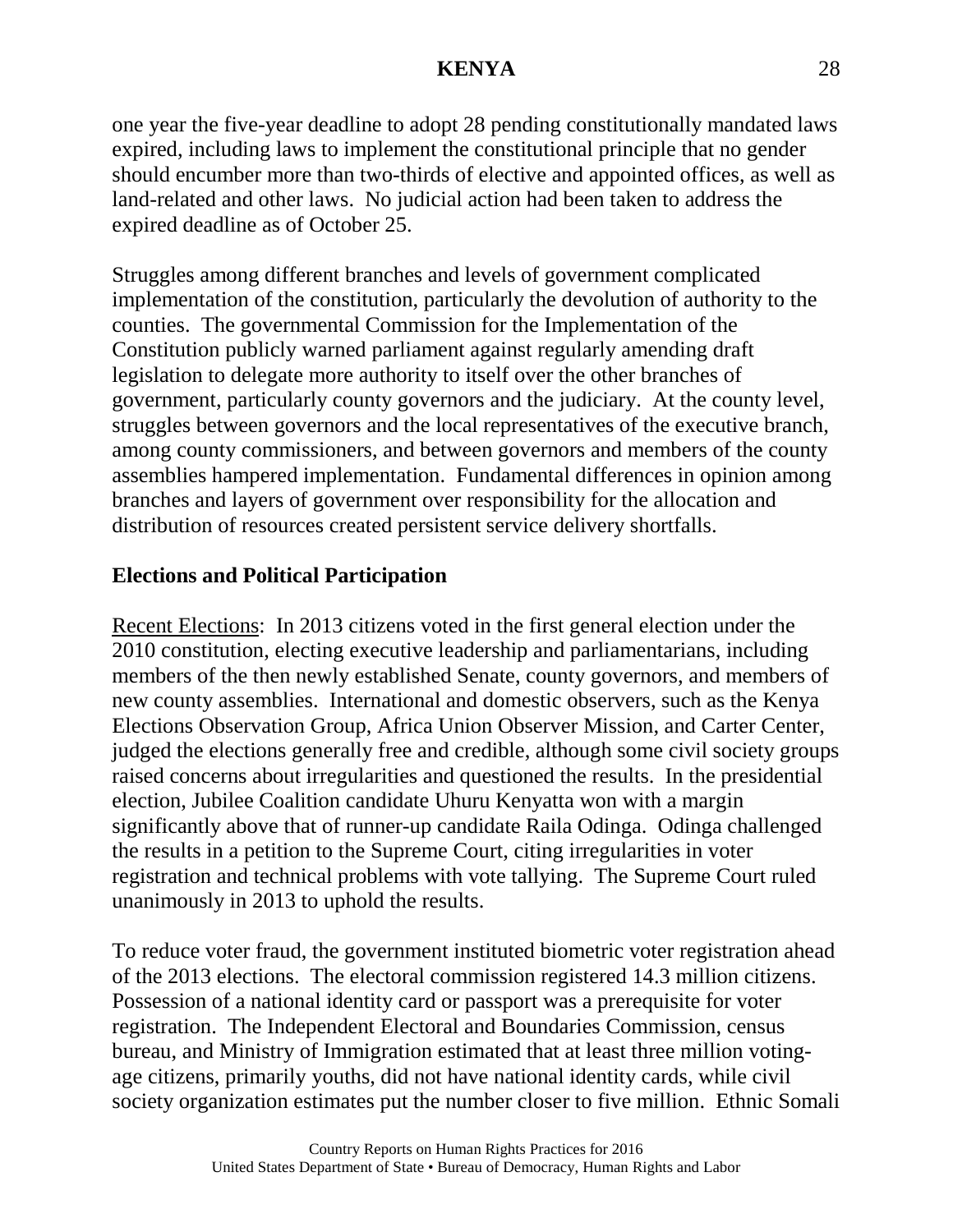and Muslim persons on the coast and the ethnic Nubian population in Nairobi complained of discriminatory treatment in the issuance of registration cards, noting that authorities sometimes asked them to produce documentation proving their parents were citizens.

To improve voter registration ahead of the scheduled 2017 elections, the IEBC launched a mass voter registration drive from February 15 to March 15. According to a March 9 IEBC statement, the registration drive had not achieved its targets but could not be extended due insufficient funds. Political parties also launched early voter registration drives in an effort to mobilize those voters at the constituency level who were bypassed during the 2013 elections.

The IEBC conducted a total of 38 by-elections in 2014, 2015, and 2016, which observers and participants deemed free and fair.

Following protests in May and June by the political opposition, some of which were met with violent force (see sections 1.c. and 2.b.), and subsequent dialogue between government and opposition leaders, the IEBC commissioners announced on August 3 their willingness to resign as soon as replacements were selected. A joint select committee was established to determine the composition of the new commission. On December 22, the IEBC selection panel recommended candidates for the chairperson and commissioner positions, from which the president selected his appointees. The appointees were awaiting parliamentary confirmation at year's end.

Participation of Women and Minorities: Voting and the participation of women and members of minorities in the electoral process on the same basis as men or nonminority citizens remained low. The constitution provides that no more than two-thirds of persons elected or appointed to a governmental body may be of one gender, but authorities did not fully implement that provision. The constitution and law do not address minority participation.

A comprehensive study by the Federation of Women Lawyers and National Democratic Institute, *A Gender Audit of Kenya's 2013 Election Process*, identified significant barriers to women's participation in the political process. These included irregularities in political party primaries that prevented women from competing in elections; consistent lack of political party support for female candidates; the consistent failure of political parties to adhere to their own stated procedures for choosing candidates; and harassment, intimidation, and violence against women. The study reported that women comprised 52 percent of the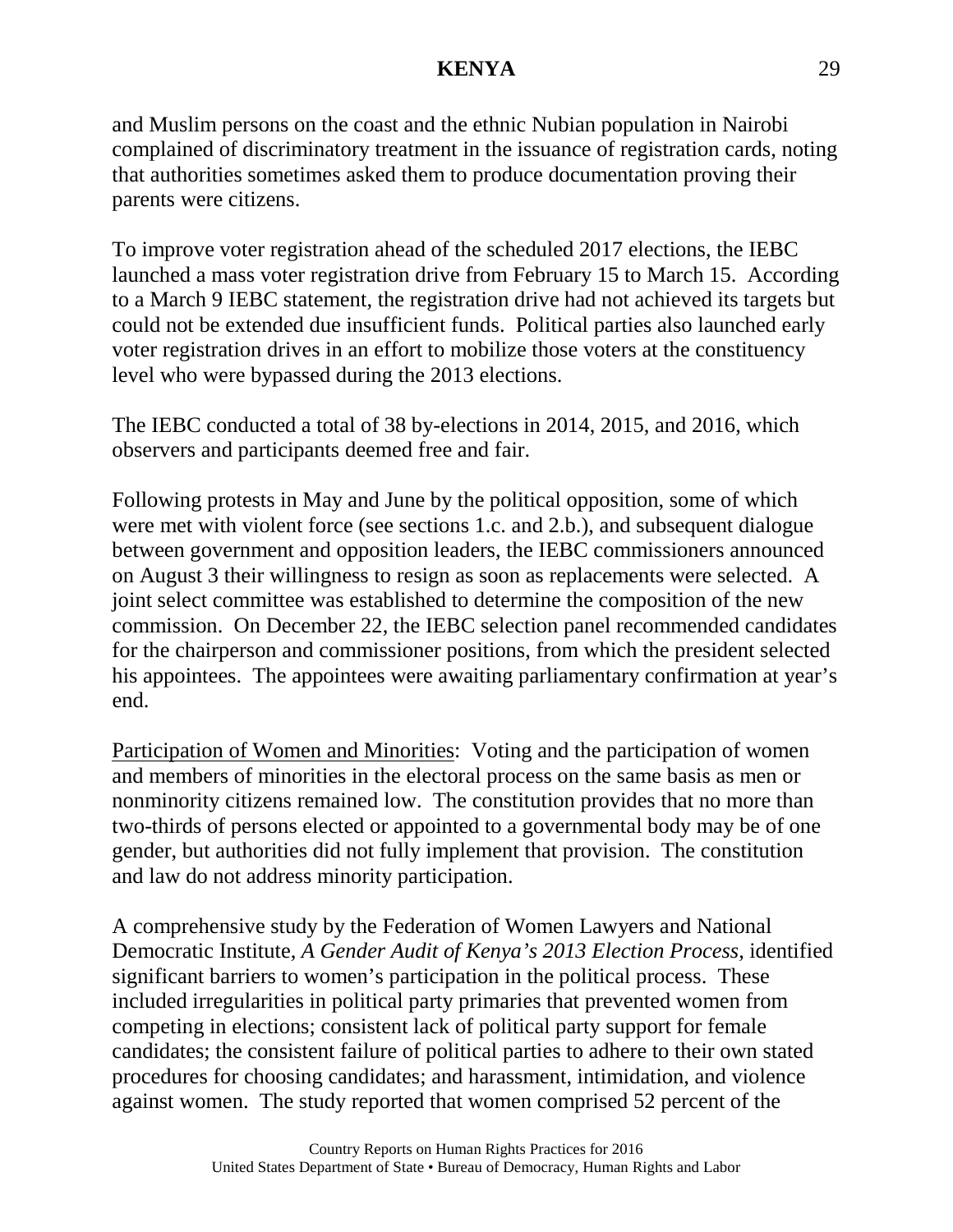population but only 47 percent of registered voters. Female candidates reported that male politicians used the existence of "reserved" seats as grounds for discouraging female candidates from seeking contested positions.

The overall success rate of women candidates who ran for positions in the 2013 national elections was 12 percent, compared with the 14 percent success rate for male candidates. There were 86 women in the 11th Parliament, including 19 percent of the National Assembly and 27 percent of the Senate, compared with 9.5 percent in the (unicameral) 10th Parliament (2007-12). In 2012 the Supreme Court directed that the gender requirement be phased in over time. The court set a deadline of August 27, 2015, for parliament to institute a mechanism to comply with the gender requirement but extended it in August 2015 by one year. Parliament failed to enact implementing legislation before the deadline passed on August 27.

Following the 2013 election, women occupied more leadership roles in government but remained underrepresented, especially in parliamentary committees. The president nominated women for key positions in the cabinet, including foreign affairs, defense, and devolution and planning.

The constitution provides for the representation in government of ethnic minorities, but implementation was incomplete.

## **Section 4. Corruption and Lack of Transparency in Government**

The law, including the criminal code, the Anticorruption and Economic Crimes Act (revised 2011), and the Leadership and Integrity Act (2012), provides criminal penalties for official corruption. Despite some progress in fighting corruption during the year, the government did not implement these laws effectively, and officials frequently engaged in corrupt practices with impunity. There were numerous reports of government corruption during the year, including land seizures, conflicts of interest in government procurement, favoritism and nepotism, and bribery.

Officials from agencies tasked with fighting corruption, including the Ethics and Anticorruption Commission (EACC), the ODPP, and the judiciary, were sometimes the subjects of corruption allegations.

The public continued to perceive corruption as a severe problem at all levels of government. According to an EACC national survey released in March, 75 percent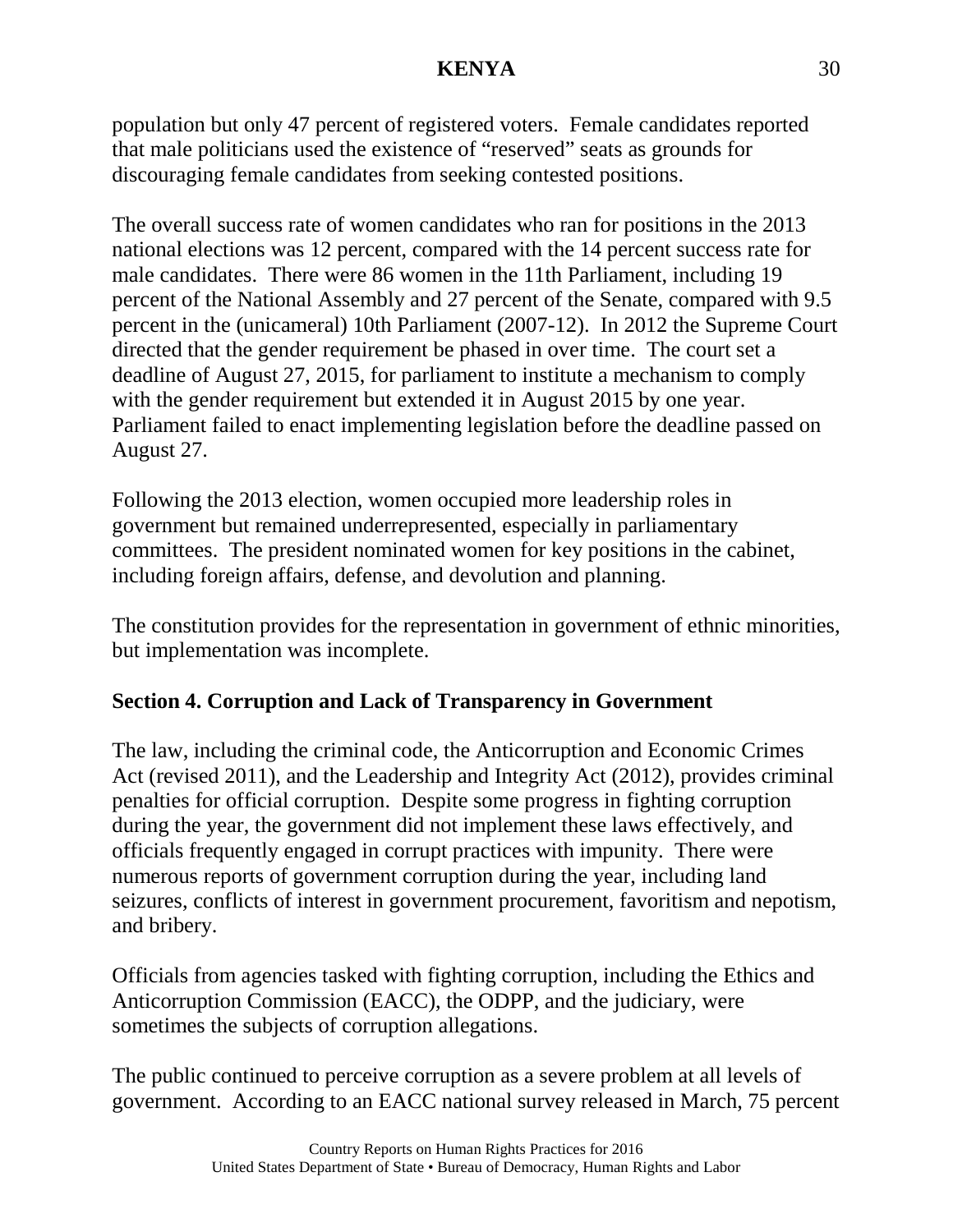of respondents characterized corruption levels as "very high" in the country, and a slight majority said that corruption had increased during the previous year. A slight majority, however, also said the government was committed to the fight against corruption. Bribery was the most commonly reported type of corruption, with 38 percent of respondents reporting they had paid a bribe in the last year.

The World Bank's Worldwide Governance Indicators for 2015, the most recent data available, indicated that corruption was a severe problem. According to a University of Nairobi/Afrobarometer report issued in April 2015, a majority of citizens said that corruption had increased during the previous year and that the government had performed poorly in fighting it. According to the report, police, government officials, members of Parliament, and business executives were most widely perceived as corrupt. A majority of participants who said they paid bribes did not report the incidents. The main reasons for nonreporting were fear of retaliation and perceived inaction by authorities. Official corruption was pervasive at all levels of government, often in the form of land seizures, conflict of interest in government procurement, and demands for bribes

In 2013 the government initiated a new system of devolved governance through which the national government began sharing responsibilities and revenues with 47 newly established county governments, led by directly elected governors. In August the EACC released a report, based on a survey of nearly 5,000 county employees, suggesting that corruption was a severe problem at the county government level. Fifty-six percent of respondents said they considered county governments either "highly" or "moderately" corrupt. Respondents identified bribery, favoritism, procurement irregularities, and embezzlement as the most common forms of corruption in the counties. Many county executive committees struggled with budgeting fundamentals and financial accountability.

The EACC, an independent agency created in 2011, has the legal mandate to investigate official corruption allegations, develop and enforce a code of ethics for public officials, and engage in public outreach on corruption. The EACC, however, lacks prosecutorial authority and must refer cases to the ODPP to initiate prosecutions. The EACC and the ODPP lacked the technical and financial capacity to execute their mandates fully. EACC chairman Philip Kinisu, appointed in January, resigned on August 31 after being accused of failing to disclose a conflict of interest during his vetting process.

The government increased the EACC's budget during the year, from 2.6 billion shillings (\$26 million) in 2015 to 2.8 billion shillings (\$28 million). According to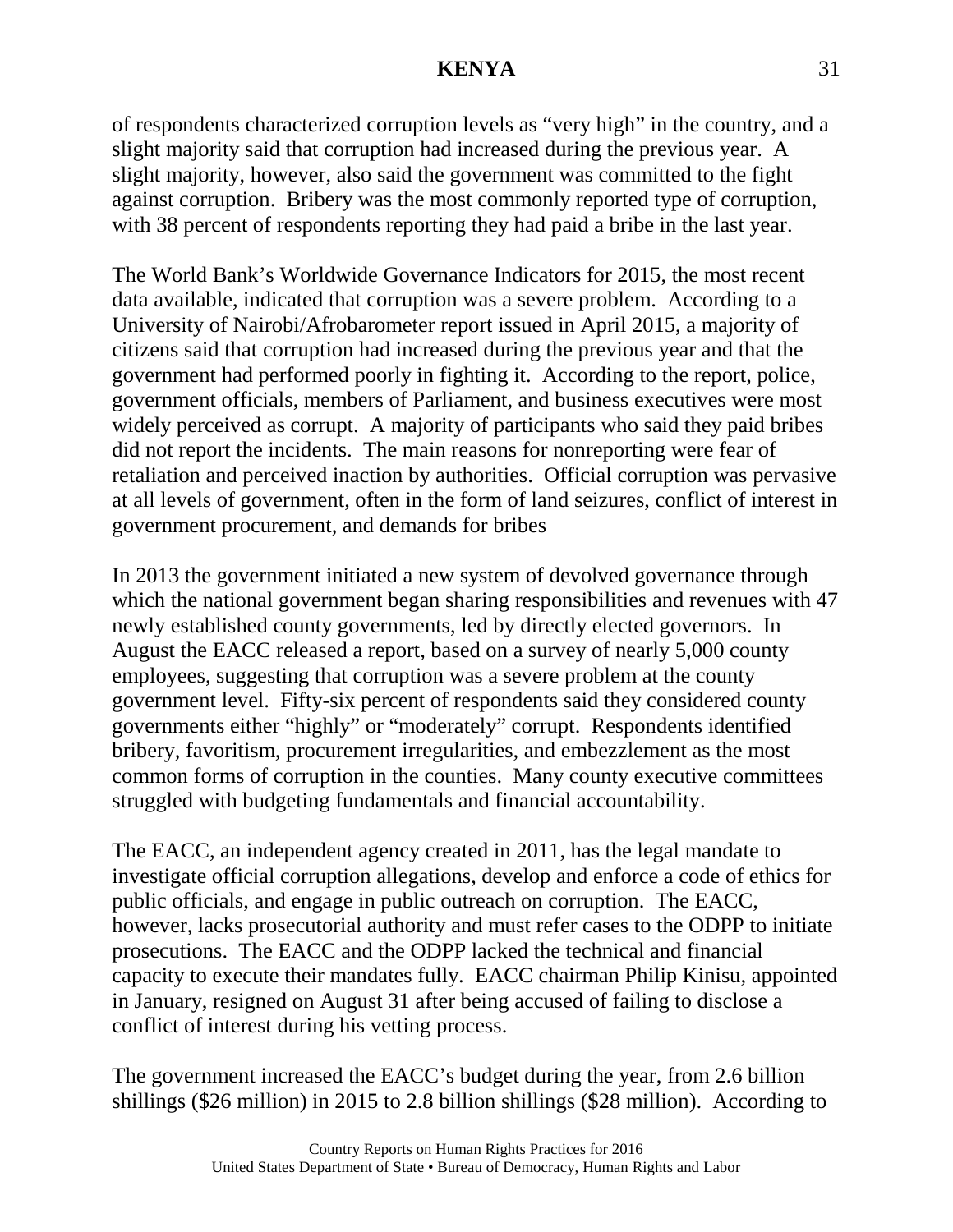the government's *Economic Survey for 2016*, the EACC increased the number of cases it handled from 4,006 in 2014 to 5,551 in 2015. The pace at which the EACC investigated such cases, however, appeared to slow during the year. As of October there were more than 360 corruption cases pending in court.

Investigations into corruption allegations against 124 government officials named in a 2014 EACC report, including five former cabinet secretaries and three principal secretaries, proceeded slowly. As of September the EACC had submitted 59 of those cases to the ODPP, which approved cases for prosecution. These included cases against two cabinet secretaries (Transport Secretary Michael Kamau and Lands Secretary Charity Ngilu), two governors (Murang'a governor Mwangi wa Iria and Garissa governor Nadhif Jama), four members of parliament, several directors of state corporations, and a number of county officials. Those cases continued at year's end, often delayed by procedural motions. Courts convicted three low-level government officials of corruption-related crimes during the year but did not successfully conclude any prosecutions of current or former high-level officials for corruption.

In February, Supreme Court justice Philip Tunoi was accused of accepting a 200 million Kenyan shillings (\$2 million) bribe from Nairobi City County governor Evans Kidero to rule in Kidero's favor in an election dispute case. The president suspended Tunoi, who denied guilt, pending an investigation by an appointed tribunal, while Kidero remained in office. The tribunal ended its proceedings in June on the ground that it lacked a legal mandate to investigate the judge after he retired at age 70 as required by law.

In November an audit report was leaked which alleged five billion shillings (\$50 million) from the Ministry of Health were possibly misappropriated. Contractors implicated in the scandal allegedly included firms owned by some of President Kenyatta's relatives. As of year's end, an investigation by the EACC was pending.

The government made modest progress implementing elements of President Kenyatta's November 2015 anticorruption strategy. In March the government made public the results of a peer review of anticorruption initiatives under the UN Convention Against Corruption. The government made progress during the year toward operationalizing specialized anticorruption courts and an interagency anticorruption task force led by the attorney general. The government made only limited progress on other commitments, including the adoption of international anticorruption standards and the digitization of government records and processes.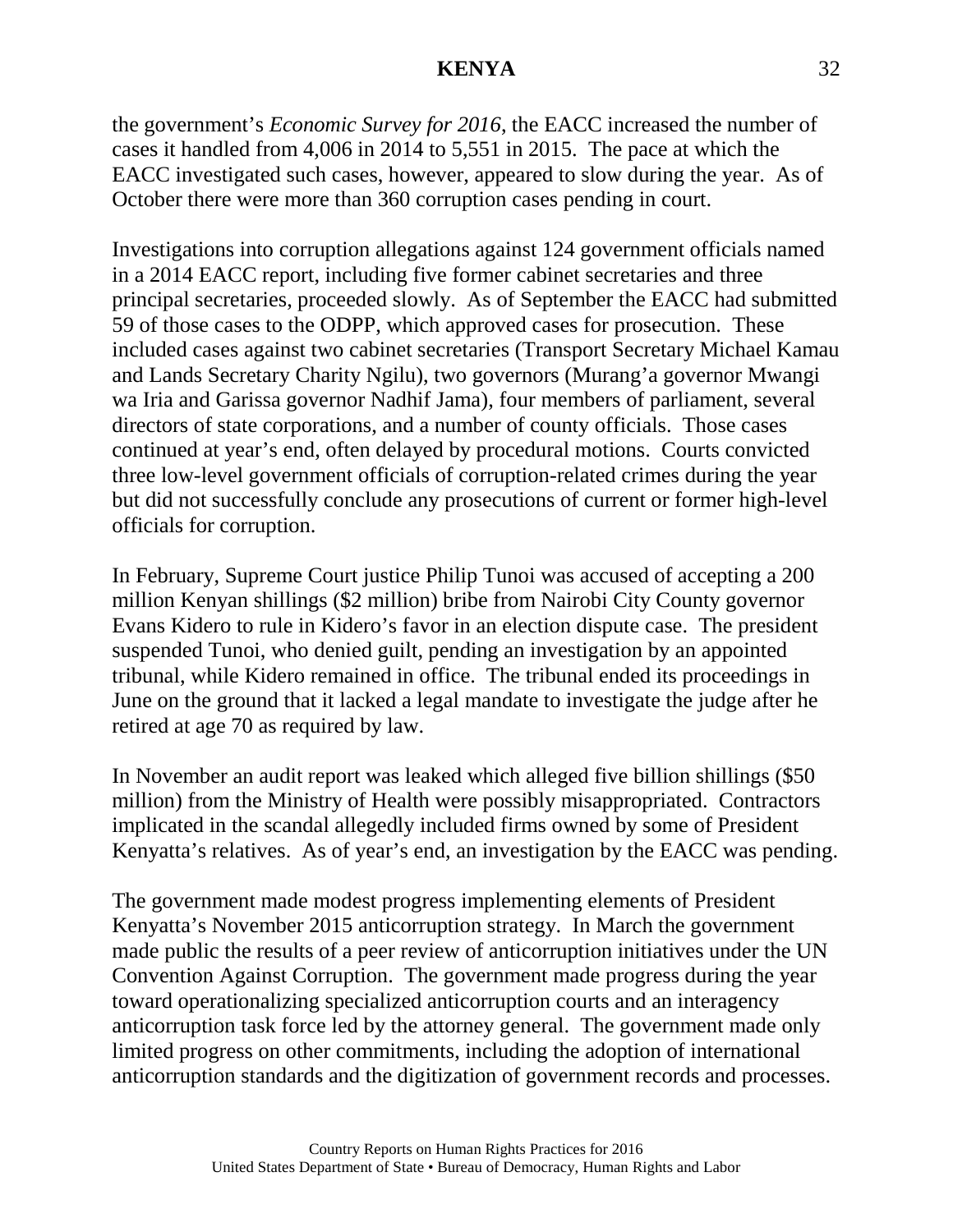Corruption: While police and government corruption was widely viewed as endemic, authorities rarely arrested and prosecuted public officers (see section 1.d.). The Judiciary and National Police Service continued measures to reform the handling of traffic cases by police and courts, streamlining the management of traffic offenses to curb corruption.

Financial Disclosure: The law requires all public officers to declare their income, assets, and liabilities to their "responsible commission" (for example, the Parliamentary Service Commission in the case of members of parliament) every two years. Public officers must also include income, assets, and liabilities of their spouses and dependent children under the age of 18. Information contained in these declarations was not readily available to the public, and the relevant commission must approve requests to obtain and publish this information. Any person who publishes or otherwise makes public information contained in public officer declarations without such permission may be subject to imprisonment for up to five years, a fine of up to 500,000 shillings (\$5,000), or both. Authorities also required police officers undergoing vetting to file financial disclosure reports for themselves and their immediate family members. These reports were publicly available (see section 1.d.).

The 2012 Leadership and Integrity Act requires public officers to register potential conflicts of interest with the relevant commissions. The law identifies interests that public officials must register, including directorships in public or private companies, remunerated employment, securities holdings, and contracts for supply of goods or services, among others. The law requires candidates seeking appointment to nonelective public offices to declare their wealth, political affiliations, and relationships with other senior public officers. This requirement is in addition to background screening on education, tax compliance, leadership, and integrity. Many officials met these requirements and reported potential conflicts of interest. Although the government generally did not seek criminal or administrative sanctions for noncompliance, EACC chairman Philip Kinisu resigned his position after being accused of failing to disclose a conflict of interest properly. Authorities did not strictly enforce ethics rules relating to the receipt of gifts and hospitality by public officials.

There were no reported challenges to any declarations of wealth--which normally are not made public--filed by public officials.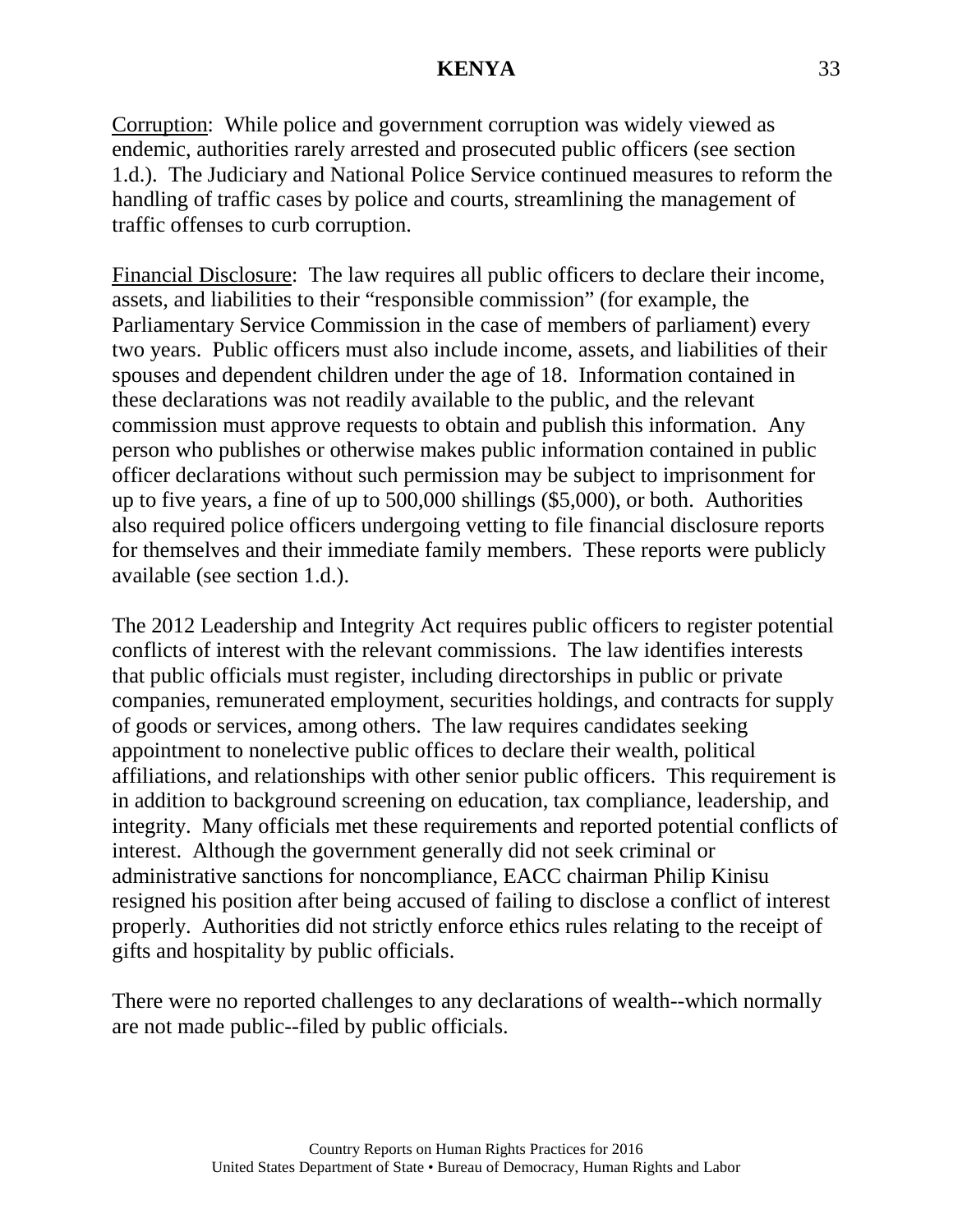Public Access to Information: The constitution provides citizens with a right to access information held by the state and requires the government to publish and publicize important information affecting the country.

On August 31, the president signed into law the Access to Information Act. The law allows citizens to request government information and requires government entities and private entities doing business with the government proactively to disclose certain information, such as government contracts. The act also provides a mechanism to request a review of the government's failure to disclose requested information, along with penalties for failures to disclose. The act exempts certain information from disclosure on grounds of national security.

In 2011 the government joined the Open Government Partnership, a multilateral initiative that aims to secure concrete commitments from governments to promote transparency, empower citizens, fight corruption, and harness new technologies to strengthen governance. It also launched a website, the Kenya Open Data Portal, to provide a comprehensive and transparent site for citizens to access data from government ministries. The government continued to add datasets to the website throughout the year. In July the government submitted its Second National Action Plan under the Open Government Partnership, committing to enhance public access to information on budgeting and public procurement processes.

The government televised its spokesperson's briefings and broadcast parliamentary debates live on television and radio.

# **Section 5. Governmental Attitude Regarding International and Nongovernmental Investigation of Alleged Violations of Human Rights**

Domestic and international human rights groups generally operated without government restriction, investigating and publishing their findings on human rights cases, although some groups reported experiencing increased government harassment during the year. Officials were sometimes cooperative and responsive to the queries of these groups, but the government generally ignored recommendations by human rights groups if such recommendations were contrary to its policies. There were reports that officials intimidated NGOs and threatened to disrupt their activities. Less-established NGOs, particularly in rural areas, reported harassment and threats by county-level officials as well as security forces. Human rights activists claimed security forces conducted surveillance of their activities, and some reported threats and intimidation.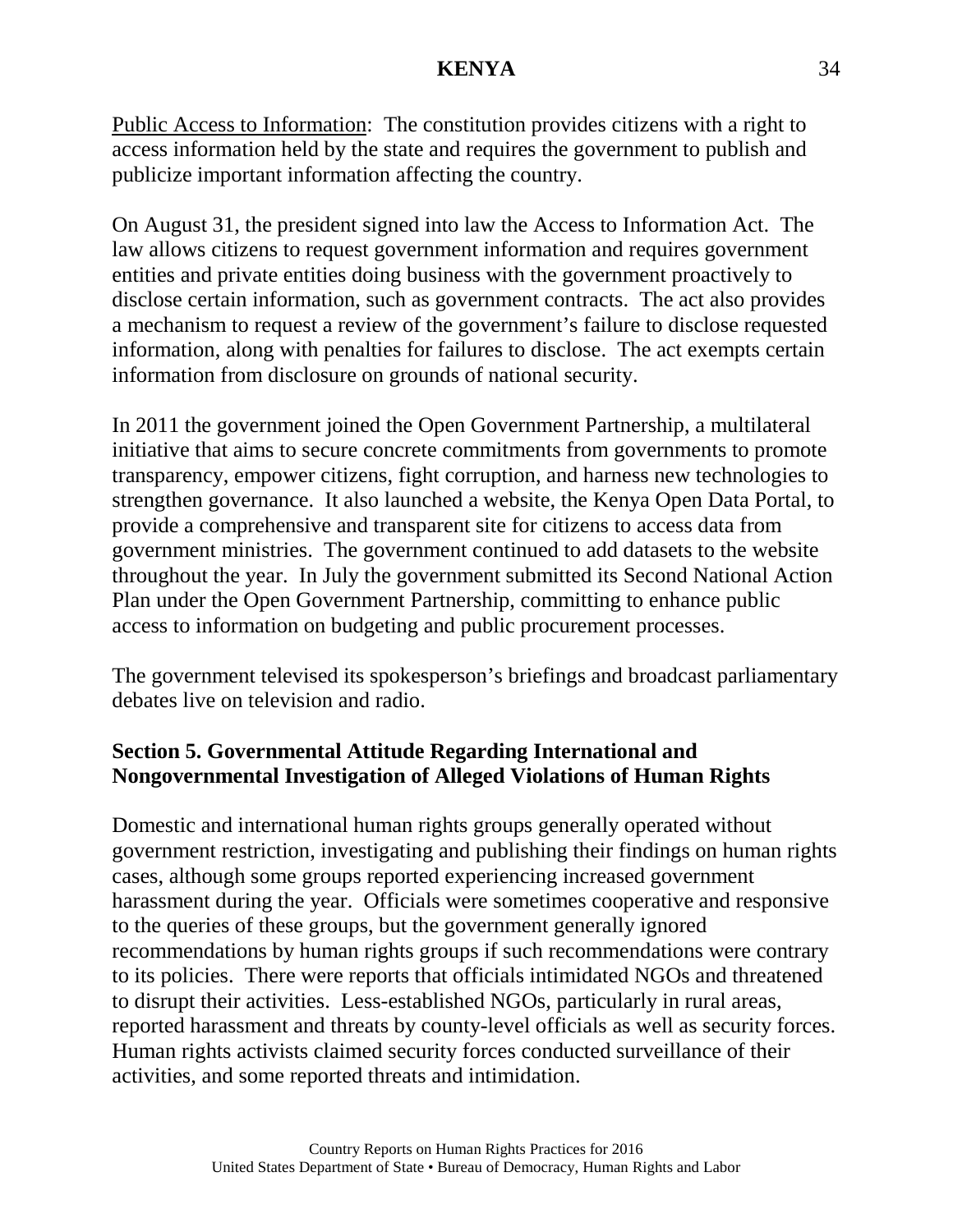Government and security officials promptly investigated the June triple homicide case of IJM lawyer and investigator Willie Kimani, IJM client Josphat Mwenda, and their driver Joseph Muiruri and charged four police officers accused in the case. Unless IPOA became involved, however, the police generally failed to pursue investigations of police misconduct. Many other groups requesting official cooperation in the investigation of alleged security force abuses did not receive it. HRW, for example, did not receive responses to its requests for research assistance in March from the heads of the Kenya Defense Forces or the Kenya Police Service (see section 1.a.).

In the aftermath of the al-Shabaab terrorist attack on the Kenyan-commanded AMISOM forward operating base on January 15 in el Adde, Somalia, numerous bloggers and journalists were arrested for posting photographs and commentary about the number of Kenyan soldiers killed. Most were charged under Section 29 of KICA (see section 2.a.).

The KNCHR, the legislatively established independent body with the mandate to promote and protect human rights in the country, reported that security agencies continued to deny the KNCHR full access to case-specific information and facilities to conduct its investigations of human rights abuses as the constitution permits.

The United Nations or Other International Bodies: The government generally ignored recommendations of the United Nations or international human rights groups if they were contrary to government policies.

Government Human Rights Bodies: The KNCHR is an independent institution created by the 2010 constitution and established through the KNCHR Act of 2011. Its mandate is to promote and protect human rights in the country. Funding for the KNCHR to carry out investigations and issue reports increased modestly during the year.

## **Section 6 Discrimination, Societal Abuses, and Trafficking in Persons**

## **Women**

Rape and Domestic Violence: The law criminalizes rape, defilement, and sex tourism; enforcement remained limited, and civil society groups indicated victims did not report as much as 92 percent of sexual offenses to police. The 2015 Protection against Domestic Violence Act criminalizes abuses that include early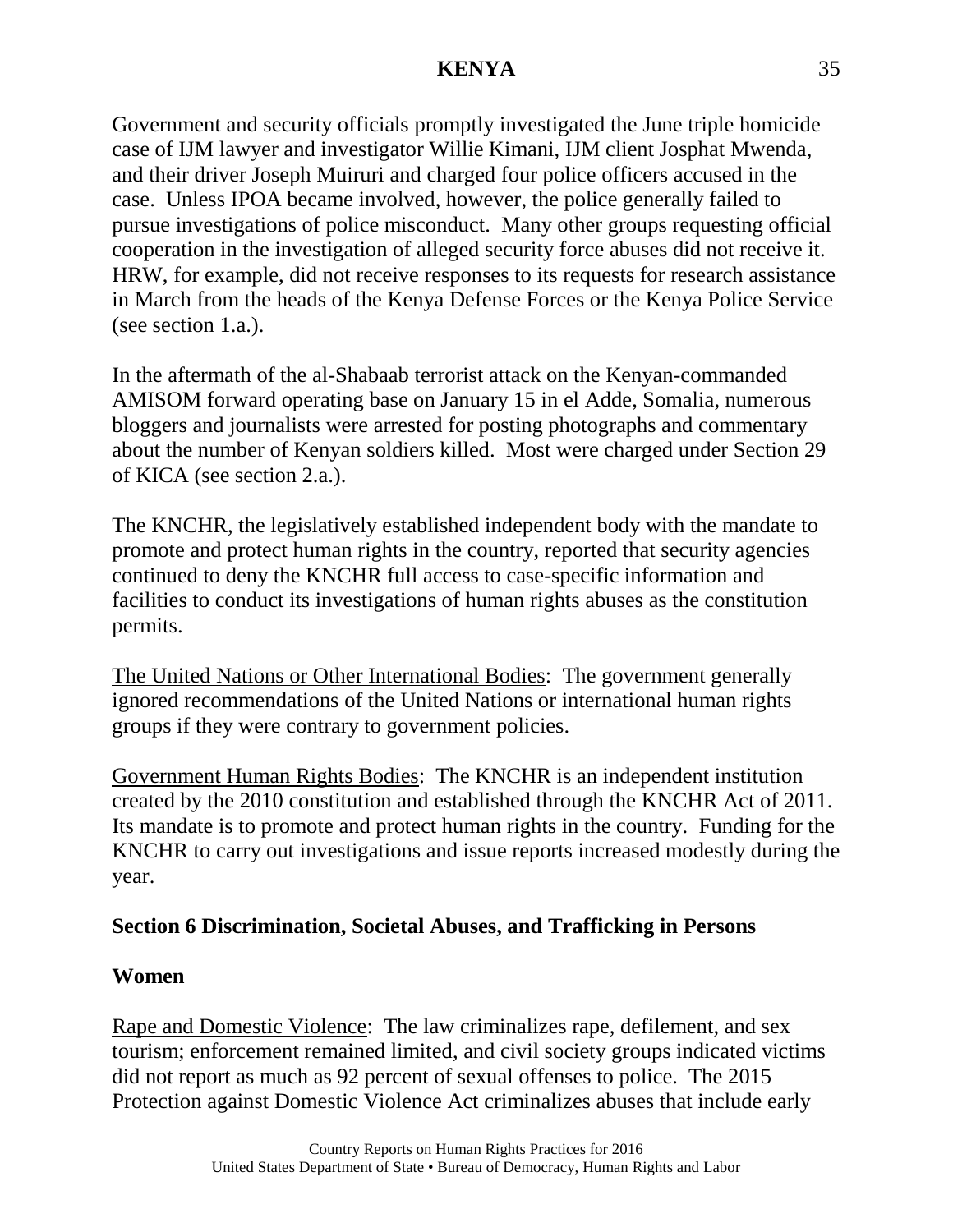and forced marriage, FGM/C, forced wife "inheritance," and sexual violence within marriage. The act's definition of violence also includes damage to property, defilement, economic abuse, emotional or psychological abuse, harassment, incest, intimidation, physical abuse, stalking, verbal abuse, or any other conduct against a person that harms or may cause imminent harm to the safety, health, or well-being of the person.

Under the Security Laws Amendment Act, insulting the modesty of another person by intruding upon that person's privacy or stripping them of clothing are criminal offenses punishable by imprisonment for up to 20 years.

The law provides a maximum penalty of life imprisonment for rape, although sentences were at the discretion of the judge and usually no longer than the minimum of 10 years.

Citizens frequently used traditional dispute resolution mechanisms to address sexual offenses in rural areas, with village elders assessing financial compensation for the victims or their families. They also used such mechanisms occasionally in urban areas. NGOs reported difficulties obtaining evidence and the unwillingness of witnesses to testify in sexual assault cases in areas where citizens employed traditional dispute resolution mechanisms.

A study released in 2014 by the Usalama Reform Forum estimated that victims reported only 40 percent of rape cases to police. A 2014 study by the NGO Peace Initiative Kenya identified 383 cases of rape reported in media between January and May, noting a 15 percent increase from the same period in 2012. The study stated that the Women's Hospital of Nairobi reported receiving an average of 18 cases of rape and incest daily. The Coalition on Violence against Women estimated 16,500 rapes occurred per year.

Although police no longer required physicians to examine victims, physicians still had to complete official forms reporting rape. Rural areas generally had no police physician, and in Nairobi there were only two. NGOs reported police physicians often but inconsistently accepted the examination report of clinical physicians who initially treated rape victims.

Other factors explaining the low reporting and prosecution rates for rape included a cultural inhibition against publicly discussing sex, particularly sexual violence; stigma attached to rape survivors; survivors' fear of retribution; police reluctance to intervene, especially in cases where the victim accused family members, friends,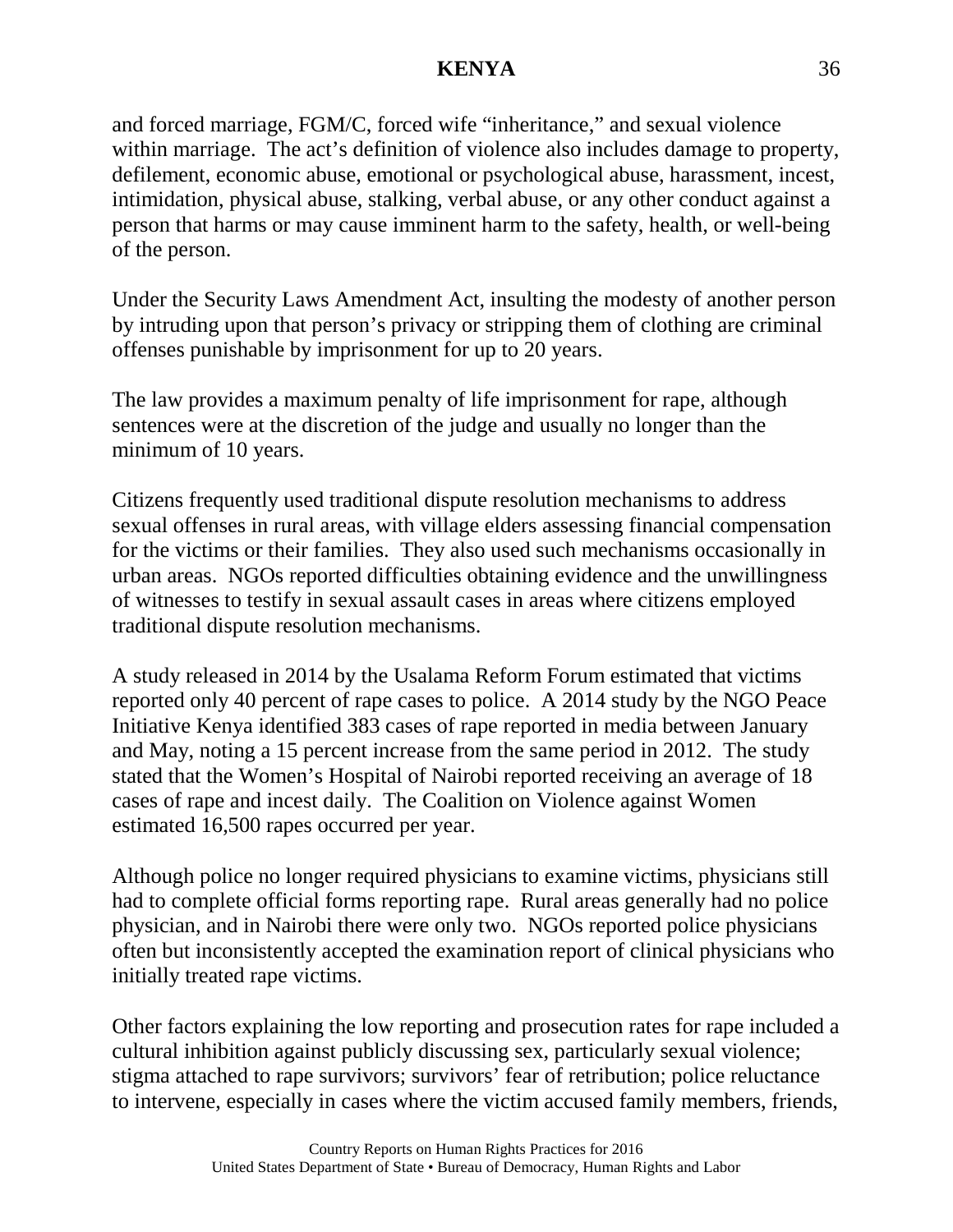or acquaintances of committing the rape; and poor training of prosecutors. Reporting also remained low due to traditional attitudes toward sexual violence, and courts dismissed many cases due to lack of evidence.

Domestic violence against women was widespread. Police officers generally refrained from investigating domestic violence, which they considered a private family matter. NGOs, including the Law Society of Kenya and the Federation of Women Lawyers, provided free legal assistance to some victims of domestic violence.

Female Genital Mutilation/Cutting (FGM/C): The law makes it illegal to practice FGM/C, procure the services of someone who practices FGM/C, or send a person out of the country to undergo the procedure. The law also makes it illegal to make derogatory remarks about a woman who has not undergone FGM/C. Nevertheless, individuals practiced FGM/C widely, particularly in some rural areas.

FGM/C was usually performed on victims at an early age. According to the UN Children's Fund (UNICEF), in February, 21 percent of girls and women between ages 15 and 49 had undergone FGM/C. Of the 42 ethnic groups, only four (the Luo, Luhya, Teso, and Turkana, who together constitute approximately 25 percent of the population) did not traditionally practice FGM/C. Approximately 98 percent of ethnic Somali girls and women ages 15-49 in the country had undergone FGM/C. Government officials often participated in public awareness programs to prevent the practice.

Media reported growing numbers of female students refused to participate in FGM/C ceremonies, traditionally performed during the August and December school holidays. Some churches and NGOs provided shelter to girls who fled their homes to avoid FGM/C, but community elders frequently interfered with attempts to stop the practice. Various communities and NGOs instituted "no cut" initiation rites for girls as an alternative to FGM/C, but in some communities this effort was unsuccessful. Media reported arrests of perpetrators and parents who agreed to FGM/C, but parents in regions with a high prevalence of FGM/C frequently bribed police to allow the practice to continue. There were also reports the practice of FGM/C increasingly occurred underground to avoid prosecution by authorities.

Other Harmful Traditional Practices: Certain communities commonly practiced wife inheritance, in which a man inherits the widow of his brother or other close relative, regardless of her wishes. Such inheritance was more likely in cases of economically disadvantaged women with limited access to education living outside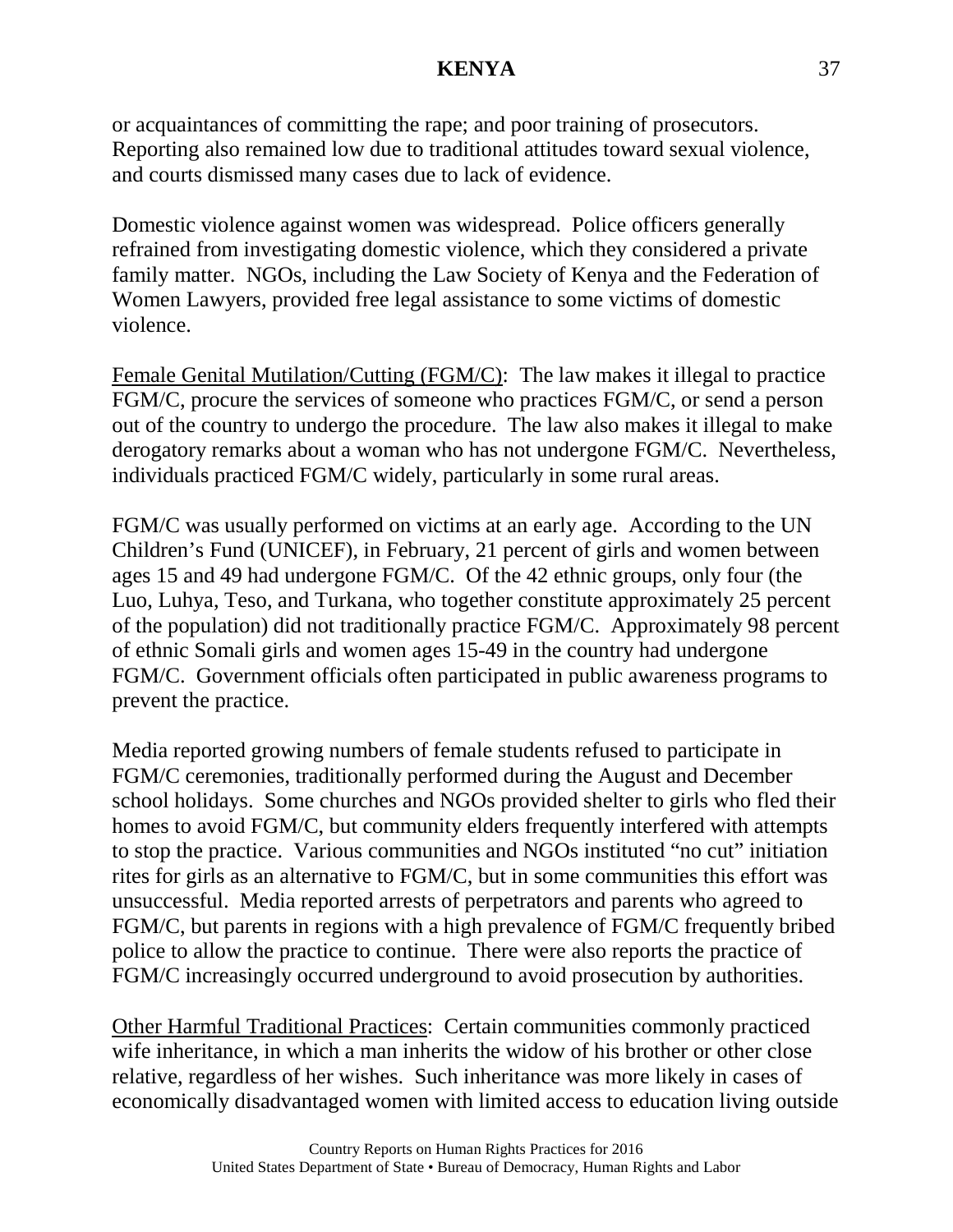of major cities. Other forced marriages were also common. In 2014 parliament passed legislation that codified the right of men to enter into consensual marriage with additional women without securing the consent of any existing wife.

Sexual Harassment: The law prohibits sexual harassment. Sexual harassment was often not reported, and victims rarely filed charges. IPOA investigated one reported case of police officer promotions resulting from sexual favors.

Reproductive Rights: The constitution recognizes the right of couples and individuals to decide the number, spacing, and timing of their children and to have the information and means to do so free from discrimination, coercion, and violence. Subsidized contraception options, including condoms, birth control pills, and long-acting or permanent methods, were widely available to both men and women throughout the country, although access was more difficult in rural areas. In 2014 the UN Population Fund estimated that 46 percent of girls and women between ages 15 and 49 used a modern method of contraception. Skilled obstetric, prenatal, and postpartum care were available in major hospitals, but many women could not access or afford these services. Skilled health-care personnel attended an estimated 44 percent of births in 2014. Observers estimated 20 percent of maternal deaths to be AIDS related. In 2014 First Lady Margaret Kenyatta launched the Beyond Zero Campaign, a government effort to improve maternal health and reduce maternal mortality. This program continued during the year.

Discrimination: The constitution provides equal rights for men and women and specifically prohibits discrimination on the grounds of race, pregnancy, marital status, health status, ethnic or social origin, color, age, disability, religion, conscience, belief, culture, dress, language, or birth. Women held only 6 percent of land titles, of which the majority were joint titles, and accessed only 7 percent of formal financial credit awarded in the country. The justice system and widely applied customary laws often discriminated against women, limiting their political and economic rights.

The constitution prohibits gender discrimination in relation to land and property ownership and gives women equal rights to inheritance and access to land. The constitution also provides for the enactment of legislation for the protection of wives' rights to matrimonial property during and upon the termination of a marriage, and it affirms that parties to a marriage are entitled to equal rights at the time of marriage, during the marriage, and at its dissolution.

In 2014 the National Assembly adopted the Marriage Act, which included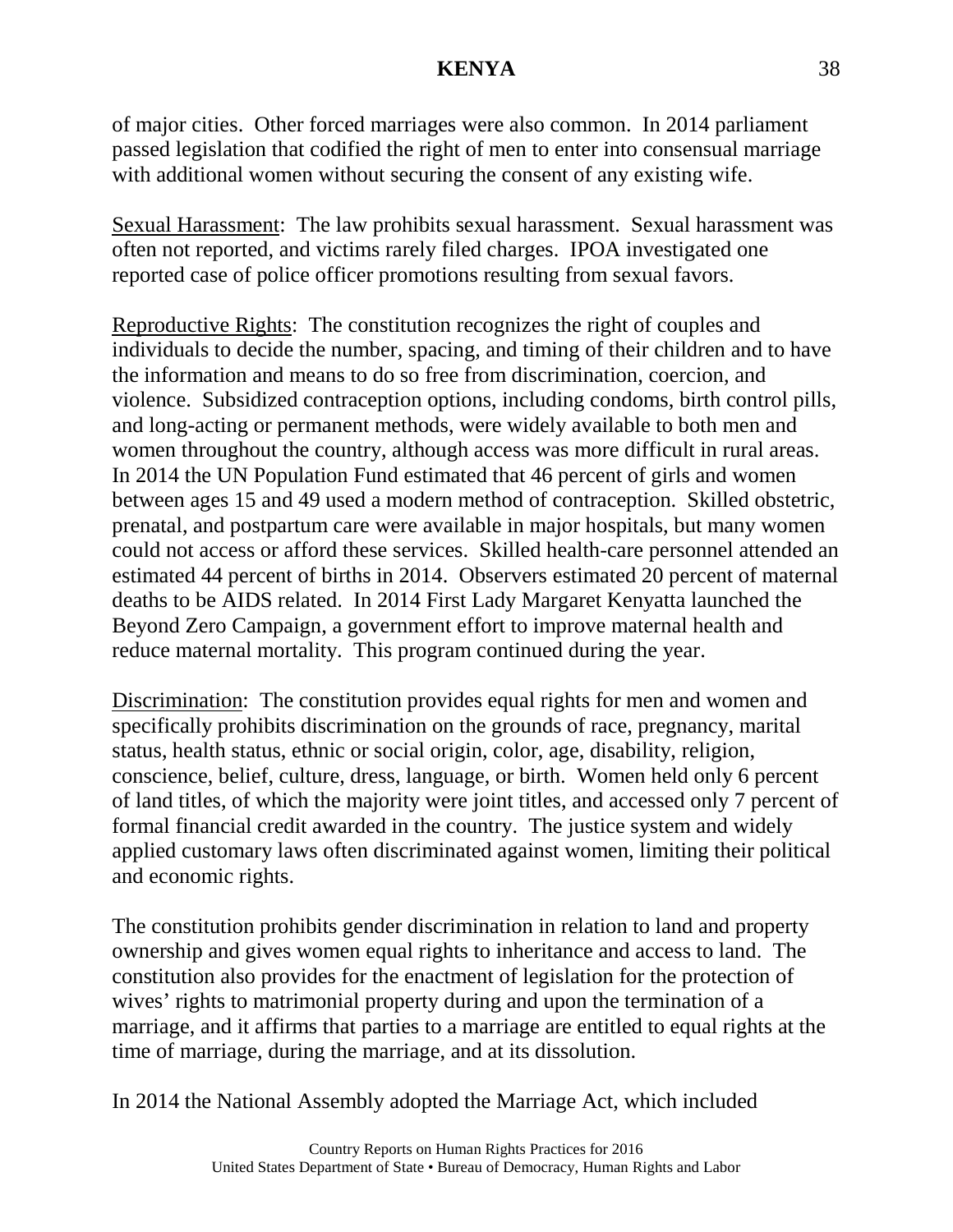provisions to strengthen property rights for wives. The act retains a man's right to enter into multiple marriages and does not require consultation with or the consent of the existing spouse(s). The act contains a provision protecting the entitlements and interest of the first wife in matrimonial property. The bill received presidential assent and went into force during the year. A separate Matrimonial Property Act went into force in 2013 under which ownership of jointly held property depends upon how much each spouse can prove he or she contributed monetarily to that property. Many women's rights groups and female members of parliament asserted the act was discriminatory and regressive.

# **Children**

Birth Registration: A child derives citizenship from the citizenship of the parents, and either parent may transmit citizenship. Birth registration is compulsory. Parents in rural areas, where tradition considered community elders rather than official entities the legitimate authorities in family matters, often did not register births. An estimated 63 percent of births were officially registered. Lack of official birth certificates resulted in discrimination in delivery of public services. The Department of Civil Registration Services began implementing the Maternal Child Health Registration Strategy requiring nurses administering immunizations to register the births of unregistered children.

The law requires citizens to obtain identity cards when they turn 18 years of age; it requires identity cards for citizens to obtain public services and to vote. The law requires that at least one parent's identification document be produced for a child to obtain an identify card. Some sources reported, however, that children born out of wedlock and children born of married mothers who retained their maiden names had difficulty obtaining identity cards, unless they could produce identification of a male relative.

Education: Education is tuition free and compulsory through age 13. According to a 2016 report by international regional education initiative Uwezo Kenya, 90 percent of children ages six to 13 were enrolled in school. Authorities limited secondary enrollment to students who obtained relatively high scores on standardized examinations for students completing primary education. Authorities did not enforce the mandatory attendance law uniformly.

According to a 2014 study by NGO Plan Kenya, 47.6 percent of girls and 52.4 percent of boys enrolled in secondary education.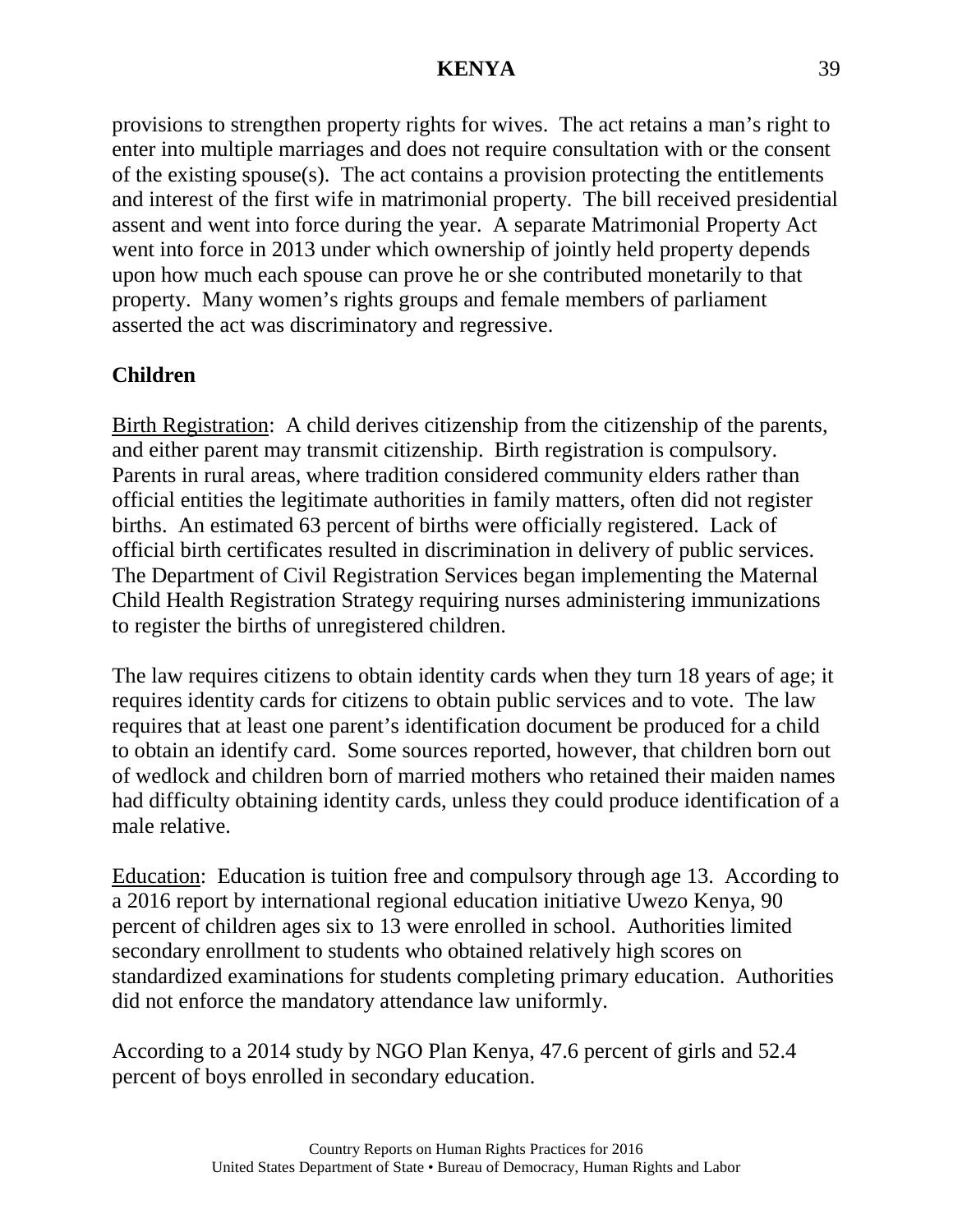While the law provides pregnant girls the right to continue their education until after giving birth, NGOs reported that schools often did not respect this right. Schoolmasters sometimes expelled pregnant girls or transferred them to other schools.

In 2014 the NGO The Cradle estimated that 41 percent of children between ages 10 and 14 worked rather than attend school.

Child Abuse: Violence against children, particularly in poor and rural communities, was common, and child abuse, including sexual abuse, occurred frequently. A 2010 government survey found that 32 percent of female respondents and 18 percent of male respondents between ages 18 and 24 had experienced sexual violence before age 18. Perpetrators of physical, sexual, and emotional violence were rarely strangers to the child. Romantic partners of students were the most common perpetrators of sexual violence, followed by neighbors, while parents and teachers were the most common perpetrators of physical and emotional violence. According to NGOs, lack of awareness of how to report child abuse and aversion to involvement in a lengthy legal process were major obstacles to doctors, teachers, and other nonfamily figures reporting child abuse. The Protection against Domestic Violence Act enacted in May criminalizes several forms of violence that affect children, including early and forced marriage, FGM/C, incest, and physical, verbal, and sexual abuse.

The minimum sentence for conviction of defilement is life imprisonment if the victim is less than 11 years old, 20 years in prison if the victim is between ages 11 and 16, and 10 years' imprisonment if the child is age 16 or 17.

The government banned corporal punishment in schools, but there were reports corporal punishment occurred.

Early and Forced Marriage: The Marriage Act of 2014 introduced a minimum age for marriage of 18 years for both women and men and voided marriages that violated this rule. Media occasionally highlighted the problem of early and forced marriage, which some ethnic groups commonly practiced. UNICEF's 2016 *The State of the World's Children Report* stated that 4 percent of children were married by age 15, and 23 percent by age 18; the Northeast and coastal regions had the highest prevalence. There was a strong correlation between poverty and early and forced marriage. Under the constitution the qadi courts retained jurisdiction over Muslim marriage and family law.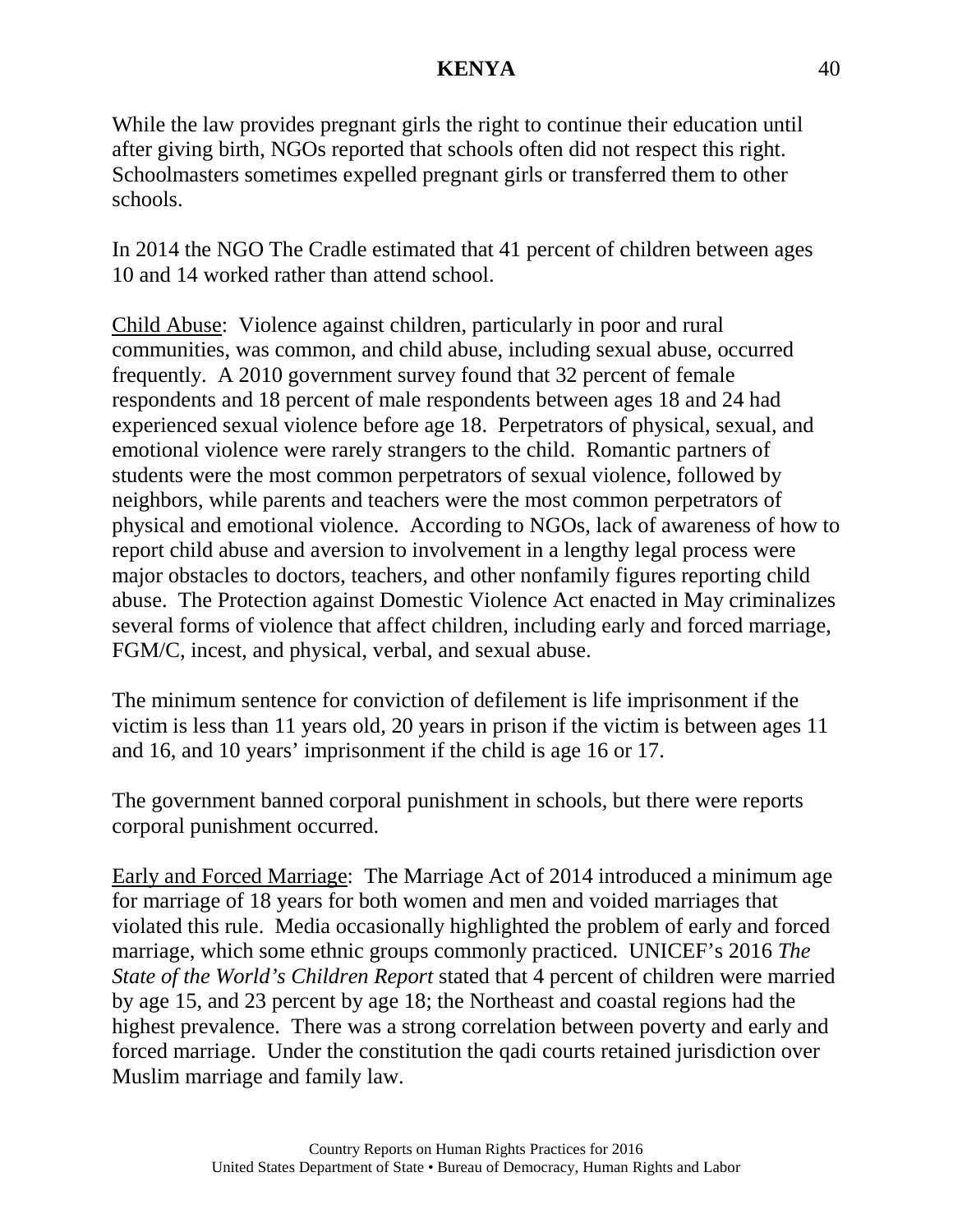Female Genital Mutilation/Cutting (FGM/C): See information for girls under 18 in women's section above.

Sexual Exploitation of Children: According to human rights organizations, children were sexually exploited and victims of trafficking. The law criminalizes sexual exploitation of children, including prohibiting procurement of a girl under age 18 for unlawful sexual relations. The law also prohibits domestic and international trafficking, or the recruitment, harboring, transportation, transfer, or receipt of children up to the age of 18 for the production of pornography or for pornographic performances. Provisions apply equally to girls and boys. The Sexual Offenses Act has specific sections on child trafficking, child sex tourism, child prostitution, and child pornography.

The prostitution of children under age 18 remained a problem due to poverty, lack of law enforcement, internal displacement, and foreign and domestic tourists seeking sex with underage girls and boys. Political leaders expressed concern that minors were leaving school and being lured into prostitution to address their basic needs. According to the NGO The Cradle, child prostitution was prevalent in Nairobi, particularly in informal settlements, and in Kisumu, Eldoret, Nyeri, and the coastal areas. The same source indicated that criminals trafficked a significant number of children to urban and coastal areas from the north and west to engage in prostitution. UNICEF, the Ministry of Tourism and Wildlife, the World Tourism Organization, and NGOs continued to work with the Kenya Association of Hotelkeepers and Caterers to increase their awareness of child prostitution and sex tourism. The association encouraged hospitality-sector businesses to adopt and implement the code of conduct developed by the NGO End Child Prostitution and Child Pornography and Trafficking of Children for Sexual Purposes. The Tourism Regulatory Authority oversees hotels, rental villas, and cottages to monitor adherence to the code of conduct.

Child Soldiers: Although there were no reports the government recruited child soldiers, there were reports that the al-Shabaab terrorist group recruited children.

Displaced Children: Poverty and the spread of HIV/AIDS continued to intensify the problem of child homelessness. Street children faced harassment and physical and sexual abuse from police and others and within the juvenile justice system. The government operated programs to place street children in shelters and assisted NGOs in providing education, skills training, counseling, legal advice, and medical care to street children that the commercial sex industry abused and exploited.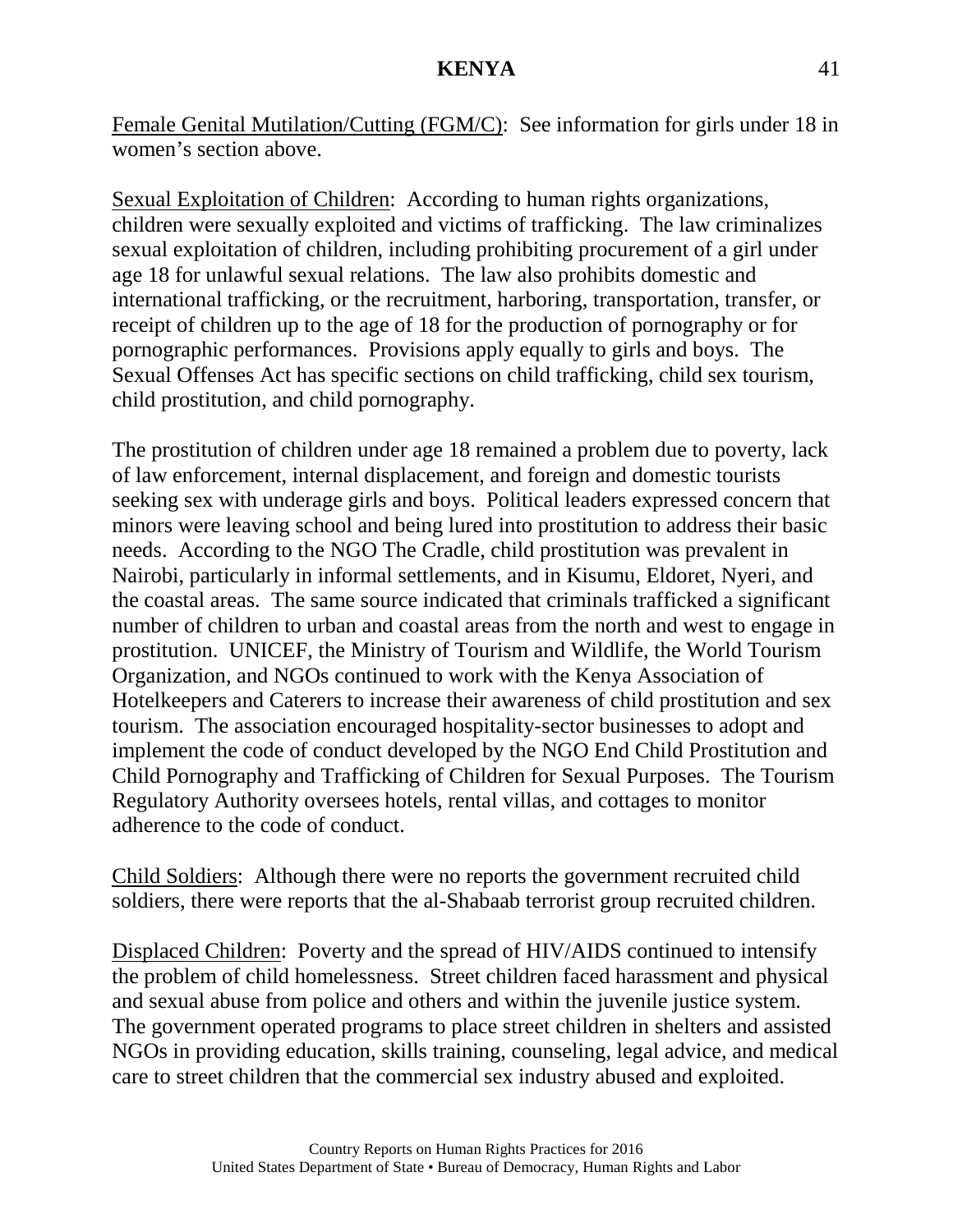International Child Abductions: The country is not a party to the 1980 Hague Convention on the Civil Aspects of International Child Abduction. See the Department of State's *Annual Report on International Parental Child Abduction* at [travel.state.gov/content/childabduction/en/legal/compliance.html.](http://travel.state.gov/content/childabduction/en/legal/compliance.html)

# **Anti-Semitism**

The Jewish community was very small, and there were no reports of anti-Semitic acts.

# **Trafficking in Persons**

See the Department of State's *Trafficking in Persons Report* at [www.state.gov/j/tip/rls/tiprpt/.](http://www.state.gov/j/tip/rls/tiprpt/)

# **Persons with Disabilities**

The law prohibits discrimination against persons with physical or mental disabilities in employment, education, access to health care, or the provision of other state services. The government did not effectively enforce these provisions. A number of laws limit the rights of persons with disabilities. The Marriage Act limits the rights of persons with mental disabilities to get married; the penal code criminalizes "rape of an imbecile"; the Law of Succession limits the rights of persons with disabilities to inheritance; and the Mental Health Act allows guardians to make all decisions for persons "of unsound mind." The constitution provides legal safeguards for the representation of persons with disabilities in legislative and appointive bodies. The law provides that persons with disabilities should have access to public buildings, and some buildings in major cities had wheelchair ramps and modified elevators and restrooms. The government did not enforce the law, however, and new construction often did not include accommodations for persons with disabilities. Government buildings in rural areas generally were not accessible for persons with disabilities. According to NGOs, police stations remained largely inaccessible to those with mobility disabilities. According to the State Department of Public Works (the Department), the Department and the Joint Committee on National Cohesion and Equal Opportunities agreed on March 8 that the Department would form a committee to review construction standards for accessibility for persons with disabilities and regulation enforcement.

There was limited societal awareness of persons with disabilities and significant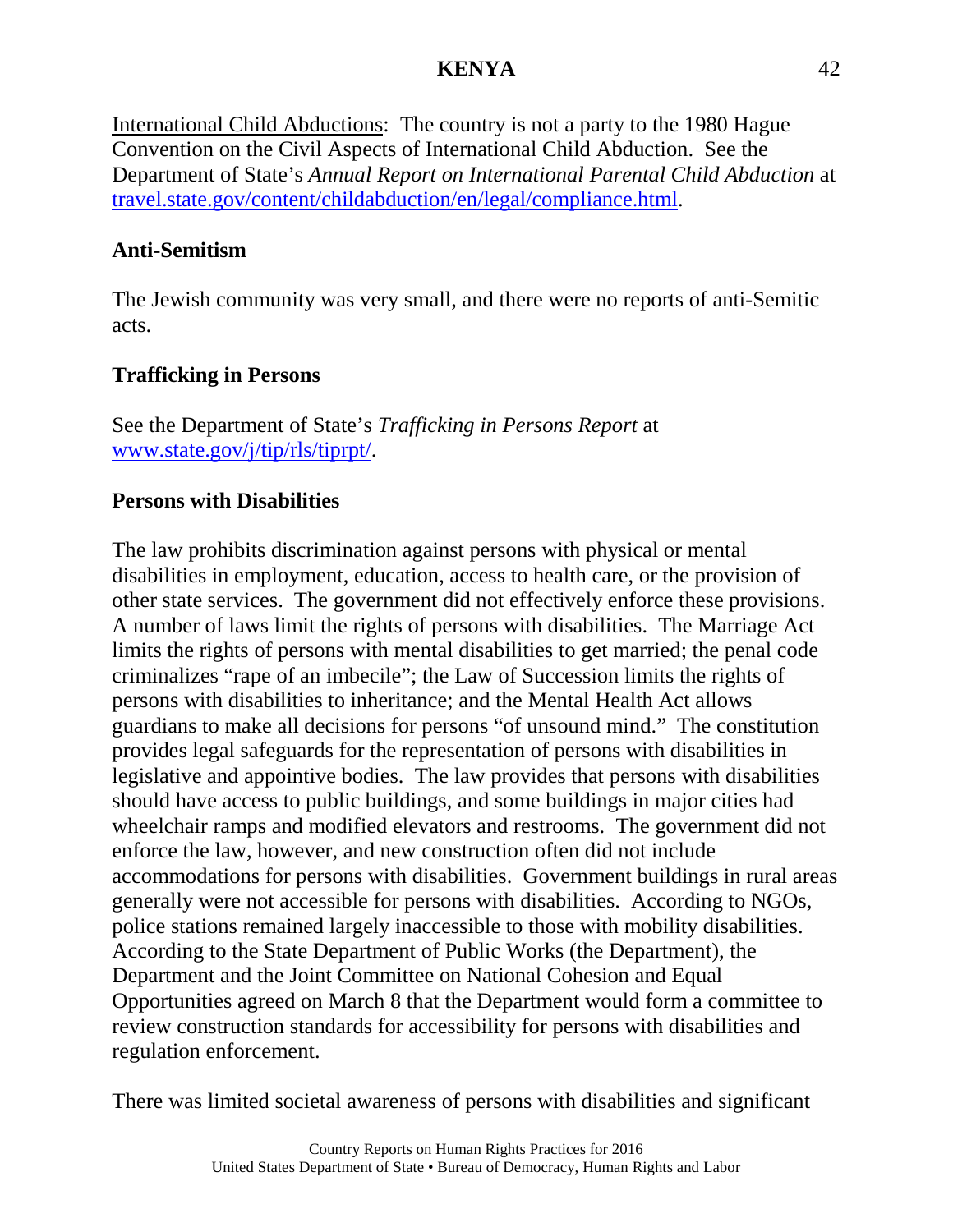stigma attached to disability. Learning and other disabilities not readily apparent were not widely recognized. NGOs reported that persons with disabilities had limited opportunities to obtain education and job training at all levels due to lack of accessibility of facilities and resistance on the part of school officials and parents to devoting resources to students with disabilities. A survey published by NGO Twaweza ni Sisi on July 20 stated 73 percent of citizens did not believe children with disabilities in their communities should be enrolled in secondary school. The KNCHR estimated that 67 percent of persons with disabilities had a primary education, 19 percent attained secondary education, and 2 percent reached university level, while 7 percent of persons with disabilities reported that authorities denied them all access to education because of their disability.

According to a 2014 survey by the NGO Handicap International on the rights of persons with disabilities in the country, 85 percent of persons with disabilities experienced verbal abuse related to their disability and 17 percent experienced gender-based violence. Of those who reported abuse, 47 percent neither reported the incident to police or other authorities nor sought medical help or counseling. They cited fear of reprisal or of being misunderstood as their reasons. Of those who reported abuse to some authority, the majority reported the incident to community elders rather than police.

Authorities received reports of killings of persons with disabilities as well as torture and abuse, and the government took action in some cases. For example, the *Nation* newspaper reported on March 3 that a woman was arrested and would be prosecuted in Nairobi after 11 disabled children were found in poor living conditions, locked up, and malnourished in her home.

Persons with disabilities faced significant barriers to accessing health care. They had difficulty obtaining HIV testing and contraceptive services due to the perception they should not engage in sexual activity. According to Handicap International, 36 percent of persons with disabilities reported facing difficulties in accessing health services; cost, distance to a health facility, and physical barriers were the main reasons cited.

Few facilities provided interpreters or other accommodations to persons with hearing disabilities. The government assigned each region a sign language interpreter for court proceedings. Nevertheless, authorities often delayed or adjourned cases involving persons who had hearing disabilities due to a lack of standby interpreters, according to an official with the NGO Deaf Outreach Program. According to the KNCHR, 10 secondary schools in the country could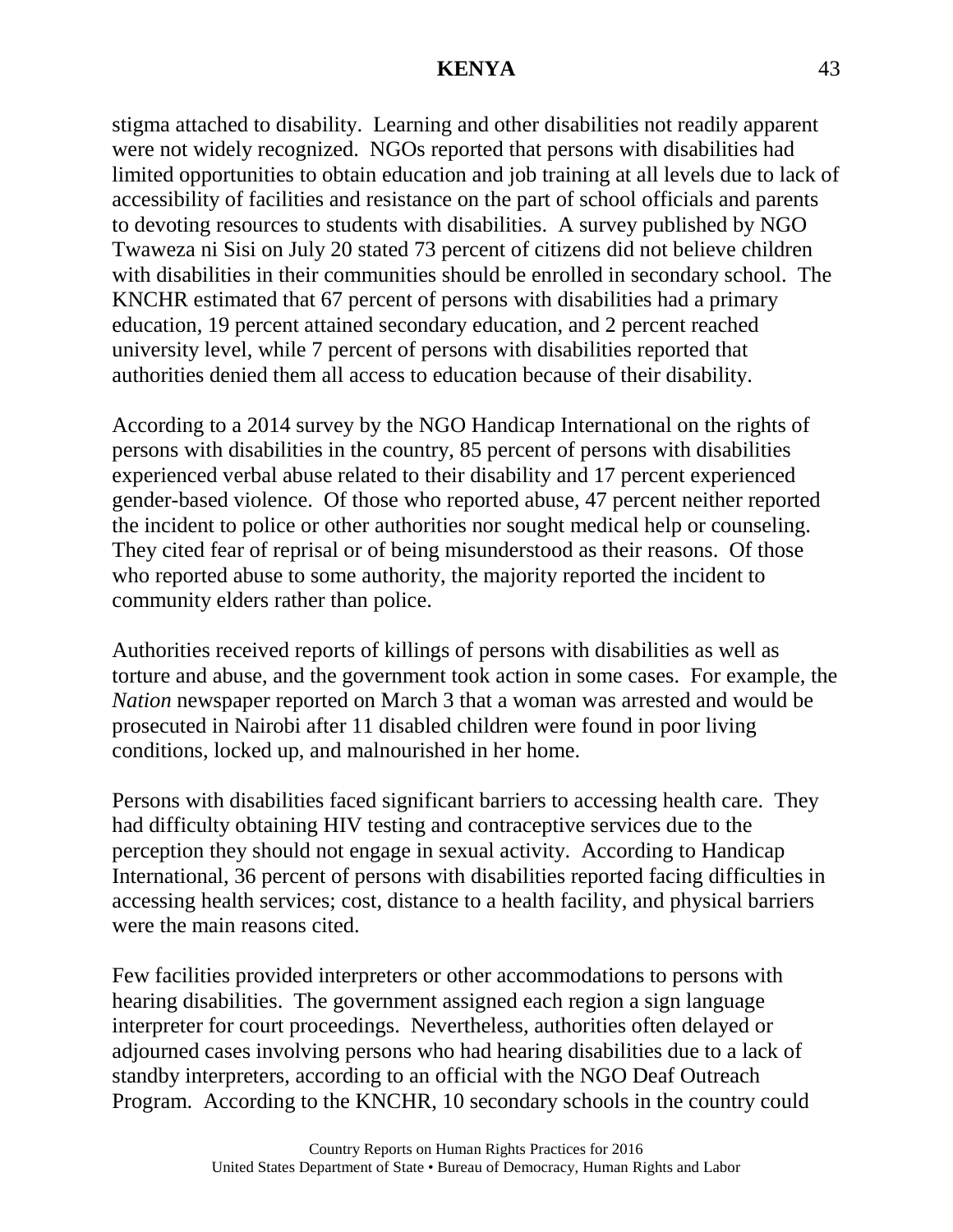accommodate the needs of persons with hearing limitations.

The Ministry for Devolution and Planning is the lead ministry for implementation of the law to protect persons with disabilities. The quasi-independent but government-funded parastatal National Council for Persons with Disabilities assisted the ministry. Neither entity received sufficient resources to address effectively problems related to persons with disabilities. The Association for the Physically Disabled of Kenya carried out advocacy campaigns on behalf of persons with disabilities, distributed wheelchairs, and worked with public institutions to promote the rights of persons with disabilities. The KNCHR noted that awareness of the rights of persons with disabilities increased as a result in some counties, but it faulted the government for not ensuring equal protection of the rights of persons with disabilities throughout the country.

Nominated and elected parliamentarians with disabilities formed the Kenya Disability Parliamentary Caucus in 2013 and issued a strategy statement focusing on improving economic empowerment and physical access for persons with disabilities as well as integrating disability rights into county government policies.

## **National/Racial/Ethnic Minorities**

There are 42 ethnic groups in the country; none holds a majority. The 2009 census identified eight major ethnic communities: Kikuyu, 6.6 million persons; Luhya, 5.3 million; Kalenjin, five million; Luo, four million; Kamba, 3.9 million; Kenyan Somali, 2.3 million; Kisii, 2.2 million; and Mijikenda, 1.9 million. The Kikuyu and related groups dominated much of private commerce and industry and often purchased land outside their traditional home areas, which sometimes resulted in fierce resentment from other ethnic groups, especially in the coastal and Rift Valley areas.

Many factors contributed to interethnic conflicts: long-standing grievances regarding land-tenure policies and competition for scarce agricultural land; the proliferation of illegal guns; cattle rustling; the growth of a modern warrior/bandit culture (distinct from traditional culture); ineffective local political leadership; diminished economic prospects for groups affected by regional droughts; political rivalries; and the struggle of security forces to quell violence. Conflict between landowners and squatters was particularly severe in the Rift Valley and coastal regions, while competition for water and pasture was especially serious in the north and northeast. Between February and May, at least five persons were killed and scores injured in a clash to control the government-run Agricultural Development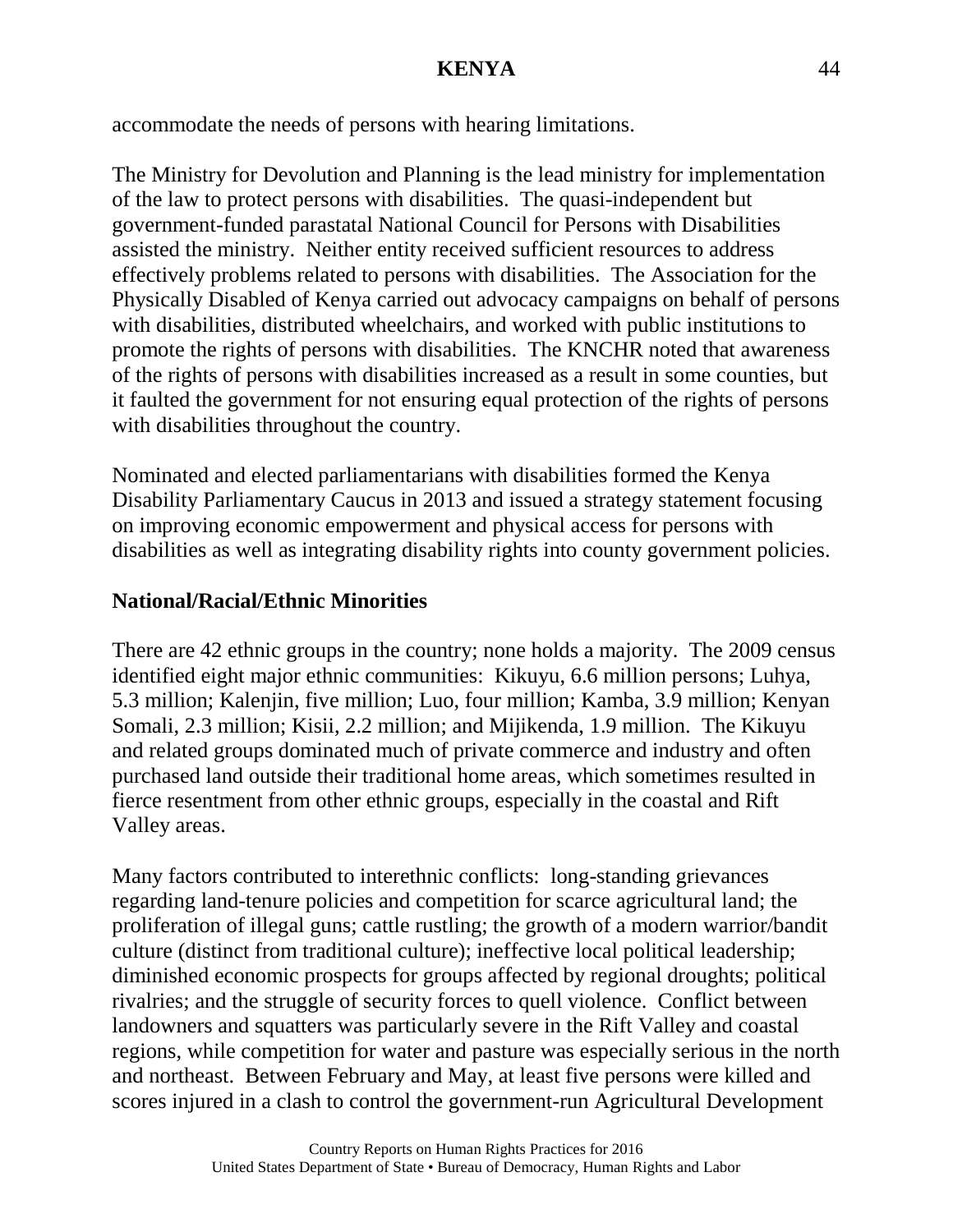Corporation farm in the Rift Valley, which multiple ethnic communities claimed to own.

There was frequent conflict, including banditry, fights over land, and cattle rustling, among the Somali, Turkana, Gabbra, Borana, Samburu, Rendille, and Pokot ethnic groups in arid northern, eastern, and Rift Valley areas that at times resulted in deaths. Disputes over county borders were also a source of ethnic tensions. For example, three persons were killed in January when the Samburu and Ndorobo communities clashed over grazing areas in Leparua on the border of Isiolo and Laikipia Counties; media reported that 60 stolen cows were recovered through joint efforts by the public and police. Intercommunal and resource-based violence also occurred in Baringo, Merua, Marsabit, and Wajir Counties.

Ethnic differences also caused a number of discriminatory employment practices.

## **Acts of Violence, Discrimination, and Other Abuses Based on Sexual Orientation and Gender Identity**

The constitution does not explicitly protect LGBTI persons from discrimination based on sexual orientation or gender identity. The penal code criminalizes "carnal knowledge against the order of nature," which was interpreted to prohibit consensual same-sex sexual activity, and specifies a maximum penalty of 14 years' imprisonment if convicted. A separate statute specifically criminalizes sex between men and specifies a maximum penalty of 21 years' imprisonment if convicted. Police detained persons under these laws, particularly persons suspected of prostitution, but released them shortly afterward. In April the National Gay and Lesbian Human Rights Commission (NGLHRC) filed Petition 150 of 2016 challenging the constitutionality of these penal codes. In May a coalition of human rights organizations filed a petition challenging the constitutionality of the same penal code provisions based on violence, the fear of violence, and documented human rights violations against citizens.

LGBTI organizations reported police more frequently used public-order laws (for example, disturbing the peace) than same-sex legislation to arrest LGBTI individuals. Police frequently harassed, intimidated, or physically abused LGBTI individuals in custody. In September 2015 the NGLHRC legally challenged on behalf of two individuals from Kwale County the constitutionality of court-ordered nonconsensual anal examination, HIV testing, and hepatitis B testing as a means of proving same-sex conduct. On June 16, the Mombasa High Court dismissed their case, ruling that medical examination is a legal means to obtain evidence of crime.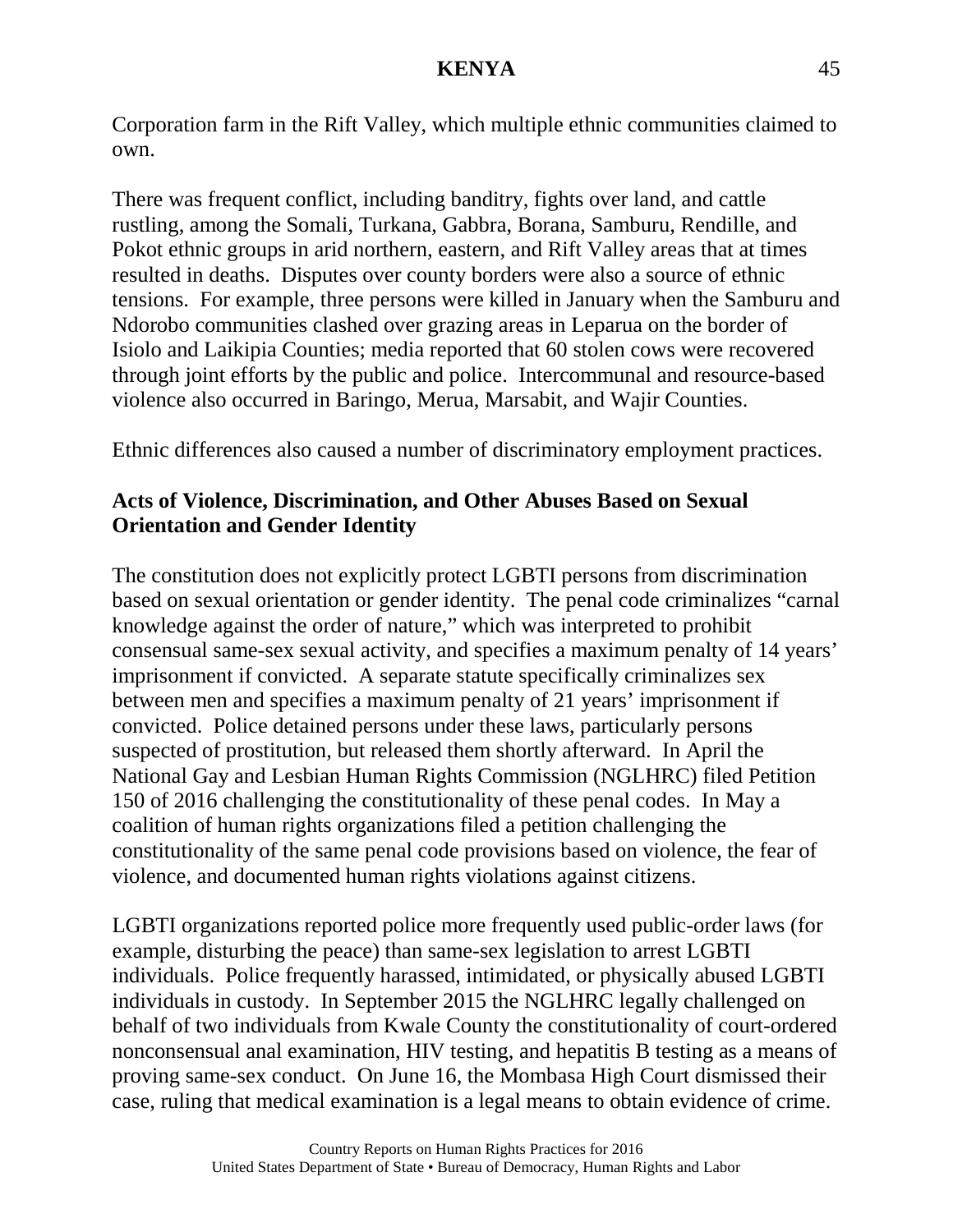Authorities permitted LGBTI advocacy organizations to register and conduct activities. There were reports, however, that some organizations registered under modified platforms to avoid denial of registration by the government.

Violence and discrimination against LGBTI individuals was widespread. According to a 2015 HRW and Persons Marginalized and Aggrieved report, LGBTI individuals were especially vulnerable to blackmail and rape by police officers. Human rights and LGBTI rights organizations noted victims were extremely reluctant to report abuse or seek redress due to fear of violence against them or arrest.

In 2015 the High Court ruled in favor of the NGLHRC in a case challenging the government's refusal to register LGBTI advocacy and welfare organizations. The NGLHRC sought court intervention after unsuccessfully trying since 2012 to register under the Nongovernmental Organizations Coordination Act. The court ruled that refusing to register the organization was an infringement on constitutionally protected freedom of association. The government's appeal remained pending as of October 25. The Court of Appeal ruled on May 20 that the High Court's judgment stood in the interim.

## **HIV and AIDS Social Stigma**

In partnership with key stakeholders, the National AIDS Control Council conducted a National HIV and AIDS Stigma and Discrimination Study in 2014 that produced a composite stigma rating for Kenya of 45.16 (High), with regional variations.

The government, along with international and NGO partners, made progress in creating an enabling environment to combat the social stigma of HIV and AIDS and to address the gap in access to HIV information and services. For example, the government launched treatment guidelines for sex workers and injected drug users in collaboration with key stakeholders. The government and NGOs supported a network of at least 5,488 counseling and testing centers providing free HIV/AIDS diagnosis. Diagnosis of other sexually transmitted infections was available through hospitals and clinics throughout the country. Because of social stigma, many citizens avoided testing for HIV/AIDS. According to its website, the First Lady's Beyond Zero Campaign to stop new HIV infections led to the opening of 46 mobile clinics across the country.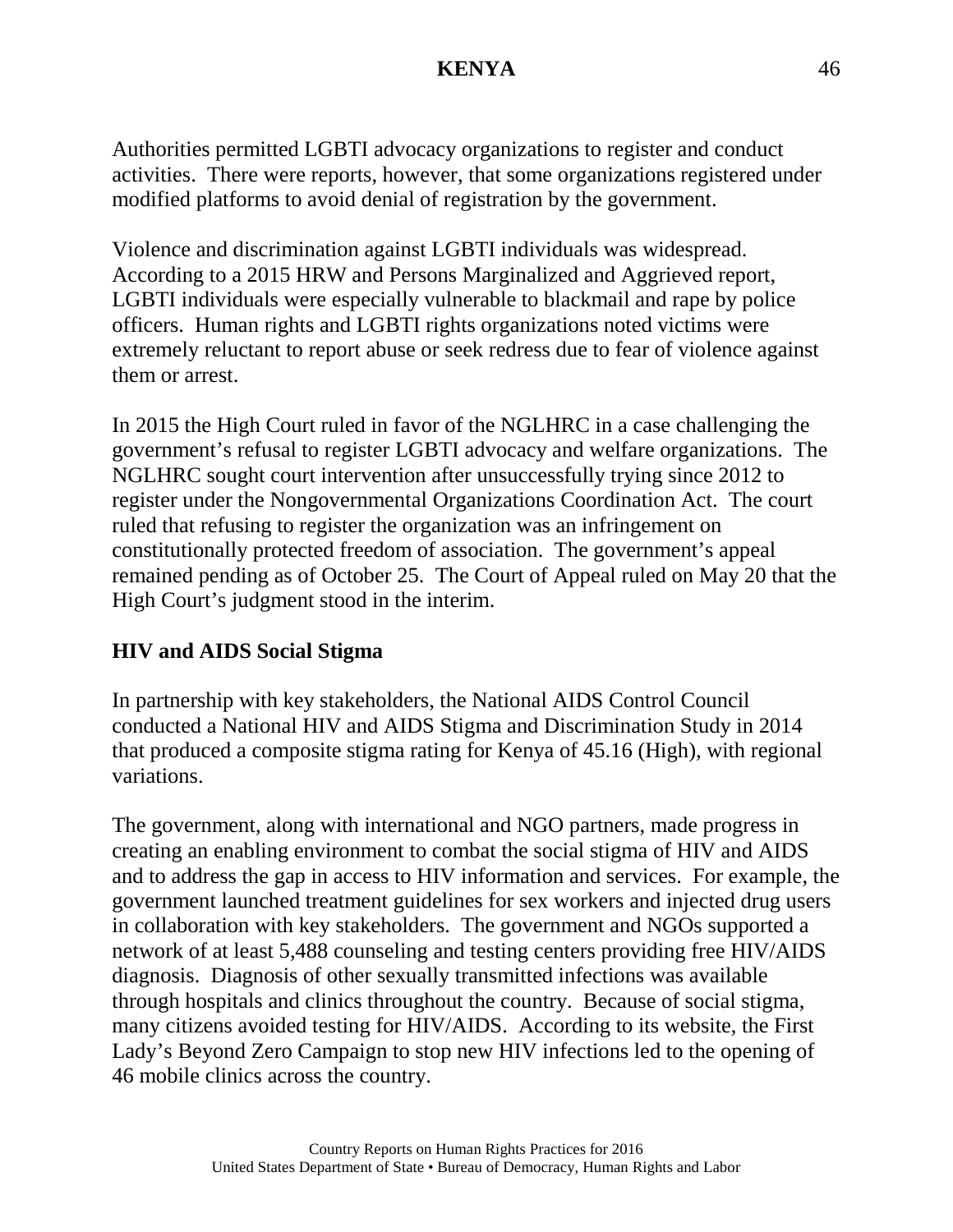### **Other Societal Violence or Discrimination**

Mob violence and vigilante action were common and resulted in numerous deaths. Many incidents of mob violence in informal settlements went unreported. Many victims were persons suspected of criminal activities, including theft, robbery, killings, cattle rustling, and of having membership in criminal or terrorist groups.

Human rights observers attributed vigilante violence to a lack of public confidence in police and the criminal justice system. The social acceptability of mob violence also provided cover for acts of personal vengeance. Police frequently failed to act to stop mob violence.

The Senate approved in June a petition to establish a joint parliamentary select committee to investigate occurrences of police brutality and mob violence. The committee's report was pending as of September.

Mobs also attacked persons suspected of witchcraft or participation in ritual killings. For example, according to media reports, on June 14, a mob attacked and set on fire a woman accused of witchcraft in Mombasa.

Societal discrimination continued against persons with albinism, many of whom left their home villages due to fear of abuse and moved to urban areas where they believed they were safer. Individuals attacked persons with albinism for their body parts that some believed would confer magical powers and that could be sold for significant sums. On June 13, persons with albinism marched in Nairobi to mark International Albinism Awareness Day.

The National Council of Persons with Disabilities and the Kenya Albino Child Support Program, in partnership with the government, continued an awareness campaign to combat discrimination. Employment discrimination against persons with albinism also occurred.

#### **Section 7. Worker Rights**

#### **a. Freedom of Association and the Right to Collective Bargaining**

The law provides for the right of workers, including those in export processing zones (EPZs), to form and join unions of their choice and to bargain collectively. Any seven or more workers in an enterprise have the right to form a union by registering with the trade union registrar. If the registrar denies registration, a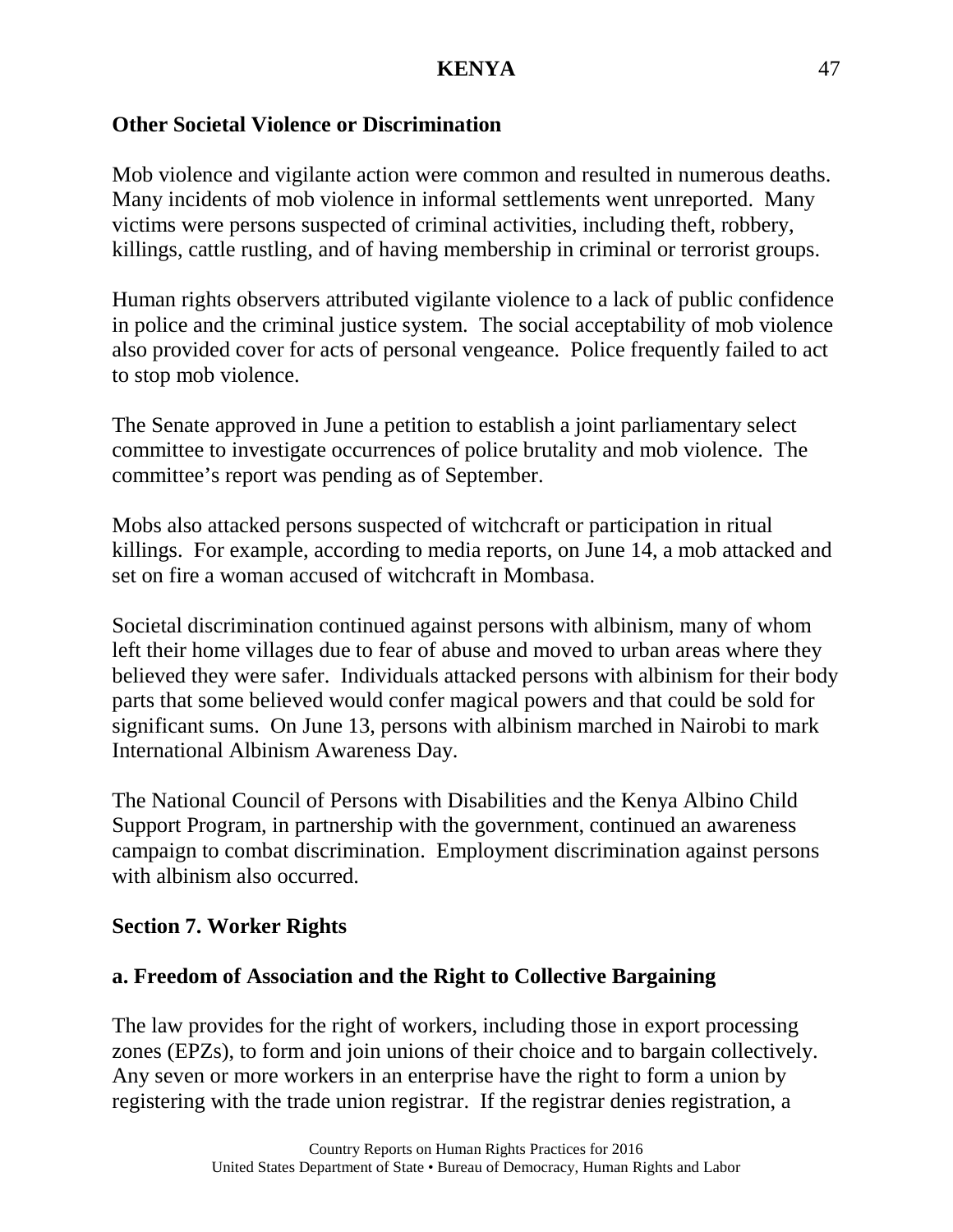union may appeal to the courts. Members of the armed forces, prisons service, and police are exempted from the provisions of the Labor Relations Act (2007) and are not allowed to form or join trade unions. The law permits the government to deny workers the right to strike under certain conditions. For example, the government prohibits members of the military, police, prison guards, and the National Youth Service from striking. Civil servants are permitted to strike following a seven-day notice period. The Ministry of Labor and East African Community Affairs typically referred disputes to mediation, fact finding, or binding arbitration at the Employment and Labor Relations Court, a body of up to 12 judges which has exclusive jurisdiction to handle employment and labor matters and which operates in urban areas, including Nairobi, Mombasa, Nyeri, Nakuru, Kisumu, and Kericho. During mediation it is illegal for the parties involved to strike. Additionally, a Ministry of Labor and East African Community Affairs referral of a dispute to the conciliation process nullifies the right to strike.

By law authorities do not allow strikes by workers who provide essential services, defined as "a service the interruption of which would probably endanger the life of a person or health of the population." Any trade dispute in a service listed as essential or declared an essential service may be adjudicated by the Employment and Labor Relations Court.

The law permits workers in collective bargaining disputes to strike if they have exhausted formal conciliation procedures and have given seven days' notice to both the government and the employer. Conciliation is not compulsory in individual employment matters. Security forces may not bargain collectively but have an internal board that reviews salaries. Informal workers may establish associations, or even unions, to negotiate wages and conditions matching the government's minimum wage guidelines as well as to advocate for better working conditions and representation in the Employment and Labor Relations Court. The bill of rights in the constitution allows trade unions to undertake their activities without government interference, and the government generally respected this right.

The law prohibits antiunion discrimination and provides for reinstatement of workers dismissed for union activity. The Employment and Labor Relations Court can order reinstatement and damages in the form of back pay for employees wrongfully dismissed for union activities. Labor laws apply to all groups of workers.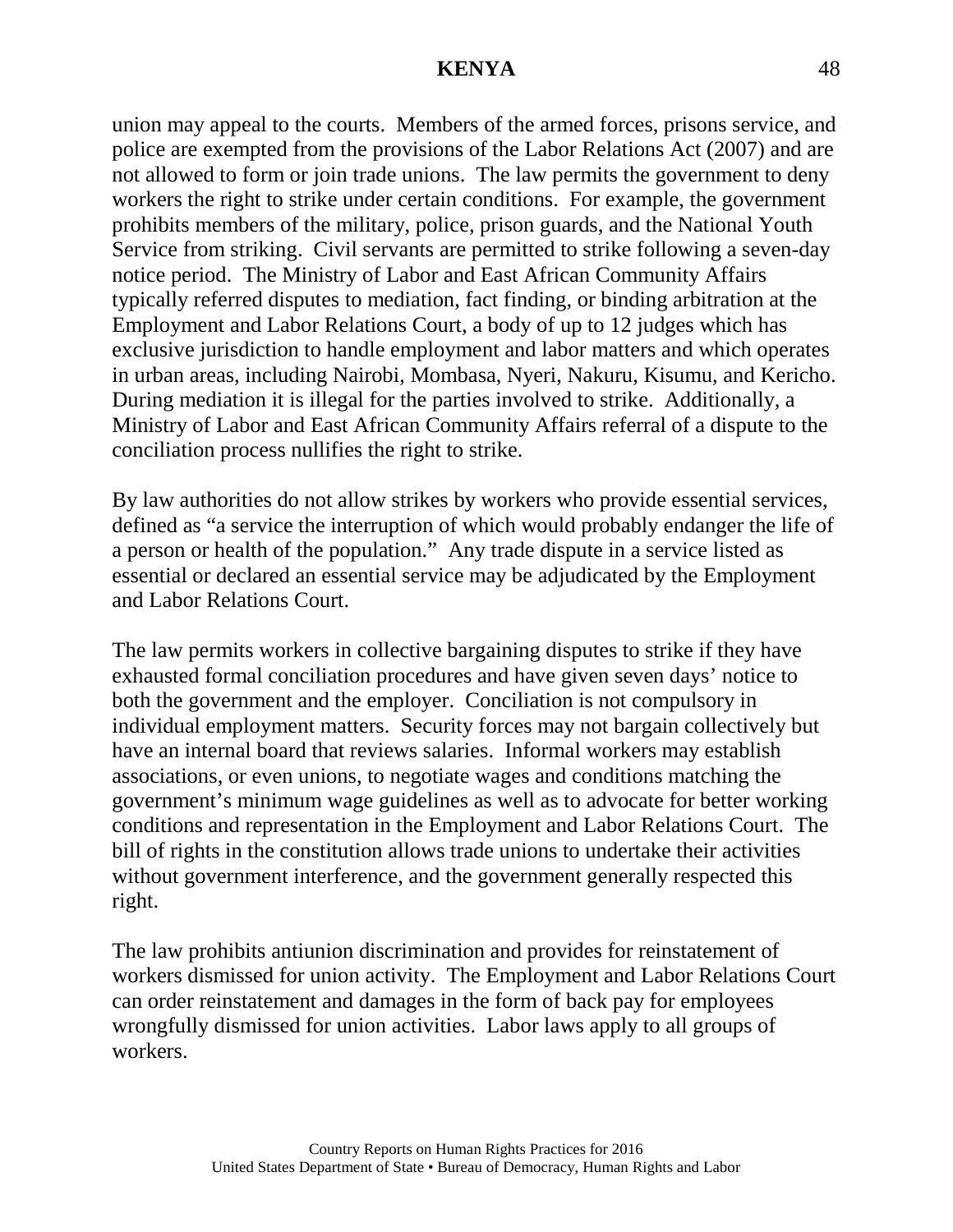Due to human and material resource constraints, the government did not always effectively enforce labor laws. The government encouraged a strengthened labor dispute system, but it did not enforce the decisions of the Employment and Labor Relations Court consistently. Many employers did not comply with reinstatement orders, and some workers accepted payment in lieu of reinstatement. In several cases employers successfully appealed the Employment and Labor Relations Court's decisions to the High Court. The enforcement mechanisms of the Employment and Labor Relations Court remained weak, and its case backlog raised concerns regarding the efficacy of the court.

The Employment and Labor Relations Court received many cases arising from the implementation of new labor laws. The parties filed the majority of cases directly without referral to the Ministry of Labor and East African Community Affairs for conciliation. There were 3,651 cases filed with the Industrial Court during 2015, up from 3,540 in 2014. In 2015 the court announced a total of 1,086 awards and rulings. The court also received 231 appeal cases, and 241 cases transferred from other courts. The court received 263 Collective Bargaining Agreements with 128 registered within 2015. The government established the court to provide for quick resolution of labor disputes, but backlog cases dated to 2007.

The chief justice designated all county courts presided over by senior resident magistrates and higher-ranking judges as special courts to hear employment and labor cases. Providing adequate facilities outside of Nairobi was challenging, but observers cited the ability of workers to submit labor-related cases throughout the country as a positive step.

The government generally respected freedom of association and the right to bargain collectively, although enforcement was inconsistent. The government expressed its support for union rights mandated in the constitution.

Migrant workers often lacked formal organization and consequently missed the benefits of collective bargaining. Similarly, domestic workers and others who operated in private settings were vulnerable to exclusion from legal protections. The Ministry of Labor and East African Community Affairs, however, claimed all employees are covered by the existing labor laws, and the ministry continued to handle cases of domestic workers, especially when their terms and conditions of work are violated.

NGOs and trade unionists reported increased replacement of permanent positions by casual or contract labor, especially in the EPZs, the Port of Mombasa, and in the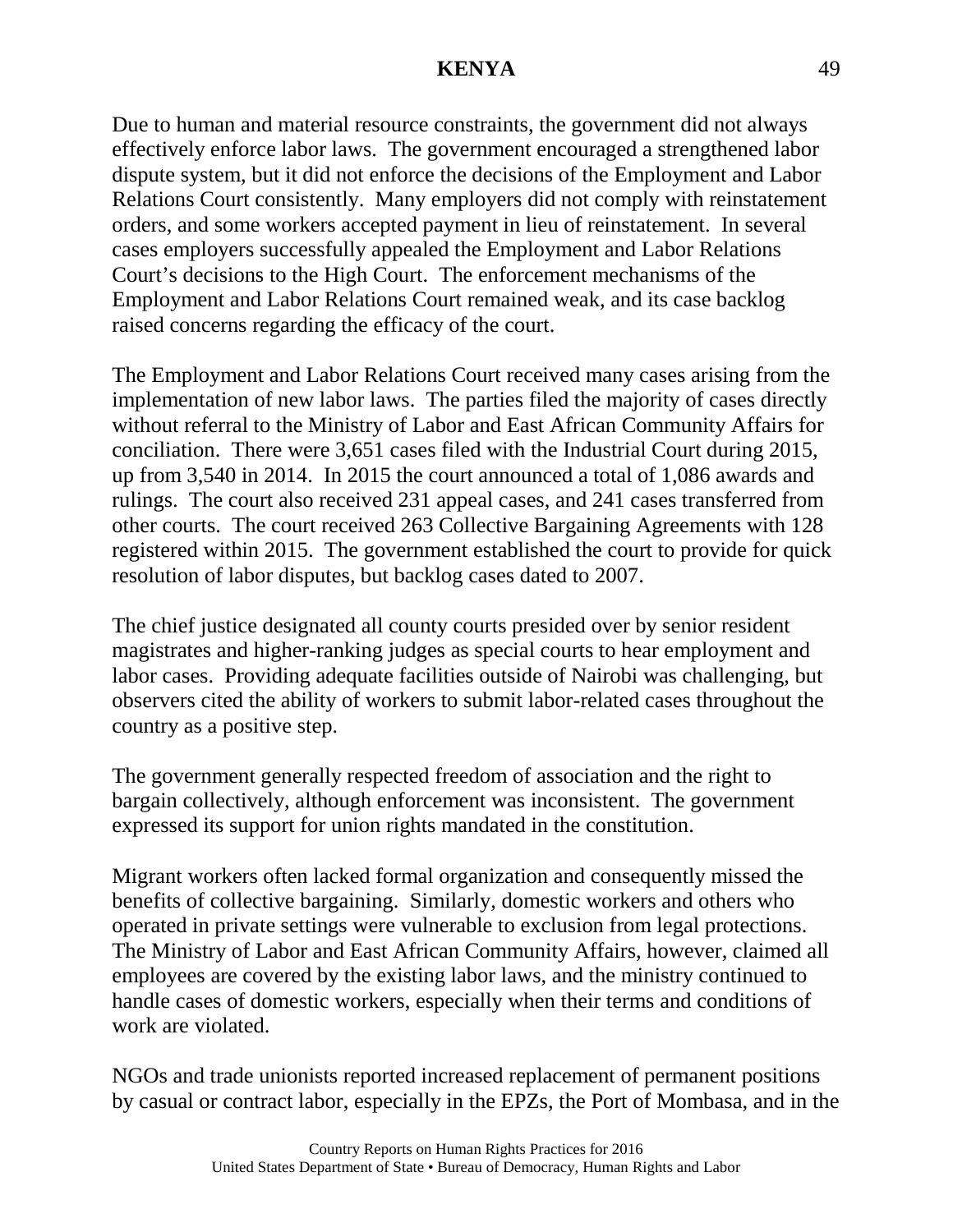agricultural and manufacturing sectors. In some cases cited, employers staffed permanent jobs with rotating contract workers. This practice occurred at the management level as well, where employers hired individuals as management trainees and kept them in these positions for the maximum permitted period of three years. Instead of converting such trainees to permanent staff, employers replaced them with new trainees at the end of the three years. During the year the ministry reviewed misuse of term contract employment.

The Supreme Court ruled in August 2015 that government teachers should get a pay raise of between 50 to 60 percent, in line with the demands made by the Kenya National Union of Teachers (KNUT) and the Kenya Union of Post-Primary Education Teachers (KUPPET). When the government refused to pay, arguing it did not have the funds, 280,000 teachers went on strike in September 2015. After the Employment and Labor Relations Court directed the teachers' unions to suspend their strike, the issue was finally resolved in June 2016, when President Kenyatta committed to implement a new pay deal for teachers, and the teachers service commission signed a collective bargaining agreement to form the basis for talks on new pay to be held later in the year. In October, KNUT and KUPPET signed a collective bargaining agreement that addressed salaries and allowances to be paid for those working outside of their normal duty station. The existing agreement states that the highest-paid teacher will continue to earn a basic salary of 109,089 shillings (\$1,090), while the lowest-paid will receive 16,692 shillings (\$167) a month. This collective bargaining agreement was meant to resolve perennial disputes over allowances and basic pay, which have disrupted the educational system due to teachers' strikes in recent years. KNUT announced that there would be no strikes at least for the next four years following the signing of this pay agreement with the TSC.

The New National Hospital Insurance Fund (NHIF) had more than six million beneficiaries, covering 288,000 elderly, but 2015 rate increases significantly raised worker contributions, which the government claimed was necessary to meet its goal of providing universal health care. Those earning less than 6,000 shillings a month (\$60) will make monthly contributions of 150 shillings (\$1.50) into the NHIF, while those earning more than 100,000 shillings (\$10,000) a month will pay 1,700 shillings (\$17) a month for NHIF coverage. Employers continued to raise concerns about the NHIF's failure to provide adequate information regarding health institutions in the NHIF plan and services provided.

#### **b. Prohibition of Forced or Compulsory Labor**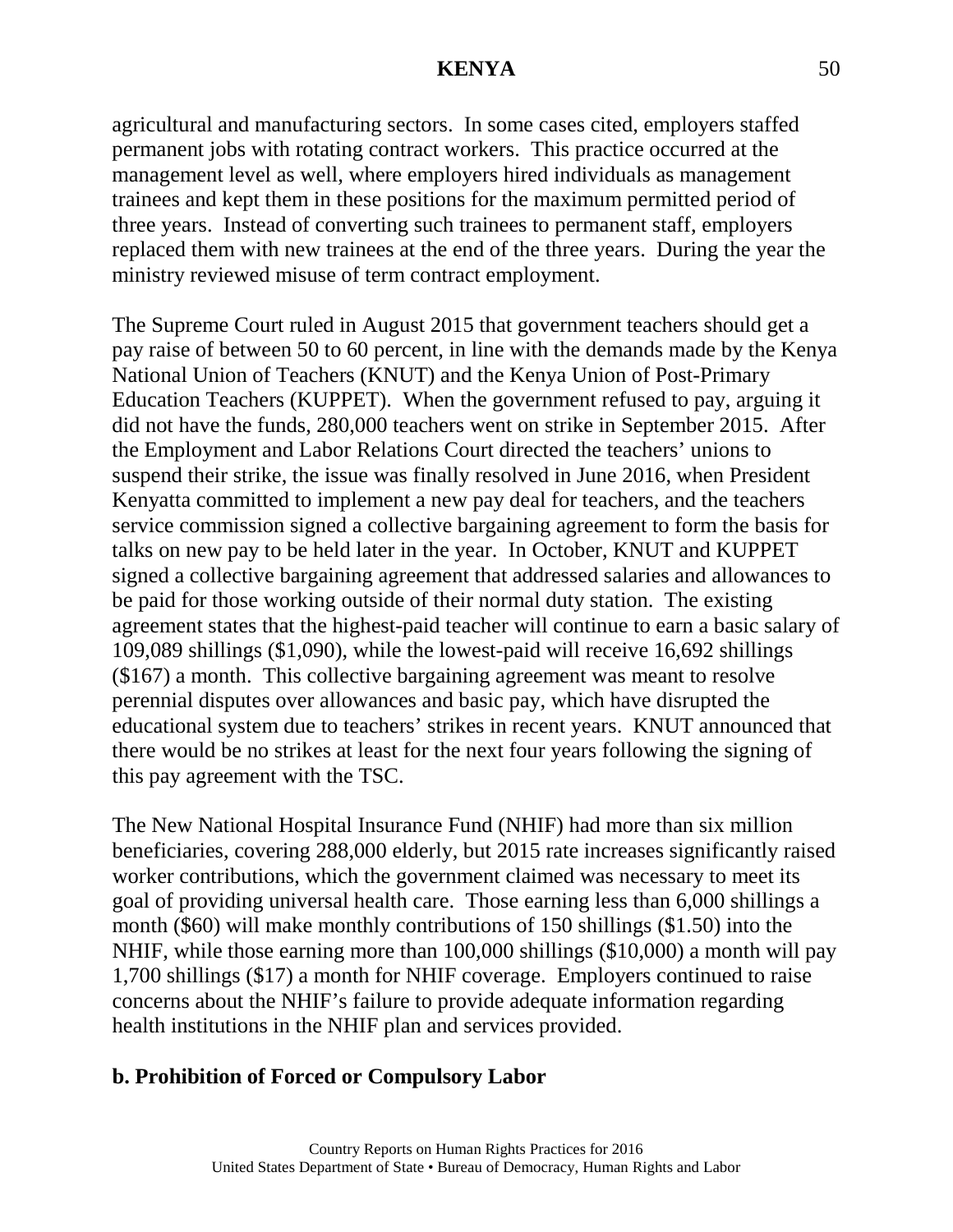The law prohibits most forms of forced or compulsory labor, including by children. The country made moderate advances during the year to prevent or eliminate forced labor. The government continued to implement the National Safety Net Program for Results, a 2013-18 project seeking to establish an effective national safety net program for poor and vulnerable households, and the Decent Work Country Program, a 2013-15 project designed to advance economic opportunities.

The Chief's Authority Act provides that able-bodied men between ages 18 and 50 may be required to perform any work or service in connection with the conservation of natural resources for up to 60 days in any year. Additionally, certain provisions, including the penal code and the Public Order Act, impose compulsory prison labor. Resources, inspections, and remediation were not adequate to prevent forced labor, and penalties were not sufficient to deter violations. Penalties ranged from 50,000 to 200,000 shillings (\$500 to \$2,000) or three to 12 months' imprisonment. Violations included debt bondage, trafficking of workers, and even family members compelled to work as domestic servants for family, friends of the family, or strangers.

Also see the Department of State's *Trafficking in Persons Report* at [www.state.gov/j/tip/rls/tiprpt/.](http://www.state.gov/j/tip/rls/tiprpt/)

## **c. Prohibition of Child Labor and Minimum Age for Employment**

The constitution gives children legal protection from hazardous or exploitative labor. The law explicitly prohibits forced labor, trafficking, and other practices similar to slavery; child soldiering; prostitution; the use, procuring, or offering of a child for the production of pornography or for pornographic performances; and the use by an adult for illegal activities (such as drug trafficking) of any child up to age 18. The law applies equally to girls and boys.

The law sets the minimum age for employment at 16 and the minimum age for hazardous work at 18. It prohibits employment of a child (defined as a person under age 18) in any activity that constitutes a worst form of child labor or that would prevent children younger than age 16 from attending school. The law allows children ages 13 to 16 to engage in industrial undertakings when participating in apprenticeships. Industrial undertakings are defined under law to include work in mines, quarries, factories, construction, demolition, and transportation, which the list for children includes as hazardous work.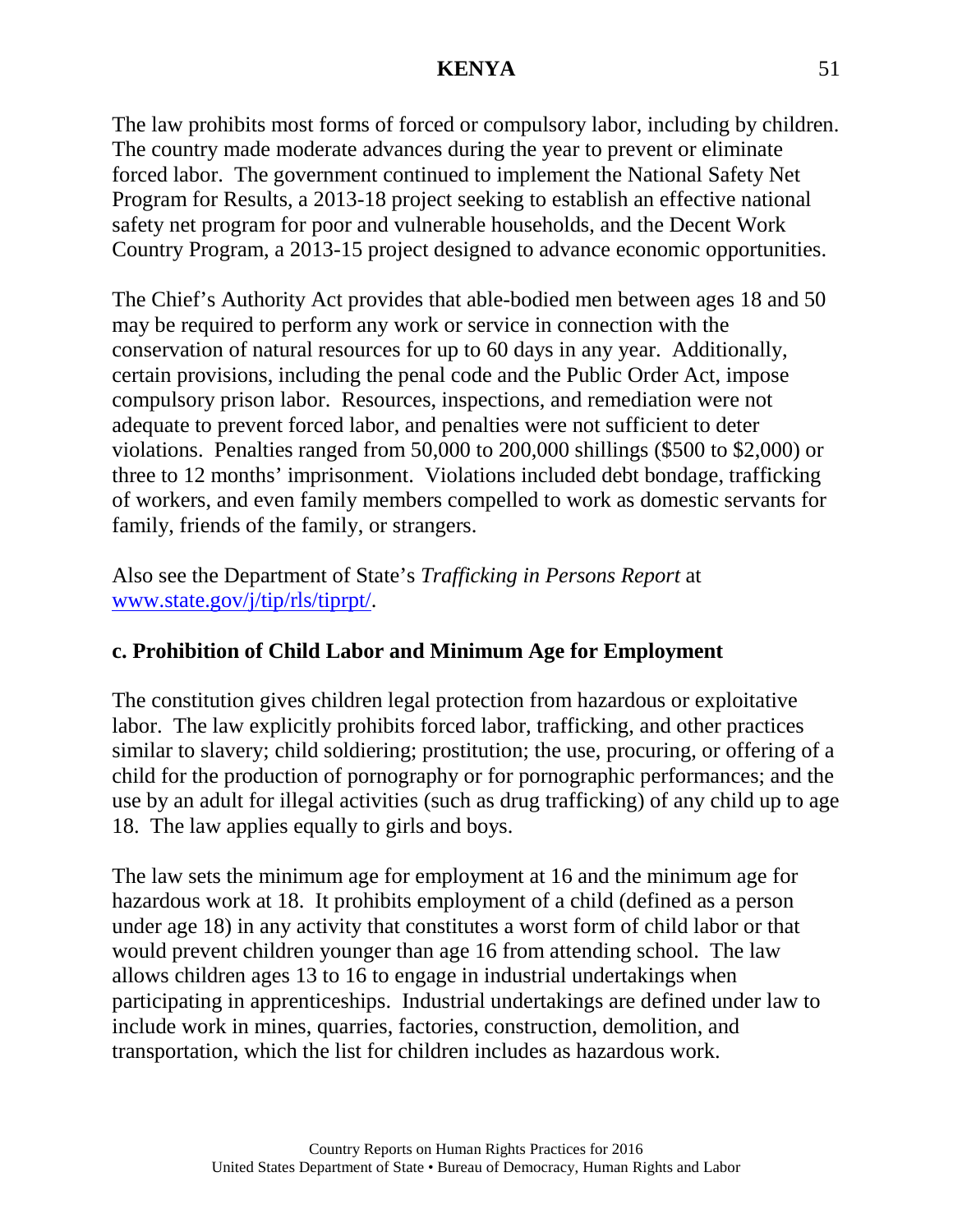The law provides for penalties for any person who employs, engages, or uses a child in an industrial undertaking in violation of the law. An individual convicted of violating the law is liable to a fine not exceeding 200,000 shillings (\$2,000), imprisonment for not more than one year, or both. The fines were generally enough to deter violations. Employment of children in the formal industrial wage sector in violation of the Employment Act was rare. Child labor in the informal sector was difficult to monitor and control.

The Ministry of Labor and East African Community Affairs has responsibility for enforcing child labor laws, but implementation remained problematic due to resource constraints. Alternatives such as the International Labor Organization (ILO)-initiated Community Child Labor monitoring program helped provide additional resources to combat child labor. These monitoring communities complemented law enforcement efforts by identifying children who were working illegally, removing them from hazardous work conditions, and referring them to the appropriate service providers. The ministry, in collaboration with the ILO, the international donor community, and NGOs, completed a list of specific jobs considered hazardous that would constitute the worst forms of child labor and published the list in the *Kenya Gazette* in 2014.

The government worked closely with the Central Organization of Trade Unions, the Federation of Kenyan Employers, and the ILO to eliminate child labor. The government continued to use its practical guide to labor inspection, a policy document developed previously at the labor ministry. The National Steering Committee on the Elimination of Child Labor, which included the attorney general, eight ministries, representatives of child welfare organizations, other NGOs, unions, and employers, continued to operate and meet quarterly. An interministerial coordination committee on child labor is responsible for setting general policy. Additionally, a network of organizations consisting of government ministry departments, social partners, and NGOs working on child labor met regularly under the supervision of the labor ministry. This collaboration facilitated greater coordination of efforts to combat child labor and placed children in schools, vocational training institutions, and apprenticeships. Partners also provided support to schools for income-generating activities to help keep children from poor families in school.

Child labor awareness was also included in the primary school curriculum and in different government policies, such as the Alternative Education Policy, again with ILO support. The ILO also promoted child participation through its program, Support Children's Rights through Education Arts and Media. In this program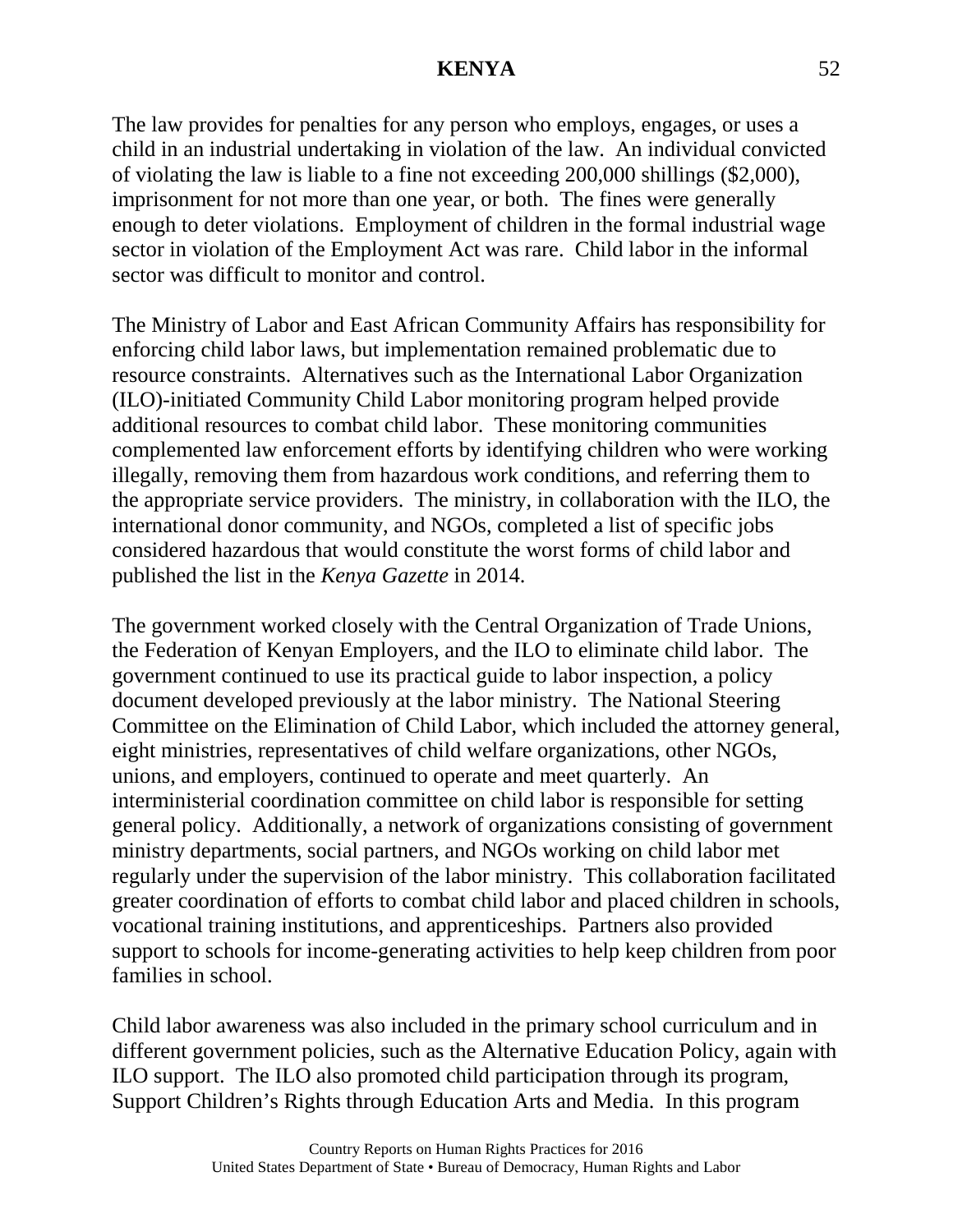experts trained teachers to identify and reduce child labor, with children's rights clubs formed in schools implementing the project. The success of the program depended on children being actively involved in identifying and reporting cases of child labor within their communities.

According to the 2009 National Census, almost three million children between ages five and 14 (33 percent of all children in that age group) engaged in child labor. Many children worked on family plots or in family units on tea, coffee, sugar, sisal, tobacco, and rice plantations, as well as in the production of miraa (khat). Children worked in mining, including in abandoned gold mines and small quarries, and to harvest sand. Children also worked in the fishing industry. In urban areas businesses employed children in hawking, scavenging, carrying loads, fetching and selling water, and selling food. Children often worked long hours as domestic servants in private homes for little or no pay, and there were reports of physical and sexual abuse of child domestic servants. Parents sometimes initiated forced or compulsory labor by children, such as agricultural labor, prostitution, and domestic servitude.

Most of the trafficking of children within the country appeared related to domestic labor, with migrant children trafficked from rural to urban areas.

Also see the Department of Labor's *Findings on the Worst Forms of Child Labor* at [www.dol.gov/ilab/reports/child-labor/findings/.](http://www.dol.gov/ilab/reports/child-labor/findings/)

# **d. Discrimination with Respect to Employment and Occupation**

The law prohibits discrimination in employment and occupation based on grounds of race, color, sex, age, religion, political or other opinion, nationality, ethnic or social origin, disability, language, pregnancy, mental status, or HIV status. The law did not prohibit discrimination based on sexual orientation or gender identity. The government did not effectively enforce the law.

Gender-based discrimination in employment and occupation occurred, although the law mandates nondiscrimination based on gender in hiring. The average monthly income of women was approximately two-thirds that of men. Women had difficulty working in nontraditional fields, had slower promotions, and were more likely to be dismissed. According to a World Bank report, both men and women experienced sexual harassment in job recruitment, but women more commonly reported it. Women who tried to establish their own informal businesses were subjected to discrimination and harassment. One study of women street vendors in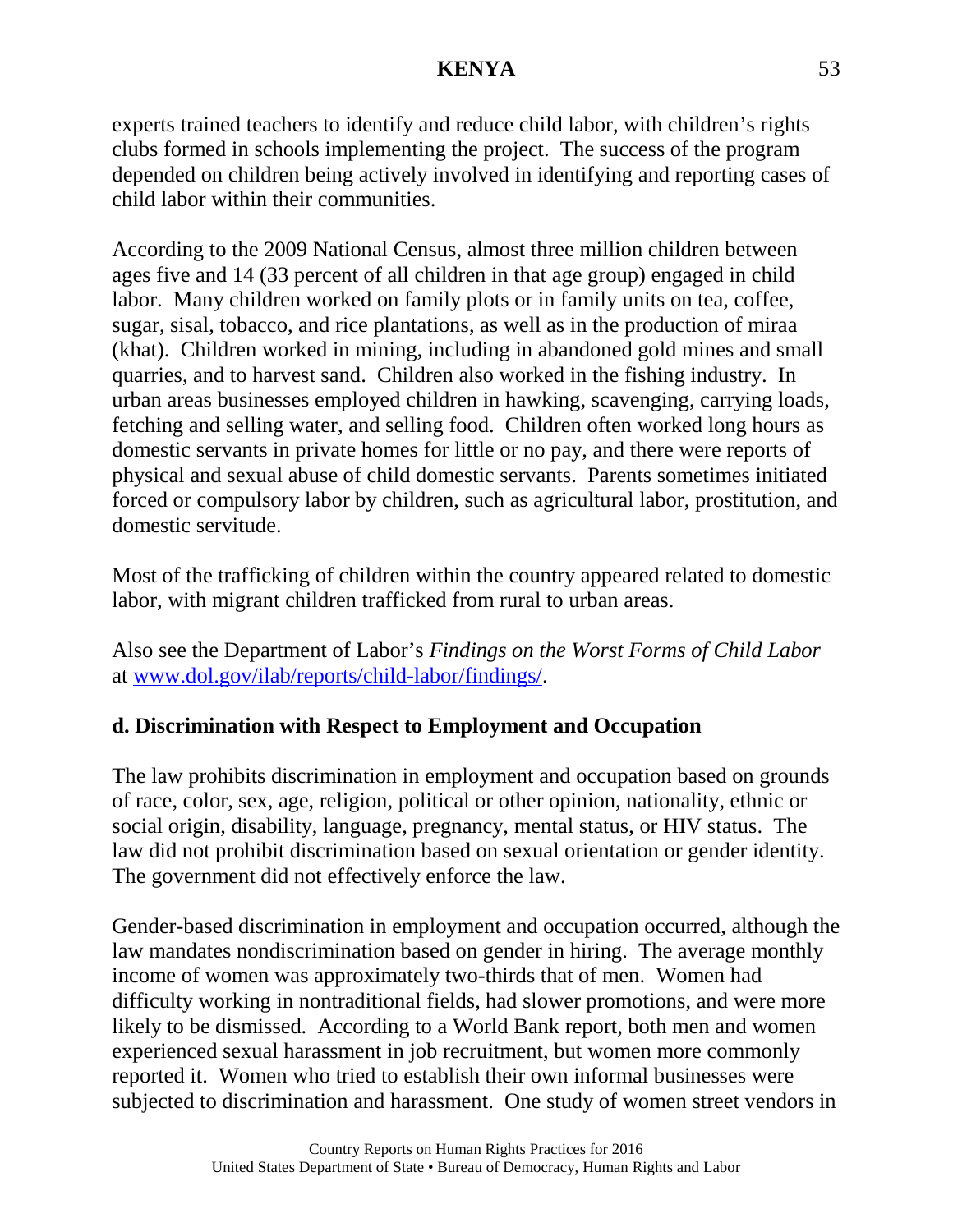Nairobi found harassment was the main mode of interaction between street vendors and authorities. The study noted that demands for bribes by police amounting to 3 to 8 percent of a vendor's income as well as sexual abuse were common.

Devolution of fiscal and administrative responsibility to county governments led to an increase in interethnic conflict in some areas. In an audit of hiring practices released in 2014, the National Cohesion and Integration Commission accused many county governors of appointing and employing disproportionate numbers of the dominant tribe in their county. According to the commission, 15 of the 47 counties failed to include a single person from a minority tribe either on the county's public service board or as county executive committee members. For example, all 10 of West Pokot's committee members were Pokots. Some counties, notably Nairobi City County, were notable for apportioning roles inclusively. Observers also noted patterns of preferential hiring during police recruitment exercises (see section 1.d.).

In both private business and in the public sector, members of nearly all ethnic groups commonly discriminated in favor of other members of the same group. Some neighborhoods, particularly in informal settlement areas of the capital, tended to ethnic segregation, although interethnic marriage was common in other urban areas.

Due to societal discrimination, there were limited employment opportunities for persons with albinism.

Discrimination against migrant workers also occurred. Migrant workers enjoy the same legal protections with regard to wages and working conditions as citizens.

## **e. Acceptable Conditions of Work**

Regulation of wages is part of the Labor Institutions Act, and the government established basic minimum wages by occupation and location, setting minimum standards for monthly, daily, and hourly work in each category. The minimum wage for a general laborer was 10,954 shillings (\$110) per month. The average minimum wage for skilled workers was 17,404 shillings (\$170) per month. The government increased the lowest agricultural minimum wage for unskilled employees to 6,780 shillings (\$68) per month, excluding housing allowance. Agricultural workers were underpaid compared with other sectors. The ministry established a wages order for the horticulture industry to address problems affecting the floriculture sector. In May there was a new increase for the minimum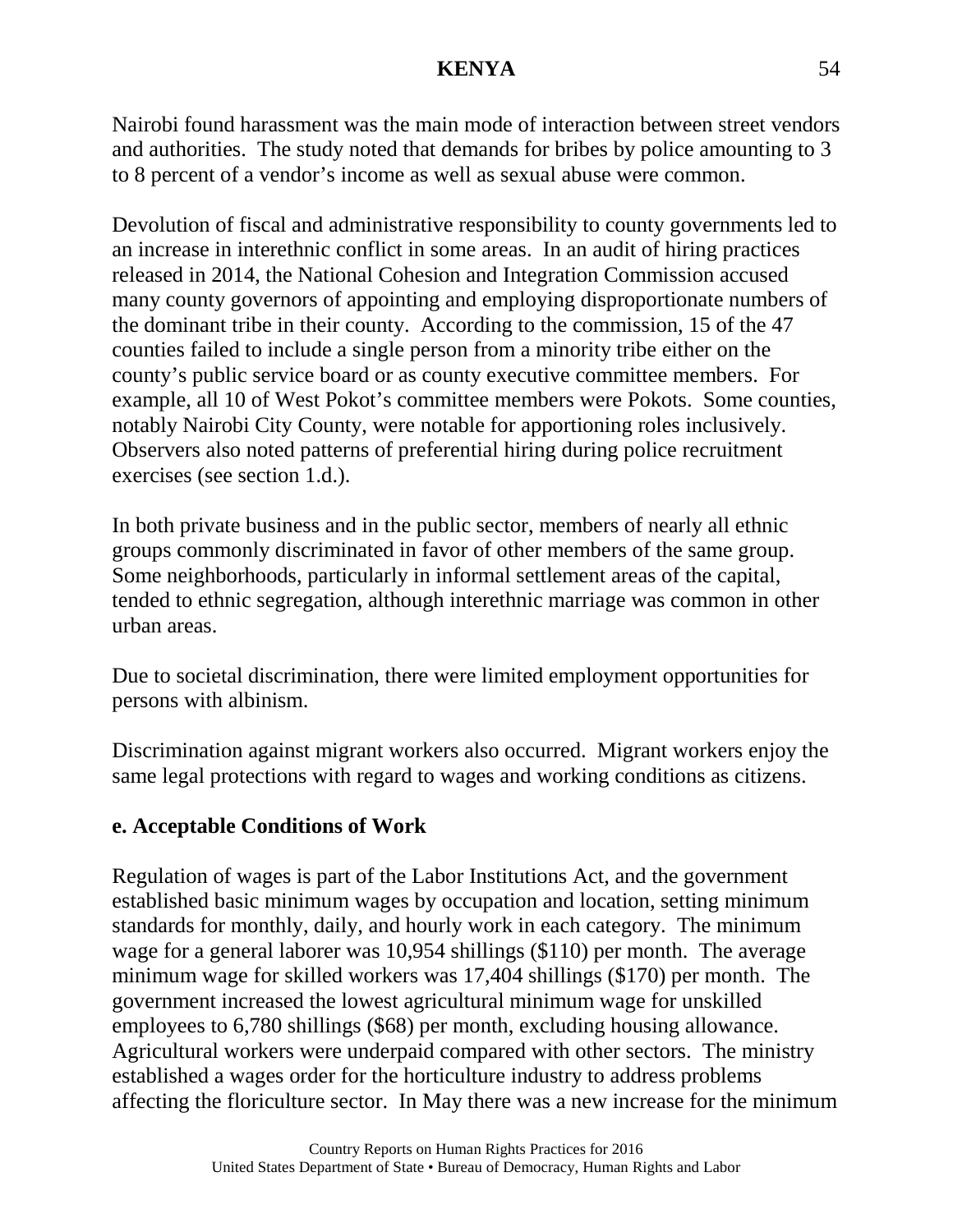wage of 12 percent for general/artisan employees in the formal and informal sectors.

The ministry implemented various social protection programs under the Social Safety Net Program, such as a cash transfer for orphaned and vulnerable children, a cash transfer program for the elderly, and a cash transfer program for persons with disabilities. These programs cost the government 21 trillion shillings (\$210 million) and reached 832,408 households.

The New National Hospital Insurance Fund (NHIF) had more than six million beneficiaries, covering 288,000 elderly, but 2015 rate increases significantly raised worker contributions, which the government claimed was necessary to meets its goal of providing universal health care. Those earning less than 6,000 shillings (\$60) a month paid 150 shillings (\$1.50) a month, with earners of more than 100,000 shillings (\$10,000) a month paying 1,700 shillings (\$17) a month, for coverage. Employers continued to raise concerns about the NHIF's failure to provide adequate information regarding health institutions in the NHIF plan and services provided.

The law provides for equal pay for equal work.

The constitution establishes the Salaries and Remuneration Commission to set and review regularly the remuneration and benefits of all state officers and to advise the national and county governments on the remuneration and benefits of all other public officers. The law also tasks the commission with assuring that the total public compensation bill is fiscally sustainable, promotes retention and recruitment, recognizes productivity and performance, and is transparent and fair.

The law limits the normal workweek to 52 hours (60 hours for night workers); some categories of workers had lower limits. It specifically excludes agricultural workers from such limitations. It entitles an employee in the nonagricultural sector to one rest day per week and 21 days of combined annual and sick leave. The law also requires that total hours worked (regular time plus overtime) in any two-week period not exceed 120 hours (144 hours for night workers) and provides premium pay for overtime.

Authorities reported workweek and overtime violations. Workers in some enterprises, particularly in the EPZs and those in road construction, claimed employers forced them to work extra hours without overtime pay to meet production targets. Hotel industry workers were usually paid the minimum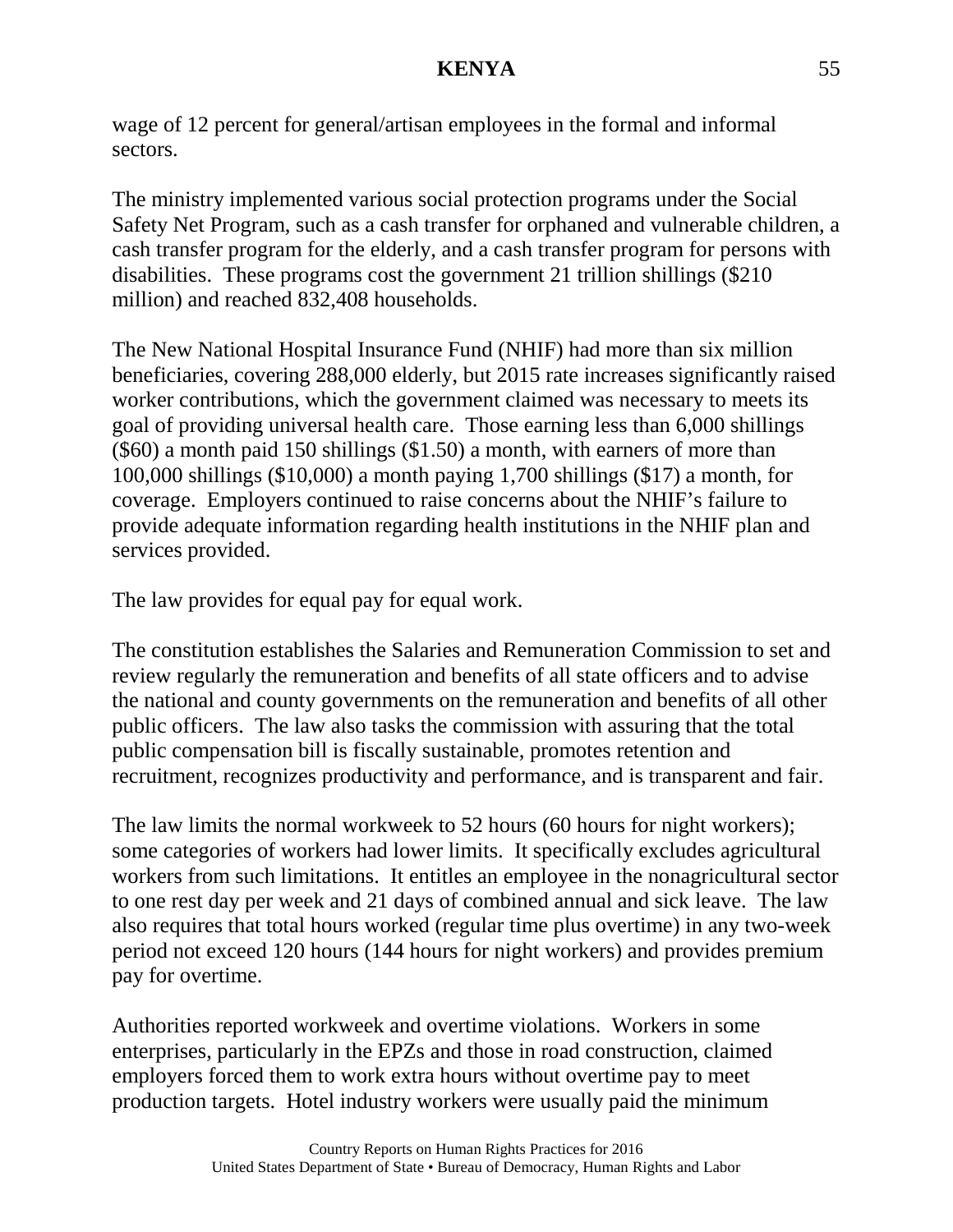statutory wage, but employees worked long hours without compensation. Additionally, employers often did not provide nighttime transport, leaving workers vulnerable to assault, robbery, and sexual harassment.

The law details environmental, health, and safety standards. Fines generally were insufficient to deter unsafe practices.

The labor ministry's Directorate of Occupational Health and Safety Services has the authority to inspect factories and work sites, except in the EPZs, which the law excludes from the Factory Act's provisions. The directorate's health and safety inspectors can issue notices against employers for practices or activities that involve a risk of serious personal injury. Employers may appeal such notices to the Factories Appeals Court, a body of four members, one of whom must be a High Court judge. The law stipulates that factories employing 20 or more persons have an internal health and safety committee with representation from workers.

The law intends required labor inspections to prevent labor disputes, accidents, and conflicts and to protect workers from occupational hazards and disease by ensuring compliance with labor laws. Low salaries and the lack of vehicles, fuel, and other resources made it very difficult for labor inspectors to do their work effectively and left them vulnerable to bribes and other forms of corruption. The labor inspection form includes a provision for reporting on persons with disabilities. This form and the inspection process, however, need to be enhanced to serve persons with different disabilities. The Employment Act of 2007 prohibits discrimination against an employee on the basis of disability.

The Ministry of Labor and East African Community Affairs employed 82 labor officers in the Labor Inspectorate. The proposed optimal staff establishment for the inspectorate staff, however, was 467 officers. Insufficient funds caused many labor inspection positions to remain vacant, which resulted in several county labor offices having only one, or no, labor officer.

The government did not provide social protections for workers employed in the informal sector, but informal workers organized into associations, cooperatives, and, in some cases, unions.

Workers, including foreigners and immigrants, have the legal right to remove themselves from situations that endanger health or safety without jeopardy to their employment. The Ministry of Labor and East African Community Affairs did not effectively enforce these regulations, and workers were reluctant to remove